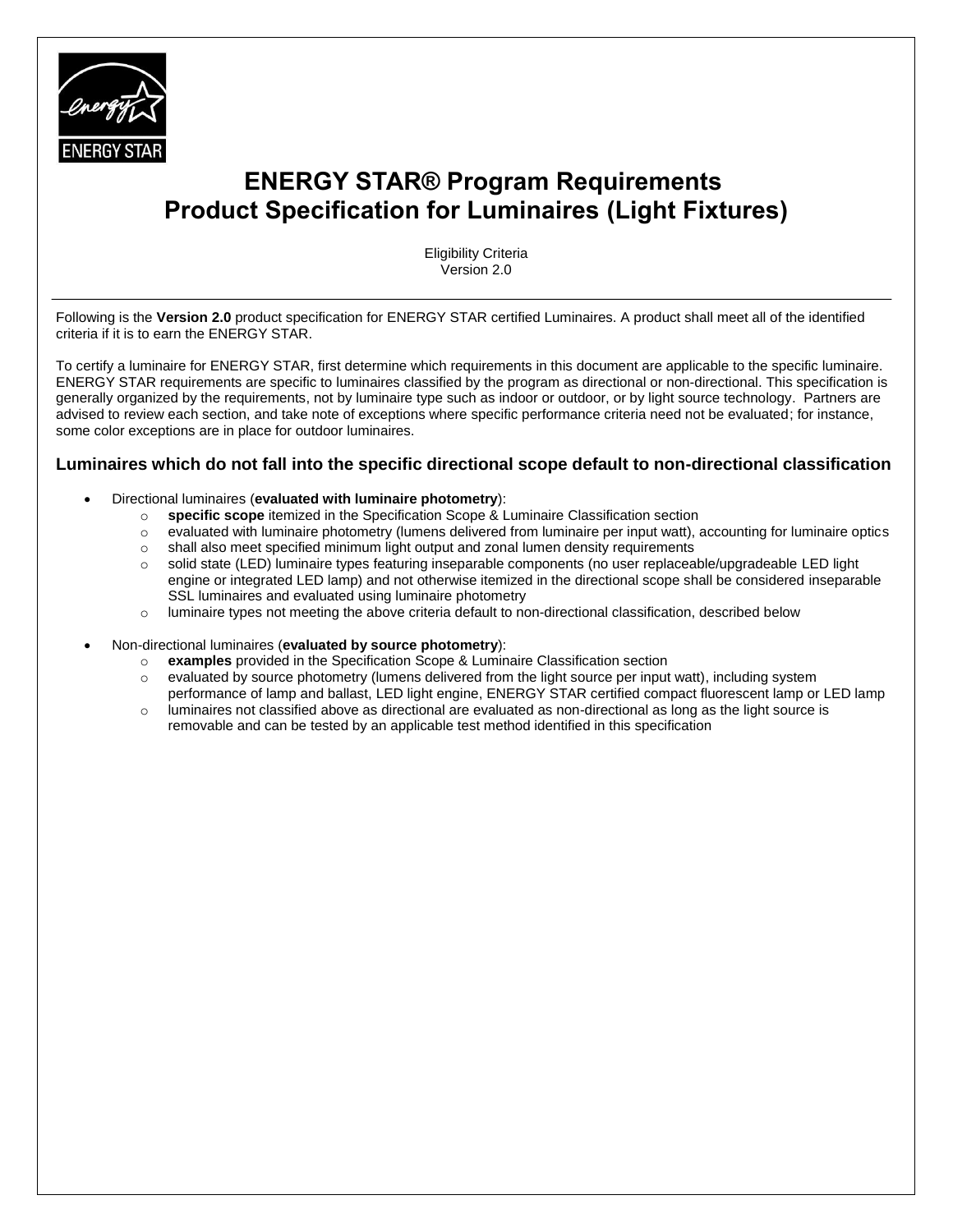# <span id="page-1-0"></span>**1 SPECIFICATION SCOPE & LUMINAIRE CLASSIFICATION**

The ENERGY STAR Luminaires specification ("this specification") covers luminaire types outlined in this section. This specification is limited to residential type lighting products, however to the extent that products that fall under the scope of this specification are sold into the commercial market, they may be included and listed appropriately for the applicable end user. Certification is limited to luminaires below a total input power of 250 watts intended to be connected directly to the electric power grid. Refer to the Definitions section i[n Section 4](#page-3-0) for definitions of each directional luminaire type detailed below. Questions about scope may be directed to an EPA recognized Certification Body or [lighting@energystar.gov.](mailto:luminaires@energystar.gov?subject=ENERGY_STAR_Luminaires_V1.1:_Question_About_Scope)

#### Excluded products

- Commercial outdoor lighting (e.g. street and area, wall packs, canopy)
- High or low bay luminaires
- Recessed troffers and other linear fluorescent fixtures
- Luminaire types typically employed for general office illumination such as linear pendants and panel lighting
- HID sources or their SSL replacements
- Socket adapters or converters
- LED lamps intended to replace linear fluorescent, pin-based compact fluorescent or high-intensity discharge lamps.

#### **LUMINAIRE TYPES MEASURED WITH LUMINAIRE PHOTOMETRY**

| <b>Inseparable SSL Luminaires</b>                                | Luminaires not listed below as directional with solid state light sources that do<br>not fit the definition of lamp or light engine |                                    |  |
|------------------------------------------------------------------|-------------------------------------------------------------------------------------------------------------------------------------|------------------------------------|--|
| <b>DIRECTIONAL LUMINAIRES</b>                                    |                                                                                                                                     |                                    |  |
| Limited to the following types:                                  | Includes:                                                                                                                           |                                    |  |
| <b>Accent Lights</b>                                             | Line-voltage directional track lighting                                                                                             |                                    |  |
|                                                                  | <b>Track heads</b>                                                                                                                  | Directional ceiling fan light kits |  |
| <b>Cove Mount and Under cabinet Lights</b>                       |                                                                                                                                     |                                    |  |
| <b>Downlights</b>                                                | <b>SSL Downlight Retrofit Kits</b>                                                                                                  | Surface Mount                      |  |
|                                                                  | Recessed                                                                                                                            | <b>Pendant Mount</b>               |  |
| <b>Outdoor Lighting</b>                                          | Post mount                                                                                                                          | <b>Wall Mounted Luminaires</b>     |  |
|                                                                  | <b>Pendant Mount</b>                                                                                                                | <b>Security Lighting</b>           |  |
|                                                                  | Porch Lights                                                                                                                        |                                    |  |
| <b>Portable Desk Task Lights</b>                                 |                                                                                                                                     |                                    |  |
| <b>LUMINAIRE TYPES MEASURED WITH SOURCE PHOTOMETRY</b>           |                                                                                                                                     |                                    |  |
| <b>NON-DIRECTIONAL LUMINAIRES</b> (including but not limited to) |                                                                                                                                     |                                    |  |
| Ventilation or Ceiling Fan Light Kits                            | Portable luminaries                                                                                                                 |                                    |  |
| <b>Wrapped Lens</b>                                              | <b>Linear Strip</b>                                                                                                                 |                                    |  |
| Wall Sconces & retrofits                                         | Outdoor Ceiling or Close-to-Ceiling Mount, Porch or Post mount                                                                      |                                    |  |
| Decorative Pendants                                              | <b>Bath Vanity</b>                                                                                                                  |                                    |  |
| Ceiling Mount & retrofits                                        | Chandeliers                                                                                                                         |                                    |  |

### <span id="page-1-1"></span>**2 EFFECTIVE DATE**

The ENERGY STAR Luminaires Version 2.0 specification shall take effect on June 1, 2016. To certify a product for ENERGY STAR, the model shall meet the ENERGY STAR specification in effect on its date of manufacture. The date of manufacture is specific to each unit and is the exact date on which a unit is considered to be completely assembled.

### <span id="page-1-2"></span>**3 FUTURE SPECIFICATION REVISIONS**

EPA reserves the right to change this specification should technological and/or market changes affect its usefulness to consumers, industry, or the environment. In keeping with current policy, revisions to the specification are arrived at through industry discussions. In the event of a specification revision, please note that ENERGY STAR certification is not automatically granted for the life of a product model.

While this document currently refers to industry standards and test procedures for fluorescent and solid state sources, as new technologies emerge that have equal or better performance to the levels proposed here, consistent with a technology neutral approach, EPA may amend the program requirements by adding additional requirements, standards, and test procedures.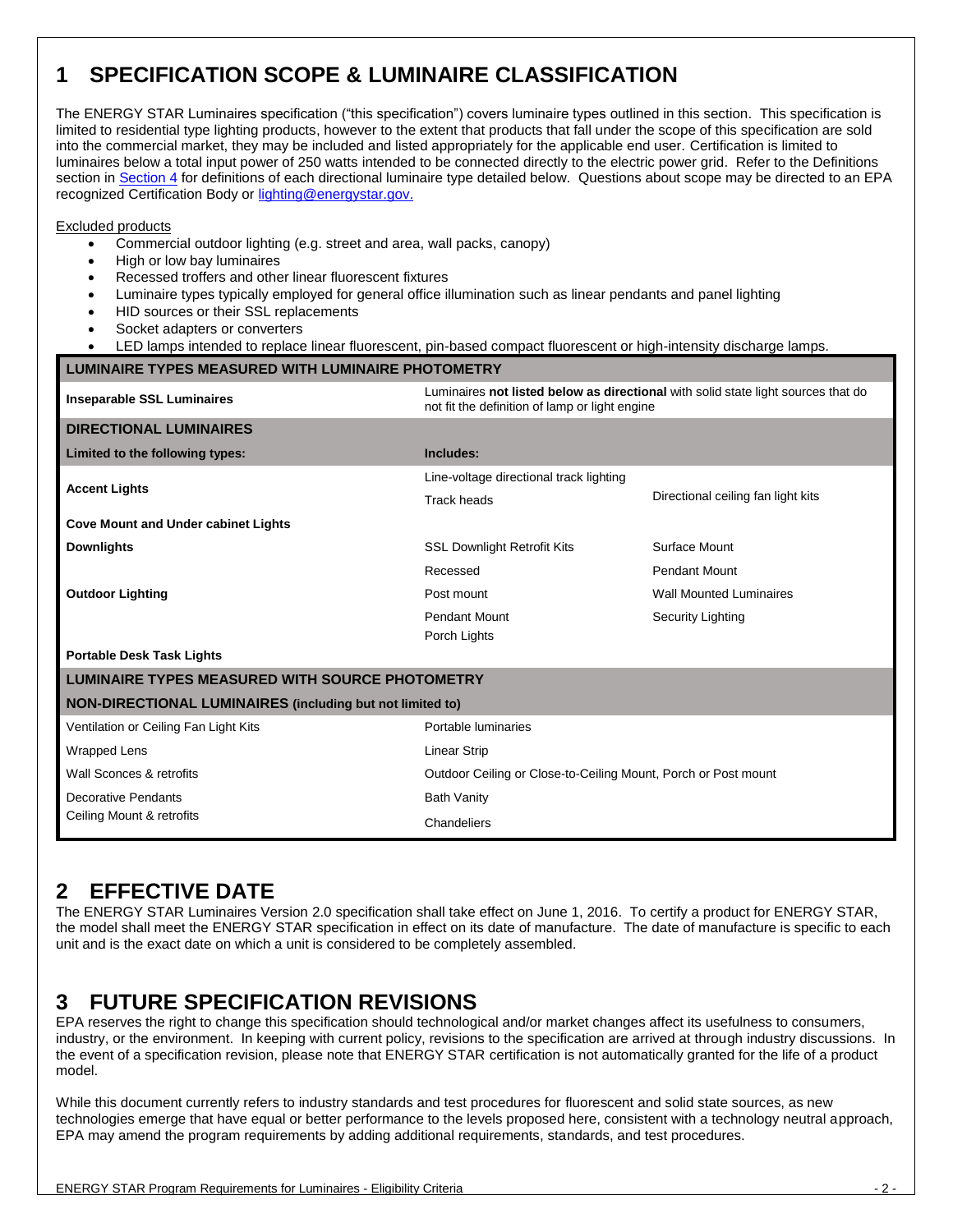### **Table of Contents**

|                 | <b>ENERGY STAR® Program Requirements</b>                                                                                                                                                                                       | Product Specification for Luminaires (Light Fixtures)  1 - |       |  |  |
|-----------------|--------------------------------------------------------------------------------------------------------------------------------------------------------------------------------------------------------------------------------|------------------------------------------------------------|-------|--|--|
| 1.              |                                                                                                                                                                                                                                |                                                            |       |  |  |
| 2               |                                                                                                                                                                                                                                |                                                            |       |  |  |
| 3               |                                                                                                                                                                                                                                |                                                            |       |  |  |
| 4               |                                                                                                                                                                                                                                |                                                            |       |  |  |
| 5               |                                                                                                                                                                                                                                |                                                            |       |  |  |
| 5.1             |                                                                                                                                                                                                                                |                                                            |       |  |  |
| 5.2             |                                                                                                                                                                                                                                |                                                            |       |  |  |
| 5.2.1           | - 8 - للمستنسسين المستنسسين المستنسسين المستنسسين المستنسسين المستنسسين المستنسسين المستنسسين المستنبر المستنبر المستنبر المستنبر المستنبر المستنبر المستنبر المستنبر المستنبر المستنبر المستنبر المستنبر المستنبر المستنبر ال |                                                            |       |  |  |
| 5.2.2           |                                                                                                                                                                                                                                |                                                            |       |  |  |
| 5.2.3           |                                                                                                                                                                                                                                |                                                            |       |  |  |
| 6               |                                                                                                                                                                                                                                |                                                            |       |  |  |
| 6.1             | - 9 - يسبب المستندر المستندر المستندر المستندر المستندر المستندر المستندر المستندر المستندر المستندر المستندر المستندر المستندر المستندر المستندر المستندر المستندر المستندر المستندر المستندر المستندر المستندر المستندر المس |                                                            |       |  |  |
| 6.2             |                                                                                                                                                                                                                                |                                                            |       |  |  |
| 6.3             |                                                                                                                                                                                                                                |                                                            |       |  |  |
| $\overline{7}$  |                                                                                                                                                                                                                                |                                                            |       |  |  |
| 8               |                                                                                                                                                                                                                                |                                                            |       |  |  |
| 8.1             |                                                                                                                                                                                                                                |                                                            |       |  |  |
| 9               |                                                                                                                                                                                                                                |                                                            |       |  |  |
| 9.1             |                                                                                                                                                                                                                                |                                                            |       |  |  |
| 9.2             |                                                                                                                                                                                                                                |                                                            |       |  |  |
| 9.3             |                                                                                                                                                                                                                                |                                                            |       |  |  |
| 9.4             |                                                                                                                                                                                                                                |                                                            |       |  |  |
| 9.5             | Color Angular Uniformity: Directional Solid State Indoor Luminaires Only (Exempt: Outdoor Luminaires)  16 -                                                                                                                    |                                                            |       |  |  |
| 10 <sup>°</sup> |                                                                                                                                                                                                                                |                                                            |       |  |  |
| 10.1            |                                                                                                                                                                                                                                |                                                            |       |  |  |
| 10.2            |                                                                                                                                                                                                                                |                                                            |       |  |  |
| 10.3            |                                                                                                                                                                                                                                |                                                            |       |  |  |
| 11              |                                                                                                                                                                                                                                |                                                            |       |  |  |
| 11.1            |                                                                                                                                                                                                                                |                                                            |       |  |  |
| 11.2            |                                                                                                                                                                                                                                |                                                            |       |  |  |
| 11.3            |                                                                                                                                                                                                                                |                                                            |       |  |  |
| 11.4            |                                                                                                                                                                                                                                |                                                            |       |  |  |
| 11.5            |                                                                                                                                                                                                                                |                                                            |       |  |  |
| 11.6            |                                                                                                                                                                                                                                |                                                            |       |  |  |
| 12 <sup>2</sup> |                                                                                                                                                                                                                                |                                                            |       |  |  |
| 12.1            |                                                                                                                                                                                                                                |                                                            |       |  |  |
| 12.2            |                                                                                                                                                                                                                                |                                                            |       |  |  |
| 13              |                                                                                                                                                                                                                                |                                                            |       |  |  |
| 13.1            |                                                                                                                                                                                                                                |                                                            |       |  |  |
| 13.2            |                                                                                                                                                                                                                                |                                                            |       |  |  |
| 14              |                                                                                                                                                                                                                                |                                                            |       |  |  |
| 14.1            |                                                                                                                                                                                                                                |                                                            |       |  |  |
| 14.2            | Electronic Ballast or Driver Safety: Ballasts, Drivers and "Non-Edison Base Fluorescent Adapters" 24 -                                                                                                                         |                                                            |       |  |  |
| 15              |                                                                                                                                                                                                                                |                                                            |       |  |  |
|                 | ENERGY STAR Program Requirements for Luminaires - Eligibility Criteria Change of Change and Change of Change and Change and Change and Change and Change and Change and Change and Change and Change and Change and Change and |                                                            | $-3-$ |  |  |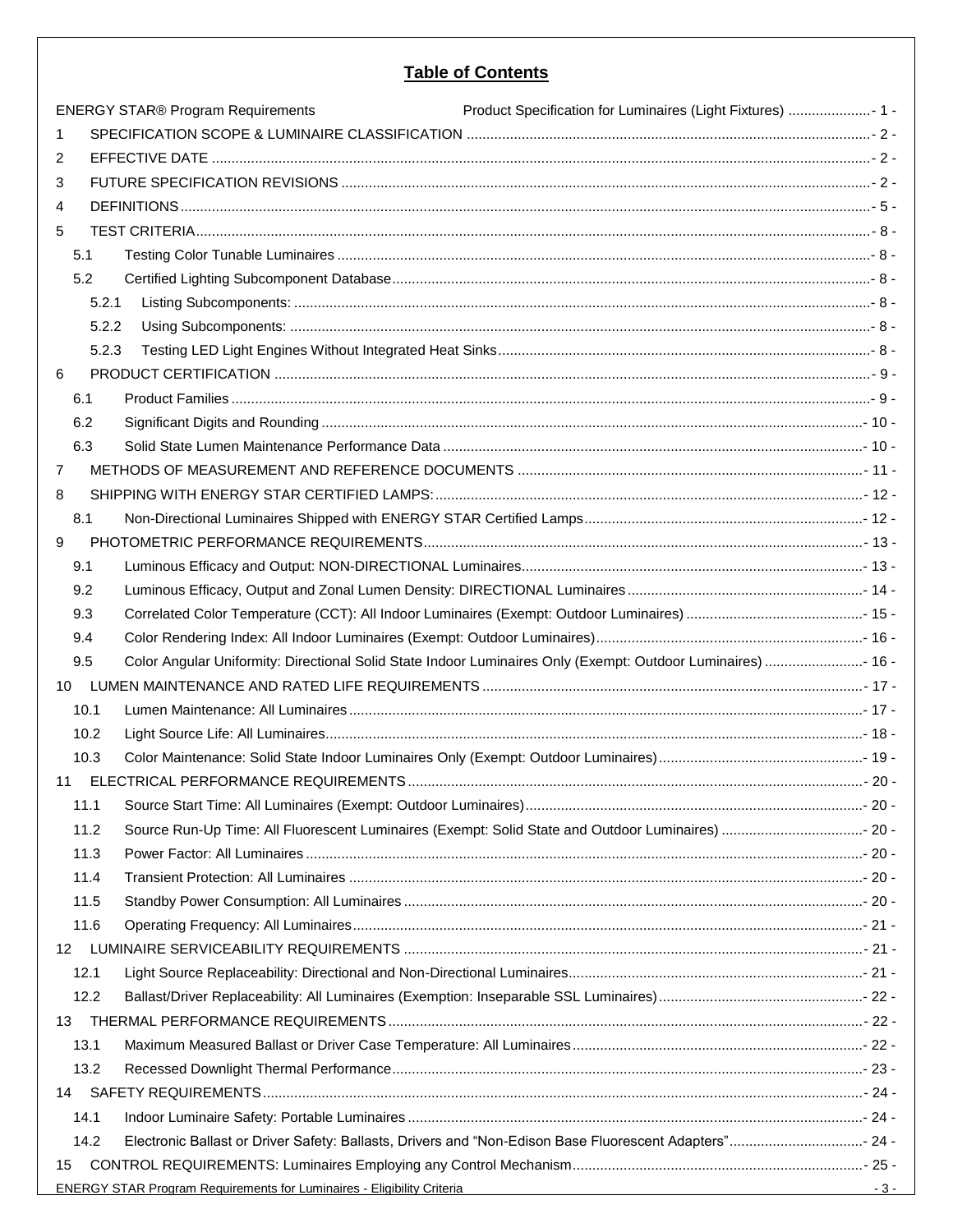<span id="page-3-0"></span>

|    | 15.1   |  |  |  |
|----|--------|--|--|--|
|    | 15.2   |  |  |  |
|    | 15.2.1 |  |  |  |
|    | 15.2.2 |  |  |  |
|    | 15.2.3 |  |  |  |
|    | 15.2.4 |  |  |  |
|    | 15.2.5 |  |  |  |
|    | 15.2.6 |  |  |  |
| 16 |        |  |  |  |
|    | 16.1   |  |  |  |
|    | 16.2   |  |  |  |
| 17 |        |  |  |  |
| 18 |        |  |  |  |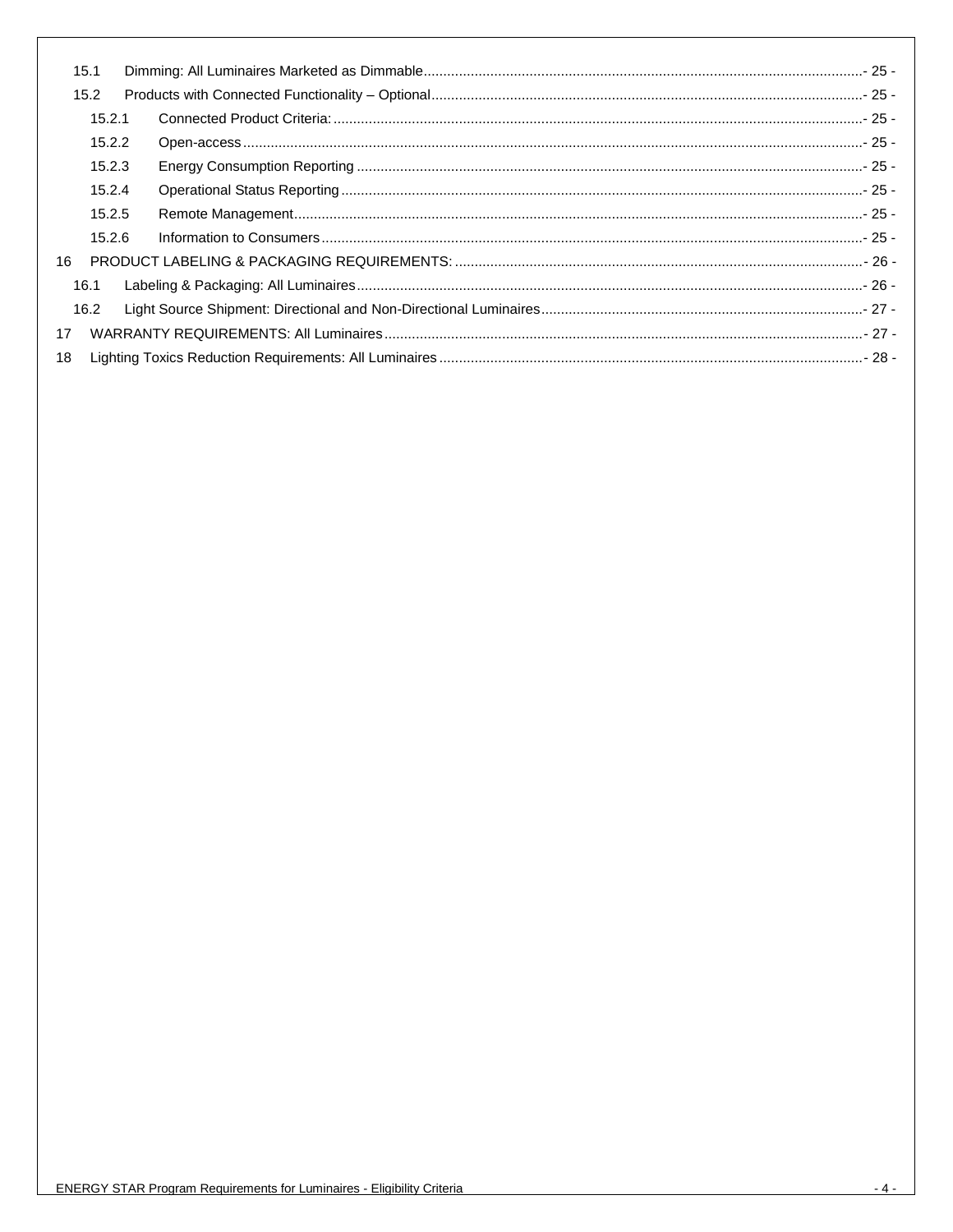### <span id="page-4-0"></span>**4 DEFINITIONS**

**Accent Light (Luminaire)**: A directional luminaire employed to emphasize a particular object or surface feature, or to draw attention to a part of the field of view (adapted from IES RP-16-10: "Accent Lighting"). This includes line-voltage directional track lighting. **ANSI**: American National Standards Institute.

**Aperture Size (downlights)**: The maximum distance between the points inside the luminaire where light escapes the luminaire**. ASTM: American Society for Testing of Materials.** 

**Ballast**: A device used with an electric-discharge lamp to obtain the necessary circuit conditions (voltage, current, and waveform) for starting and operating. (IES RP-16-10)

**Bath Vanity Luminaire**: Wall-mounted luminaires located adjacent to a mirror.

**Beam Angle:** The angle in degrees, between the two opposite directions in which the average intensity is 50% of the center beam intensity as measured in at least two rotational planes, 90° from each other, around and through the beam axis. (ANSI C78.379-2006) **Ceiling / Close-to-Ceiling Mount Luminaire**: Ceiling-mounted luminaires that direct less than 90% of light downward and are not intended to accent an object or an area within a space.

**Chandeliers**: Decorative, often branched, luminaires suspended from the ceiling incorporating multiple light sources.

**CIE**: Commission Internationale de l'Eclairage (International Commission on Illumination).

**Color Rendering Index(CRI)**: A measure of the degree of color shift objects undergo when illuminated by the light source as compared with those same objects when illuminated by a reference source of comparable color temperature. (IES RP-16-10)

**Color Shifting Dimming Luminaire:** A luminaire with dimming capability designed to simulate the behavior of incandescent lamps where the chromaticity gradually shifts to a lower value as the product is dimmed. This function is not considered color tunable for the purposes of this specification, unless it can also be tuned to different colors at full output.

**Color Tunable Luminaire**: For the purpose of this specification, a color tunable luminaire has functionality that allows the end user to alter the color appearance of the light generated by the luminaire. This tuning must include white light that is capable of meeting the specification's color requirements, and can alter the color appearance along the black body curve, or may also extend to colors beyond the ANSI defined correlated color temperature ranges (e.g. 2700K and 5000K) outside of the seven step MacAdam ellipse or the ANSI quadrangles.

**Compact Fluorescent Lamp (CFL)**: A fluorescent lamp with a small diameter glass tube (T5 or less) that is folded, bent, or bridged to create a long discharge path in a small volume. The lamp design generally includes an amalgam and a cold chamber, or a cold spot to control the mercury vapor pressure and light output. (IES RP-16-10)

**Connected Luminaire**: A luminaire or retrofit which includes elements or instructions (hardware and software or firmware) required to enable communication in response to consumer-authorized energy or performance related commands and complies with all requirements for connected in the specification. These elements may be resident inside or outside of the base luminaire or retrofit.

**Correlated Color Temperature (CCT)**: The absolute temperature of a blackbody whose chromaticity most nearly resembles that of the light source. (IES RP-16-10).

**Cove Mount (Luminaire)**: Lighting comprising light sources shielded by a ledge or horizontal recess, and distributing light over the ceiling and upper wall. For purposes of this specification, cove mount luminaires feature luminaire optics over the lamps, LED packages, arrays or modules, LED light engines or integrated LED lamps. (Adapted from IES RP-16-10)

**CSA**: Canadian Standards Association.

**Decorative Pendant (Luminaire)**: Suspended luminaires that are not intended to accent an object or an area within a space, and typically employ blown glass, or colorful glass elements.

**Direct Lighting**: Lighting involving luminaires that distribute 90 to 100 percent of the emitted light in the general direction of the surface to be illuminated. This term usually refers to light emitted in a downward direction. (IES RP-16-10)

**Directional Applications**: See Direct Lighting.

**Directional Luminaires**: See Direct Lighting.

**Down Light or Downlight (Luminaire)**: A small direct lighting unit that directs the light downward and can be recessed, surface mounted, or suspended (IES RP-16-10). See definition of Direct Lighting for additional information. For purposes of this specification, this definition includes down light luminaire SSL retrofits but does not include linear fluorescent troffers or linear luminaire forms such as linear fluorescent pendants, typically used to illuminate office spaces.

**Electronic Ballast**: A device which operates at a supply frequency of 50 or 60 Hz and operates the lamp at frequencies greater than 10 kHz. (ANSI standard C82.13-2002)

**Enclosed fixture or enclosed luminaire:** A luminaire that contains enclosed lamp compartment(s) where ventilation openings are less than 3 square inches per lamp in the lamp compartment or where the cross-sectional area of the opening of the lamp compartment is less than the maximum cross sectional area of the lamp compartment (adapted from UL 1598 Fig 7.2.1).

**Floor Lamp (Luminaire**): a portable luminaire on a high stand suitable for standing on the floor. (IES RP-16-10)

**IEC:** International Electrotechnical Commission.

**IES**: Illuminating Engineering Society.

**Input Power**: The power consumption in watts of a ballast or driver and a light source system operating in a normal or active mode, as determined in accordance with the test procedure (ANSI Standard 82.2-2002)

**Inseparable SSL Luminaire**: A luminaire featuring solid state lighting components (i.e. LEDs and driver components) which cannot be easily removed or replaced by the end user, thus requiring replacement of the entire luminaire. Removal of solid state lighting components would require (for instance) the cutting of wires, use of a soldering iron, or damage to or destruction of the luminaire. This definition does not encompass luminaires which feature LED light engines or integrated LED lamps which are user replaceable / upgradeable without the cutting of wires or the use of solder, or the specific residential luminaire types designated "directional" in the scope of this document.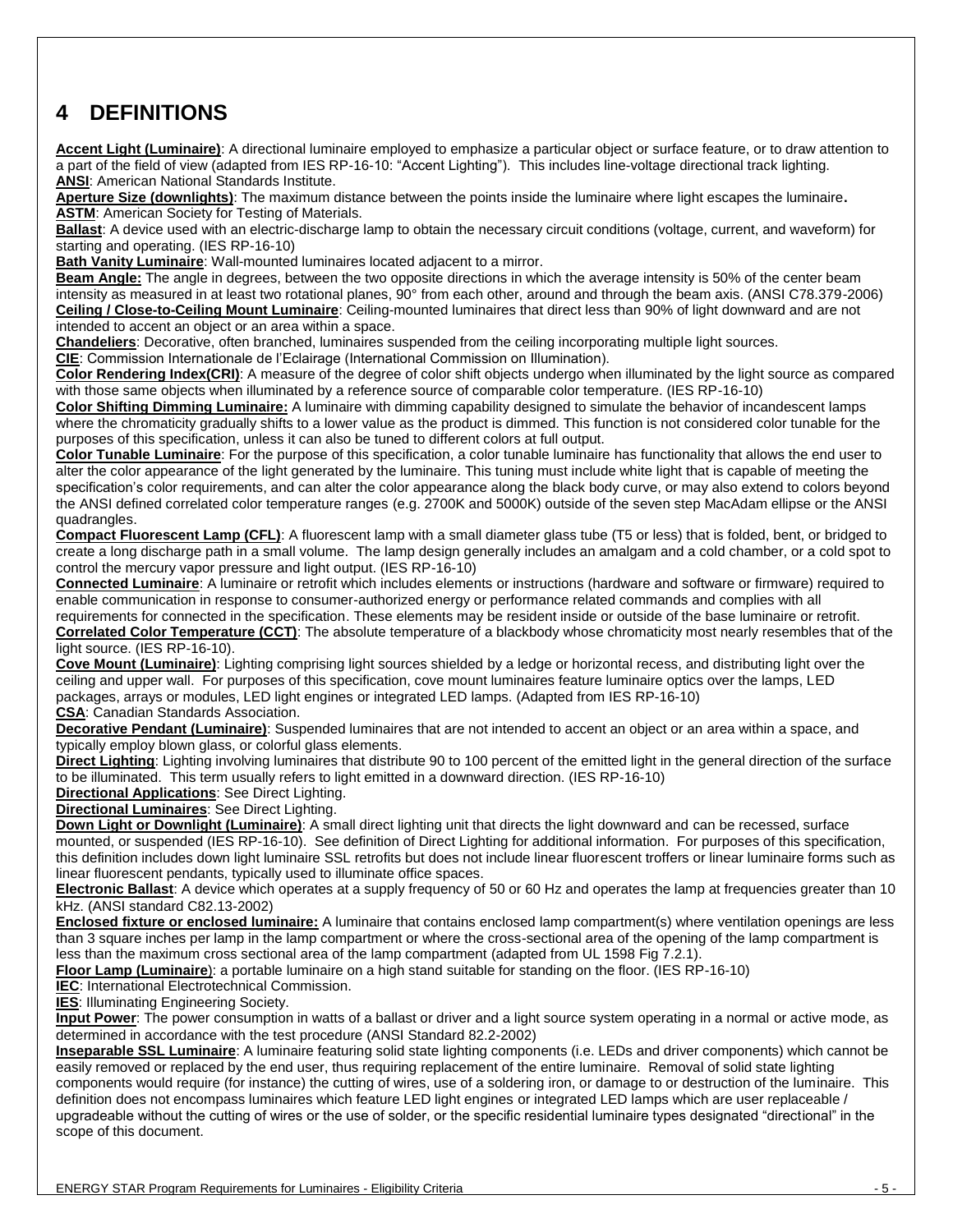**Integrated LED Lamp**: An integrated assembly comprised of LED packages (components) or LED arrays (modules), LED driver, ANSI standard base and other optical, thermal, mechanical and electrical components. The device is intended to connect directly to the branch circuit through a corresponding ANSI standard lamp-holder (socket). (IES RP-16-10)

**Lamp**: A generic term for a man-made source created to produce optical radiation. By extension, the term is also used to denote sources that radiate in regions of the spectrum adjacent to the visible." (IES RP-16-10)

**Lamp-Ballast Platform**: A pairing of one ballast with one or more lamps that can operate simultaneously on that ballast. A unique platform is defined by the manufacturer and model number of the ballast and lamp(s) and the quantity of lamps that operate on the ballast. A lamp-ballast platform also may refer to a lamp with an integral ballast, such as a GU24 based integrated lamp. **Lampholder**: A component of a luminaire which supplies power to the lamp and also holds the lamp in place. **LED**: See Light Emitting Diode.

**LED Array or Module**: An assembly of LED packages (components) or dies on a printed circuit board or substrate, possibly with optical elements and additional thermal, mechanical, and electrical interfaces that are intended to connect to the load side of a LED driver. Power source and ANSI standard base are not incorporated into the device. The device cannot be connected directly to the branch circuit. (IES RP-16-10)

**LED Control Circuitry**: Electronic components designed to control a power source by adjusting output voltage, current or duty cycle to switch or otherwise control the amount and characteristics of the electrical energy delivered to a LED package (component) or an LED array (module). LED control circuitry does include power source. (IES RP-16-10)

**LED Driver**: A device comprised of a power source and LED control circuitry designed to operate a LED package (component), or an LED array (module) or an LED lamp. (IES RP-16-10)

**LED Driver Case Temperature Measurement Point (TMPC)**: A location on an LED driver case, designated by its manufacturer, which will have the highest temperature of any point on the driver case during normal operation.

**LED Light Engine**: An integrated assembly comprised of LED packages (components) or LED arrays (modules), LED driver, and other optical, thermal, mechanical and electrical components. The device is intended to connect directly to the branch circuit through a connector compatible with the LED luminaire for which it was designed and does not use an ANSI standard base (derived from IES RP-16-10). For purposes of this specification, light engines that rely on the luminaire for optical control, and/or thermal management, assemblies featuring remote-mounted drivers ("non-integrated"), and/or GU24 based integrated SSL sources not in the scope of the ENERGY STAR Lamps specification shall also be considered LED light engines.

**LED Luminaire**: A complete lighting unit consisting of LED-based light emitting elements and a matched driver together with parts to distribute light, to position and protect the light emitting elements, and to connect the unit to a branch circuit. The LED-based light emitting elements may take the form of LED packages (components), LED arrays (modules), LED Light Engine, or LED lamps. The LED luminaire is intended to connect directly to a branch circuit. (IES RP-16-10)

**LED Package**: An assembly of one or more LED dies that includes wire bond or other type of electrical connections, possibly with an optical element and thermal, mechanical, and electrical interfaces. Power source and ANSI standardized base are not incorporated into the device. The device cannot be connected directly to the branch circuit. (IES RP-16-10)

**LED Temperature Measurement Point (TMPLED)**: A location on an LED package/module/array, designated by its manufacturer, which provides a surrogate temperature measurement location for the actual LED junction. The TMPLED may be a solder joint at the board attachment site, a point on the LED package case, or a location on the board of an LED module or array.

**Light Emitting Diode (LED)**: A pn junction semiconductor device that emits incoherent optical radiation when forward biased. The optical emission may be in the ultraviolet, visible, or infrared wavelength regions. (IES RP-16-10)

**Linear Strip Luminaire**: Surface mounted luminaires with an elongated aspect ratio and either no optics over the light source(s) or individual optics over each light source.

**Line-Voltage Track Light (Luminaire)**: See Accent Light definition. Includes luminaires interoperable with line-voltage track installed without a transformer or power supply.

**Linear Fluorescent Lamp:** Commonly made with straight, tubular bulbs varying in diameter from approximately 6 mm (0.25 in. T-2) to 54 mm (2.125 in. T-17) and in overall length from a nominal 100 to 2440 mm (4 to 96 in.), this light source is a low-pressure gas discharge source, in which light is produced predominantly by fluorescent powders activated by UV energy generated by a mercury arc. (Adapted from IES Handbook  $9<sup>th</sup>$  Edition)

**Lumen Maintenance**: The luminous flux output remaining (typically expressed as a percentage of the initial output) at any selected elapsed operating time. Lumen maintenance is the converse of lumen depreciation (adapted from IES LM-80-08).

**Lumens per Watt (lm/W)**: The quotient of the total luminous flux emitted by the total light source power input. It is expressed in lm/W. (adapted from IES RP-16-10: "Luminous Efficacy of a Source of Light")

**Luminaire (Light Fixture)**: A complete lighting unit consisting of lamp(s) and ballast(s) (when applicable) together with the parts designed to distribute the light, position and protect the lamps, and to connect the lamp(s) to the power supply (IES RP-16-10). **Luminaire Efficacy**: The luminous flux delivered by a luminaire, divided by its input power.

**MacAdam Color Ellipse**: A series of ellipses around the chromaticity coordinates of a number of different colors. Each ellipse sets the boundary at which a given percentage of people are able to determine that two colors, one with the chromaticity coordinates at the center of the ellipse, and one with chromaticity coordinates on the ellipse, are just noticeably different. (IES Handbook  $9<sup>th</sup>$  Edition) **Measured value:** The directly measured value from testing equipment for a given unit under test.

**Nadir**: The angle pointing directly downward from the luminaire, or zero degrees.

**NEMA**: National Electrical Manufacturers Association.

**Non-Directional Application**: For purposes of this ENERGY STAR specification, luminaire types which are not designated directional. See Direct Lighting definition.

**Non-Directional Luminaire**: See Non-Directional Application.

**NRTL**: Nationally Recognized Testing Laboratory as recognized by OSHA's NRTL Program, which is a part of OSHA's Directorate of Technical Support.

**Optics**: Include reflectors, baffles, lenses and/or diffusers, all of which control the light distribution and the appearance of the lighted luminaire.

**OSHA**: Occupational Safety & Health Administration.

**Outdoor Pendant Luminaire**: An outdoor suspended luminaire.

ENERGY STAR Program Requirements for Luminaires - Eligibility Criteria - 6 -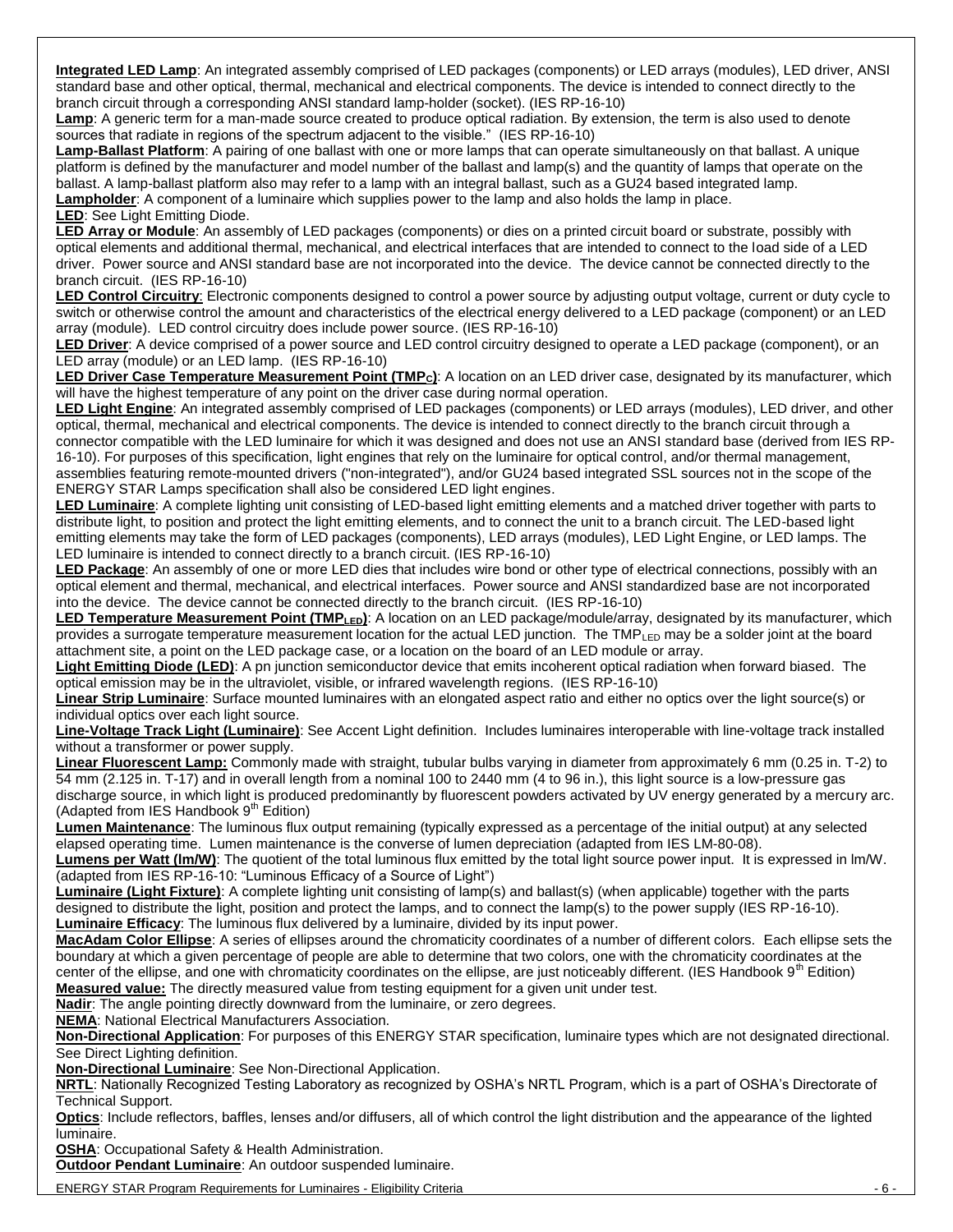**Outdoor Porch Luminaire**: An outdoor ceiling, surface or wall-mounted luminaire.

**Outdoor Post-Mounted Luminaire:** An outdoor luminaire supported by a post inserted into the ground and mounted between 4 feet and 10.5 feet above grade.

**Outdoor Security Luminaire**: Wall mounted luminaires intended to light areas immediately adjacent to a building's perimeter. **Photo Control or Light Activated Switch**: A photoelectric switch that controls lighting by the level of daylight luminance (IES RP-16-

10), also referred to as a photosensor.

**Platform**: See Lamp-Ballast Platform.

**Portable Desk Task Light (Luminaire)**: A light fixture resting on a desk that directs light to a specific surface or area to provide illumination for visual tasks such as reading and writing, and employs a NEMA 1-15P or 5-15P plug for its electrical connection. **Portable Floor Task Light (Luminaire)**: A light fixture resting on the floor that directs light to a specific surface or area to provide illumination for visual tasks such as reading and writing, and employs a NEMA 1-15P or 5-15P plug for its electrical connection. **Portable Luminaire**: A lighting unit that is not permanently fixed in place. (IES RP-16-10)

**Power Factor**: The power input in watts divided by the product of ballast input voltage and input current of a fluorescent lamp ballast, as measured under test conditions (ANSI Standard C82.2–2002).

**Power Source**: A transformer, power supply, battery, or other device capable of providing current, voltage, or power within its design limits. This device contains no additional control capabilities (IES RP-16-10)

**Rated Lumen Maintenance Life (LP)**: The elapsed operating time over which the LED light source will maintain the percentage, p, of its initial light output, e.g.  $L_{70}$  (hours): Time to 70% lumen maintenance. (IES LM-80-08)

**Reported value:** The value reported for purposes of compliance with DOE and/or ENERGY STAR requirements according to the criteria in each applicable section.

**Residential Luminaire**: A luminaire marketed and intended to be used in a residential environment notwithstanding use in commercial, business and industrial environments. (Adapted from FCC 47 CFR parts 15 and 18)

**Run-up Time**: The time needed after switching on the supply for the lamp to reach 80.0% of its stabilized luminous flux. (ANSI C78.5- 2003)

**Secondary Optics:** Materials modifying the distribution or amount of light from, but not integral to a light source, including but not limited to diffusers, reflectors, and total internal reflection optics.

**Solid State Lighting (SSL):** The term "solid state" refers to the fact that the light is emitted from a solid object – a block of semiconductor – rather than from a vacuum or gas tube, as in the case of an incandescent and fluorescent lighting. There are two types of solid-state light emitters: inorganic light-emitting diodes (LEDs) or organic light-emitting diodes (OLEDs). (Sandia National Laboratories)

**SSL Downlight Retrofits**: A type of solid state luminaire intended to install into an existing downlight, replacing the existing light source and related electrical components, typically employing an ANSI standard lamp base, either integral or connected to the downlight retrofit by wire leads, and is a retrofit kit classified or certified to UL 1598C. This category does not include self-ballasted lamps, which are covered by the ENERGY STAR Lamps Specification, or products that utilize the existing ballast or transformer.

**SSL Surface Mount Retrofit Kits:** A type of solid state lighting product intended to replace existing light sources and systems including incandescent and fluorescent light sources in previously installed luminaires that already comply with safety standards. These kits replace the existing light source and related electrical components, and are classified or certified to UL 1598C. This may employ an ANSI standard lamp base, either integral or connected to the retrofit by wire leads. This category does not include self-ballasted lamps, which are covered by the ENERGY STAR Lamps Specification, or products that utilize the existing ballast or transformer.

**Standby Mode:** The condition in which energy-using product is connected to a main power source; and offers one or more of the following user-oriented or protective functions: to facilitate the activation or deactivation of other functions (including active mode) by remote switch (including remote control), internal sensor, or timer; or continuous functions, including information or status displays (including clocks) or sensor-based functions. (US DOE)

Standardized Color Ellipse: A MacAdam color ellipse defined by center chromaticity coordinates (CIE x, y) and a measure of certainty for detecting a color difference specified in standard deviation units called steps. (ANSI C78.376-2001)

**Table Lamp (Luminaire):** A portable luminaire with a short stand suitable for standing on furniture. (IES RP-16-10)

**Torchiere (Luminaire):** An indirect floor lamp that sends all or nearly all of its light upward. (IES RP-16-10)

**TMPC**: see LED Driver Case Temperature Measurement Point.

**TMPLED**: see LED Temperature Measurement Point.

**Trim:** The part of a downlight that covers the ragged edge of the ceiling cut-out. The trim may be a separate ring, or trim ring, or it may be integrated with the optics (i.e., a self-flanged reflector). A trim can be airtight or non-airtight.

**UL**: Underwriters Laboratories.

**Under-Cabinet Luminaire**: Luminaires installed below an upper cabinet to direct light down to the work surface of a countertop or desk for task lighting.

**Wall Sconce (Luminaire)**: Wall mounted luminaires not intended to accent an object or a task area within a space.

**Wrapped Lens Luminaire**: Surface mounted luminaires with an elongated aspect ratio and a single optic covering the light source that direct less than 90% of light downward.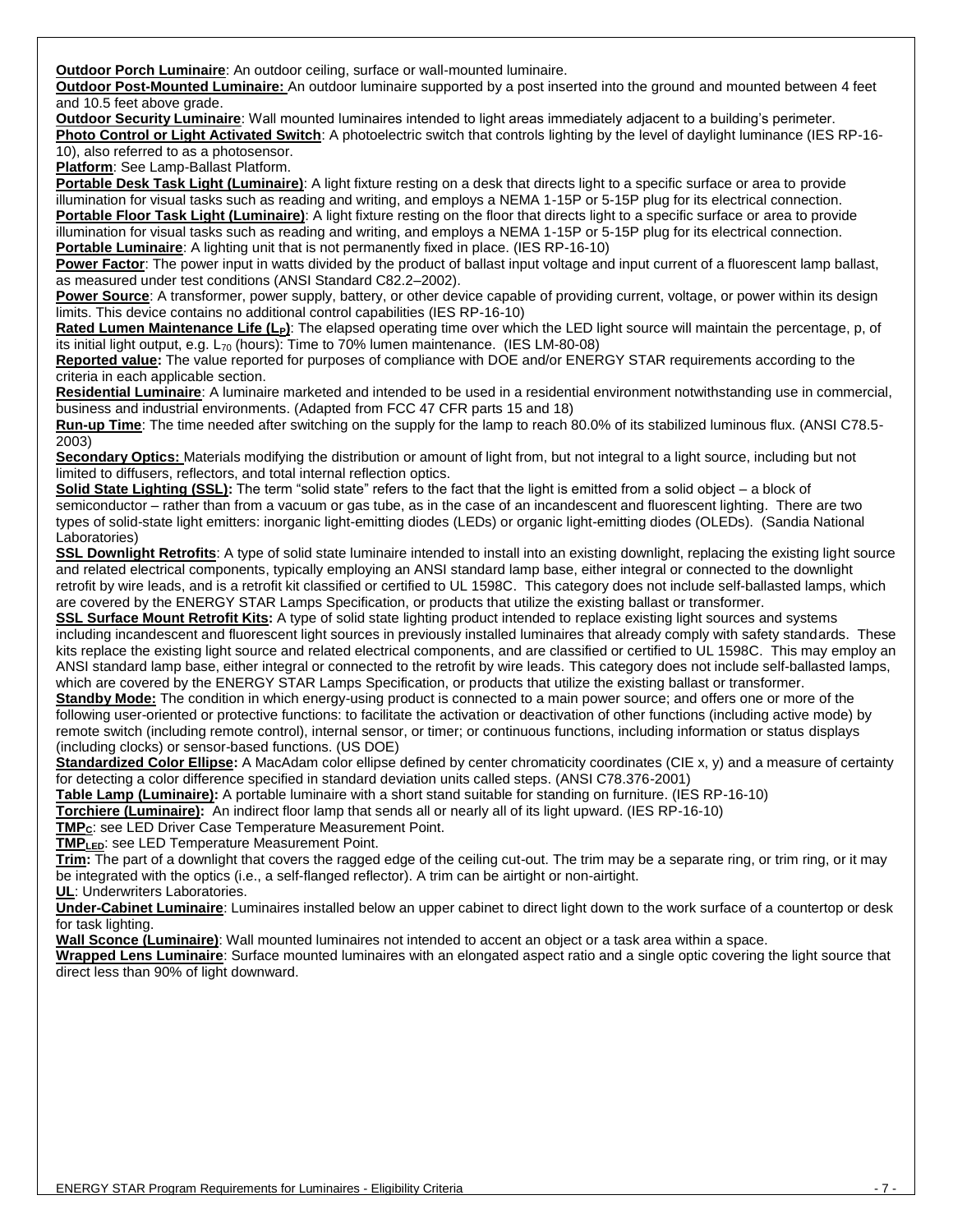# <span id="page-7-0"></span>**5 TEST CRITERIA**

When testing luminaires, the methods of measurement identified for each performance requirement in the "Methods of Measurement and/or Reference Documents" column of the performance requirements tables presented within this specification shall be used to determine ENERGY STAR certification.

All tests shall be conducted with the product connected to a supply circuit of rated frequency. For products with multiple operating voltages, the product shall be operated at 120 volts throughout testing. If the product is not rated for 120 volts, it shall be operated at the highest rated voltage. For dimmable or multi-power products, measurements shall be taken at the highest wattage setting listed for the model, unless otherwise specified. IES LM-9, LM-65 and LM-66 are applied to both hot and cold cathode lamps, and LM-65 and LM-66 apply to induction lamps.

#### <span id="page-7-1"></span>**5.1 Testing Color Tunable Luminaires**

For the purpose of this specification, a color tunable luminaire has functionality that allows the end user to alter the color appearance of the light generated by the luminaire. This tuning must include white light that is capable of meeting the specification's CCT requirements, and can include the ability to alter the color appearance along the black body curve, or may also extend to colors beyond the ANSI defined correlated color temperature ranges. When testing color tunable luminaires, photometric performance testing (per [section 9](#page-11-2)) shall be performed at an undimmed state at:

When testing a color tunable luminaire, all tests and evaluations shall be performed at the least efficient white light setting included in this specification (Section 9.3). Watts, lumens, chromaticity, and CRI shall be tested and reported for Default and Most Consumptive Settings as applicable (if different from least efficient white light setting). In order to facilitate compliance testing, the partner shall provide detailed instructions for the control settings or control signals (as applicable) for reaching the least efficient, default, and most consumptive modes.

#### <span id="page-7-2"></span>**5.2 Certified Lighting Subcomponent Database**

The Certified Subcomponent Database (CSD) supports certification of ENERGY STAR Luminaires by providing partners with third-party certified performance data for lighting subcomponents. The use of the CSD is optional for luminaire manufacturers. It is intended to streamline the certification process; subcomponents are not required to be listed on the CSD to be employed in an ENERGY STAR certified luminaire.

The CSD is designed to contain certified performance data for illumination related subcomponents such as: fluorescent lamps, fluorescent ballasts, fluorescent lamp-ballast platforms, and LED light engines, and can be found a[t www.energystar.gov/csd.](http://www.energystar.gov/csd)

#### <span id="page-7-3"></span>**5.2.1 Listing Subcomponents:**

Subcomponents in this database are not ENERGY STAR qualified as a result of being listed and:

- May not carry any of the Program's certification or promotional marks on the products, on product packaging, or in associated literature either printed or electronic.
- May not be referred to as ENERGY STAR qualified, certified, rated, or approved.
- May be referred to as "listed on the ENERGY STAR CSD".

To have subcomponents listed on the CSD, manufacturers must follow the [third-party certification procedures](http://www.energystar.gov/index.cfm?c=third_party_certification.tpc_index) and have products tested at an EPA-recognized laboratory, and the test data certified by an [EPA-recognized certification body.](http://www.energystar.gov/index.cfm?fuseaction=recognized_bodies_list.show_RCB_search_form)

- Subcomponent manufacturers' test laboratories must provide the same test reports required by the Luminaires specification, and the sample sizes for subcomponents must follow the required sample sizes in the specification.
- If the subcomponent meets the Luminaires specification performance levels attributable to the subcomponent, the CB may certify the subcomponent data for listing on the CSD.
- When luminaire manufacturers provide materials for ENERGY STAR certification, they can reference the CSD for performance data of subcomponents used in their luminaires.

#### <span id="page-7-4"></span>**5.2.2 Using Subcomponents:**

Partners that utilize the subcomponents in their luminaire may only reference performance metrics applicable to the specific type of luminaire, and its classification as a directional or non-directional luminaire.

#### <span id="page-7-5"></span>**5.2.3 Testing LED Light Engines Without Integrated Heat Sinks**

When performing LM-82 testing of LED light engines that will rely on the luminaire for heat dissipation, it is permissible to use a representative heat sink that provides similar heat dissipation to the luminaire that the LED light engine is going to be installed in.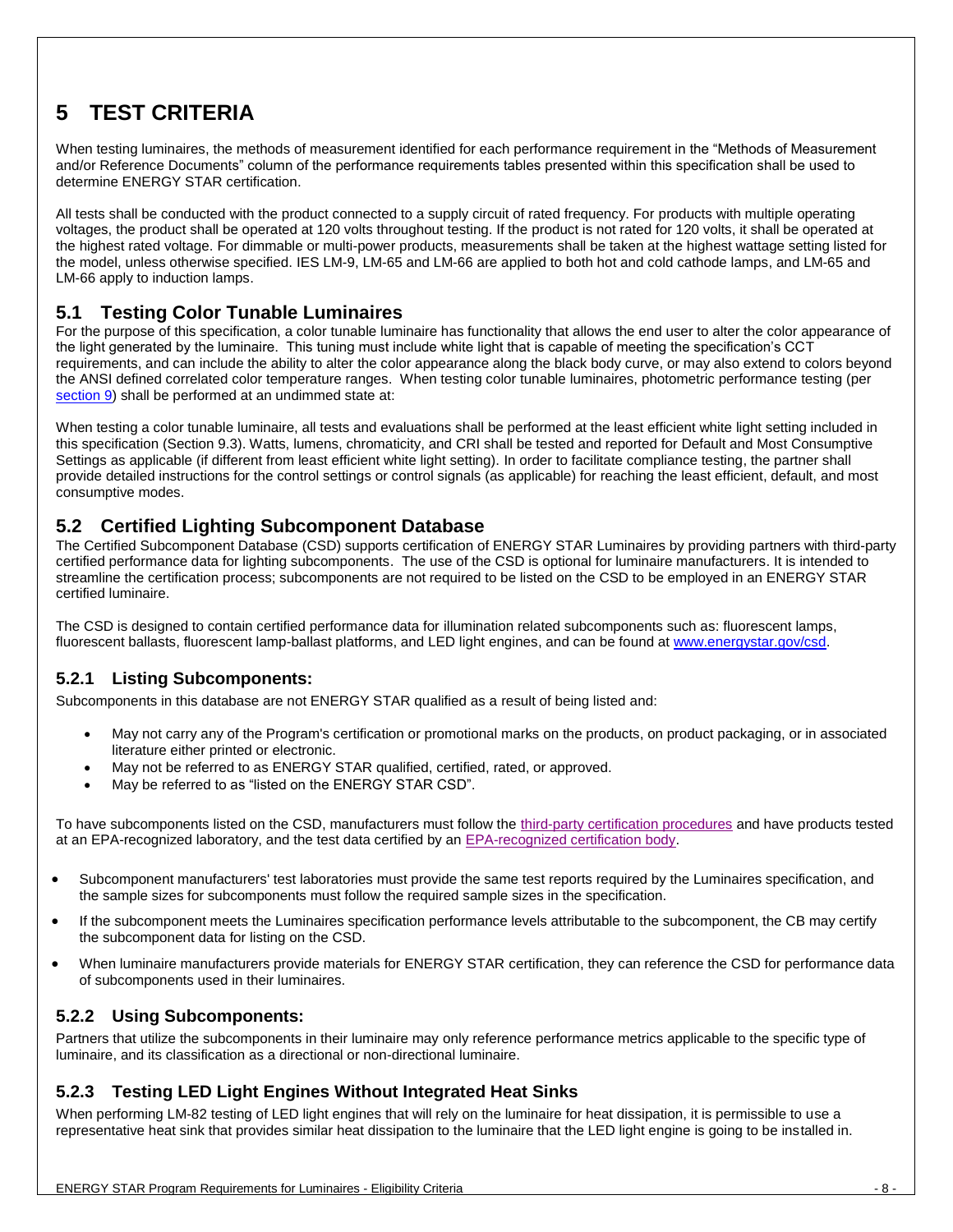# <span id="page-8-0"></span>**6 PRODUCT CERTIFICATION**

#### <span id="page-8-1"></span>**6.1 Product Families**

Grouped product submissions for ENERGY STAR certification shall meet the following requirements:

Certified products within a product family shall be identical to the tested, representative model with the exception of allowed variations listed in the table below. The representative model shall be the variation expected to have the greatest difficulty meeting the performance requirements outlined in this specification.

| <b>Allowable Variations Within Product Families</b>                                                                |                                                                                                                                                                                                                                                                                                                                                                                                                                |                                                                                                                                                  |  |
|--------------------------------------------------------------------------------------------------------------------|--------------------------------------------------------------------------------------------------------------------------------------------------------------------------------------------------------------------------------------------------------------------------------------------------------------------------------------------------------------------------------------------------------------------------------|--------------------------------------------------------------------------------------------------------------------------------------------------|--|
| Luminaire<br><b>Attribute</b>                                                                                      | <b>Allowable Variation</b>                                                                                                                                                                                                                                                                                                                                                                                                     | <b>Additional Test Data Required</b><br>for Each Variant                                                                                         |  |
| Housing / Chassis                                                                                                  | Allowed so long as the light source or lampholder, ballast or driver, and<br>heat sink (as applicable) are integrated into housing / chassis variations<br>in such a way that the thermal performance of the luminaire is not<br>degraded by changes to the housing / chassis.                                                                                                                                                 | Engineering rationale or thermal<br>measurements of each variation<br>may be required (e.g. ballast<br>case temperature, TMPLED, or<br>$TMPC$ ). |  |
| Heat Sink /<br>Thermal<br>Management<br>Components                                                                 | Not allowed.                                                                                                                                                                                                                                                                                                                                                                                                                   | None                                                                                                                                             |  |
| Finish                                                                                                             | Luminaire body color/pigment.                                                                                                                                                                                                                                                                                                                                                                                                  | None                                                                                                                                             |  |
| Mounting                                                                                                           | Allowed.<br>Luminaire photometry test reports generated for outdoor post-mounted<br>luminaires may be used to certify outdoor porch (wall-mounted),<br>outdoor ceiling or close-to-ceiling mounted and outdoor pendant<br>luminaires within the same product family, in place of the source<br>photometry requirements, so long as the bill of materials for each<br>luminaire type is identical except for mounting hardware. | None                                                                                                                                             |  |
| Electrical<br>Connection<br>(SSL Retrofits)                                                                        | Allowed (e.g. E26 and GU24).                                                                                                                                                                                                                                                                                                                                                                                                   | None                                                                                                                                             |  |
| Reflector / Trim                                                                                                   | Allowed so long as luminaire light output is not reduced.                                                                                                                                                                                                                                                                                                                                                                      | Luminous flux for each basic<br>trim or reflector variation of the<br>darkest or least efficient finish<br>may be required.                      |  |
| Shade / Diffuser                                                                                                   | Allowed so long as neither luminaire light output nor air flow are<br>reduced.                                                                                                                                                                                                                                                                                                                                                 | None                                                                                                                                             |  |
| Light Source <sup>1</sup><br>(refers to the<br>make and/or<br>model of the<br>source; also<br>review CCT<br>below) | Allowed so long as variations will not negatively impact luminaire's<br>compliance with any performance criteria in this specification.                                                                                                                                                                                                                                                                                        | • Certified performance data<br>from additional light source if<br>separable<br>• Integrating sphere test for<br>inseparable product             |  |
| <b>Correlated Color</b><br>Temperature<br>(CCT)                                                                    | Allowed so long as the lamp series or LED package/module/array<br>series (and associated drive current), ballast or driver, and thermal<br>management components are identical, and so long as variations will<br>not negatively impact luminaire's compliance with any performance<br>criteria in this specification.                                                                                                         | None                                                                                                                                             |  |
| (also review Light<br>Source above)                                                                                | The representative model shall be the version within the product family<br>with the lowest CCT for SSL products and the highest CCT for<br>discharge products.                                                                                                                                                                                                                                                                 |                                                                                                                                                  |  |
|                                                                                                                    | Partner shall use different luminaire model numbers to distinguish<br>between models shipped with light sources of varying CCTs.                                                                                                                                                                                                                                                                                               |                                                                                                                                                  |  |

 1 Partners may not retroactively add variations to a product family unless requirements in Table 1 are still met. For example, if the representative model tested is a SSL product with a 3000 Kelvin nominal CCT, partner may not retroactively add a 2700 Kelvin model without additional testing, as this was not the lowest CCT initially tested.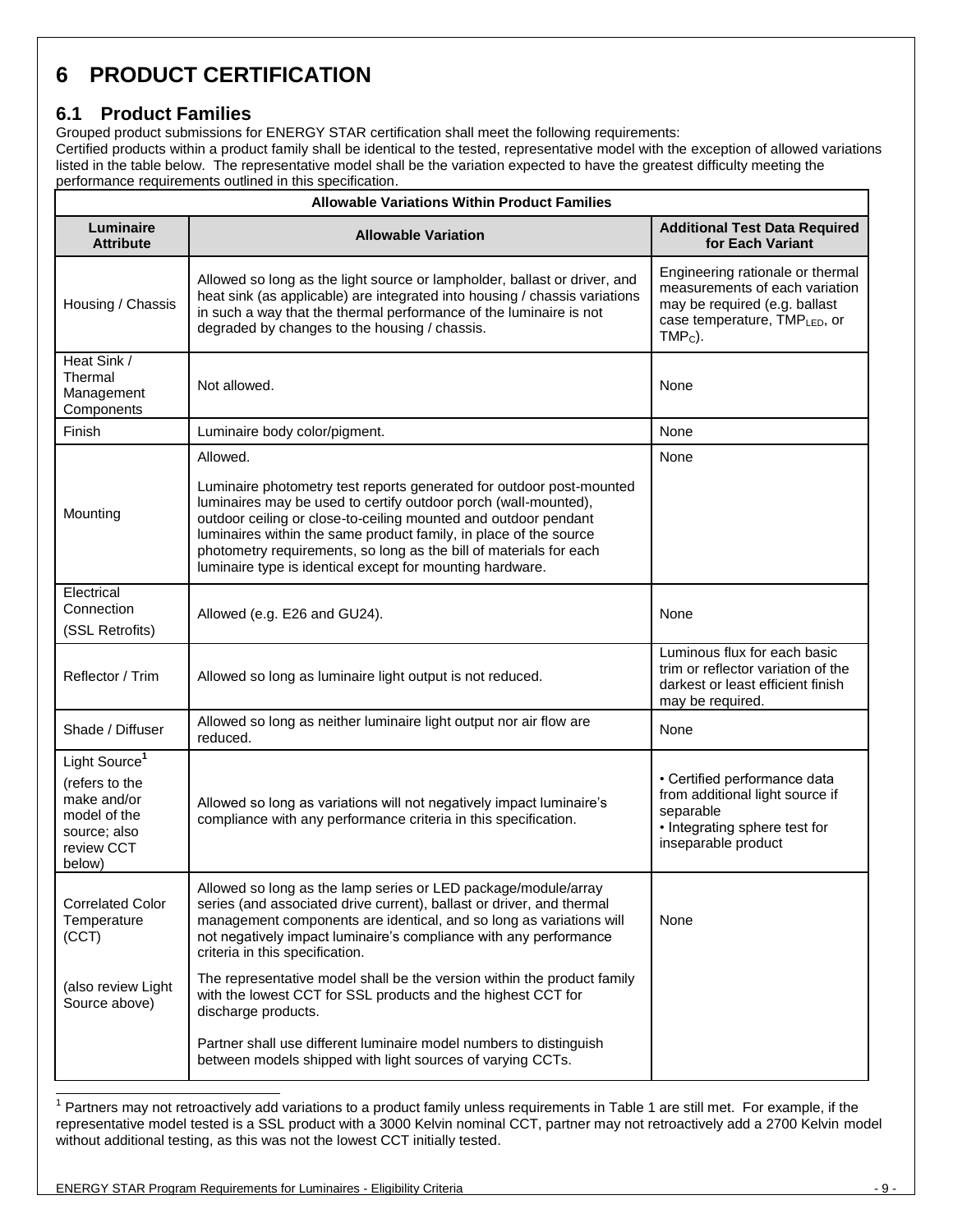| Product Wattage <sup>2</sup>                                        | For SSL products:                                                                                                                                                                                                                                           |                                                                                                                                                                                                   |
|---------------------------------------------------------------------|-------------------------------------------------------------------------------------------------------------------------------------------------------------------------------------------------------------------------------------------------------------|---------------------------------------------------------------------------------------------------------------------------------------------------------------------------------------------------|
| (directional<br>luminaires)                                         | • The LED package, array, or module model must not change, although<br>CCT remains an allowable variation.<br>• The only performance change to the luminaire is to a driver that<br>provides a different drive current to the LED package, array or module. | • LED drive current<br>measurement<br>• Integrating sphere scan to<br>represent performance of<br>variants including:<br><b>CCT</b><br>$\bullet$<br>Lumen Output<br>$\bullet$                     |
|                                                                     | • The model tested should be the highest wattage, highest CRI, and<br>lowest CCT variant.                                                                                                                                                                   | CRI<br>$\bullet$<br>Power Consumption<br>Chromaticity                                                                                                                                             |
|                                                                     | For Fluorescent products:                                                                                                                                                                                                                                   |                                                                                                                                                                                                   |
|                                                                     | • The lamp wattage may change, but not the general type or<br>configuration.                                                                                                                                                                                | • Certified lamp data for variants                                                                                                                                                                |
|                                                                     | Example: A 32W triple tube pin based fluorescent representing a 26W<br>triple tube pin based fluorescent would be acceptable, but not<br>representing a 26W twin tube fluorescent.                                                                          | • Integrating sphere scan to<br>represent performance of<br>variants including:<br><b>CCT</b><br>$\bullet$<br>Lumen Output<br><b>CRI</b><br>$\bullet$<br><b>Power Consumption</b><br>Chromaticity |
|                                                                     | • The only performance change to the luminaire is to the lamp (or lamp<br>and ballast) with a lower wattage.                                                                                                                                                |                                                                                                                                                                                                   |
|                                                                     | • The model tested should be the highest wattage, highest CRI, and<br>highest CCT variant.                                                                                                                                                                  |                                                                                                                                                                                                   |
| Ballast / Driver (no<br>change in nominal<br>wattage or<br>current) | Allowed so long as variations will not negatively impact luminaire's<br>compliance with any performance criteria in this specification.                                                                                                                     | Thermal measurements of each<br>variation may be required (e.g.<br>ballast case temperature or<br>$TMPC$ ).                                                                                       |

### <span id="page-9-0"></span>**6.2 Significant Digits and Rounding**

- a. Measurements shall be recorded at the resolution of the test instrumentation for each unit in the sample set.
- b. All calculations shall be carried out on a per unit basis with directly measured (unrounded) values.
- c. Compliance with the specification limits shall be evaluated against the reported value for each model.
- d. Rounding is defined as follows:

l

- a. A fractional number at or above the midpoint between two consecutive decimal places or whole numbers shall be rounded up to the higher of the two decimal places or whole numbers; or
- b. A fractional number below the midpoint between two consecutive decimal places or whole numbers shall be rounded down to the lower of the two decimal places or whole number.

#### <span id="page-9-1"></span>**6.3 Solid State Lumen Maintenance Performance Data**

Content and application of IES LM-80-08 reports for luminaires shall comply with **ENERGY STAR Program Guidance Regarding LED** [Package, LED Array and LED Module Lumen Maintenance Performance Data Supporting Qualification of Lighting Products.](http://www.energystar.gov/ia/partners/prod_development/new_specs/downloads/luminaires/ENERGY_STAR_Final_Lumen_Maintenance_Guidance.pdf)

 $^2$  When wattage as a variation is used, changes to optics and LED package, array or module (where applicable) are not permitted, as these changes would result in a change in distribution which must be re-evaluated against the luminaire specific requirements. The additional models would still require an integrating sphere LM-79 test to verify other photometric and electrical performance requirements. Each wattage variation should be listed individually.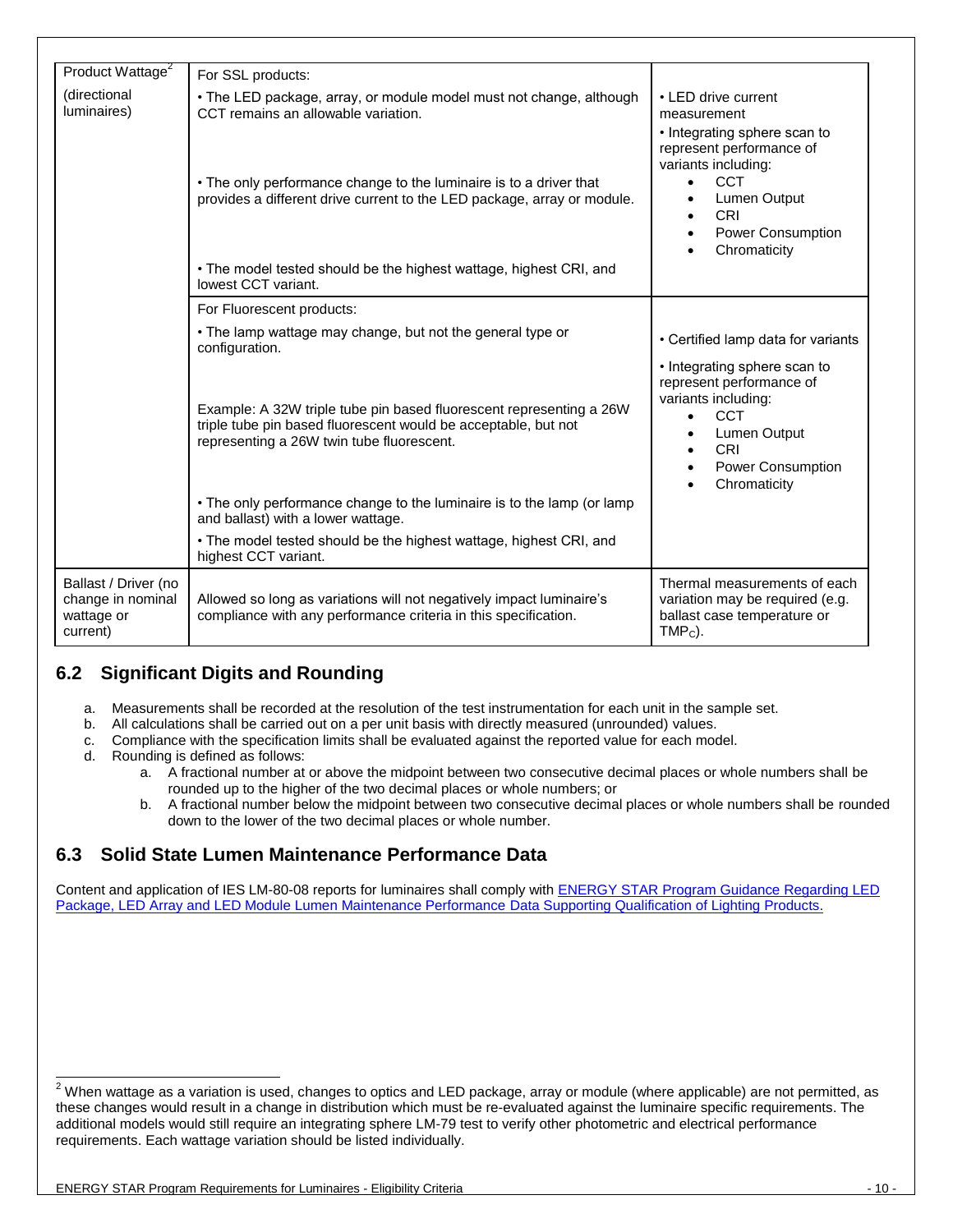<span id="page-10-0"></span>

| Organization      | <b>Identifier</b>                      | <b>Description</b>                                                                                                                                                                         |
|-------------------|----------------------------------------|--------------------------------------------------------------------------------------------------------------------------------------------------------------------------------------------|
| <b>ANSI</b>       | C78.376-2001                           | Specifications for the Chromaticity of Fluorescent Lamps                                                                                                                                   |
| ANSI/NEMA/        | C78.377-2011                           | Specifications for the Chromaticity of Solid State Lighting Products                                                                                                                       |
| ANSLG             |                                        |                                                                                                                                                                                            |
| <b>ANSI</b>       | C78.5-2003                             | Specifications for Performance of Self-ballasted Compact Fluorescent Lamps                                                                                                                 |
| ANSI/ANSLG        | C78.81-2010                            | Double-Capped Fluorescent Lamps-Dimensional and Electrical Characteristics                                                                                                                 |
| <b>ANSI</b>       | C78.901-2014                           | Single-Based Fluorescent Lamps-Dimensional and Electrical Characteristics                                                                                                                  |
| ANSI/ANSLG        | C81.61-2009                            | Specifications for Bases (Caps) for Electric Lamps                                                                                                                                         |
| ANSI/ANSLG        | C81.62-2009                            | Lampholders for Electric Lamps                                                                                                                                                             |
| <b>ANSI</b>       | C82.11-2011                            | High-Frequency Fluorescent Lamp Ballasts                                                                                                                                                   |
| <b>ANSI/ANSLG</b> | C82.16-2015 (anticipated)              | Light Emitting Diode Drivers-Methods of Measurement                                                                                                                                        |
| <b>ANSI</b>       | C82.2-2002                             | Method of Measurement of Fluorescent Lamp Ballasts                                                                                                                                         |
| <b>ANSI</b>       | C82.77-10:2014                         | Harmonic Emission Limits-Related Power Quality Requirements for Lighting Equipment                                                                                                         |
| ANSI/IEEE         | C62.41.1-2002                          | IEEE Guide on the Surge Environment in Low-Voltage (1000 V and Less) AC Power Circuits                                                                                                     |
| ANSI/IEEE         | C62.41.2-2002                          | IEEE Recommended Practice on Characterization of Surges in Low-Voltage (1000V and Less) AC Power Circuits                                                                                  |
| <b>ANSI/UL</b>    | 153-2002                               | Standard for Safety of Portable Electric Luminaires                                                                                                                                        |
| ANSI/UL           | 935-2009                               | Standard for Safety of Fluorescent-Lamp Ballasts                                                                                                                                           |
| ANSI/UL           | 1310-2010                              | Standard for Safety of Class 2 Power Units                                                                                                                                                 |
| ANSI/UL           | 1574-2004                              | Standard for Safety of Track Lighting Systems                                                                                                                                              |
| ANSI/UL           | 1598-2008                              | Standard for Safety of Luminaires                                                                                                                                                          |
| ANSI/UL           | 1598C                                  | Light-Emitting Diode (LED) Retrofit Luminaire Conversion Kits                                                                                                                              |
| ANSI/UL           | 1598B-2010                             | Standard for Supplemental Requirements for Luminaire Reflector Kits for Installation on Previously Installed Fluorescent                                                                   |
|                   |                                        | Luminaires                                                                                                                                                                                 |
| ANSI/UL           | 1993-2009                              | Standard for Safety of Self-Ballasted Lamps and Lamp Adapters                                                                                                                              |
| <b>ANSI/UL</b>    | 2108-2004                              | Standard for Low-Voltage Lighting Systems                                                                                                                                                  |
| ANSI/UL           | 8750-2009                              | Standard for Light Emitting Diode (LED) Equipment for Use in Lighting Products                                                                                                             |
| <b>ASTM</b>       | E283-04                                | Standard Test Method for Determining Rate of Air Leakage Through Exterior Windows, Curtain Walls, and Doors Under<br>Specified Pressure Differences Across the Specimen                    |
| CIE               | Pub. No. 13.3-1995                     | Method of Measuring and Specifying Color Rendering of Light Sources                                                                                                                        |
| <b>CIE</b>        | Pub. No. 15:2004                       | Colorimetry                                                                                                                                                                                |
| EU                | Directive 2002/95/EC                   | Directive 2002/95/EC of the European Parliament and of the Council of 27 January 2003 on the Restriction of the Use of                                                                     |
|                   |                                        | Certain Hazardous Substances In Electrical and Electronic Equipment                                                                                                                        |
| <b>FCC</b>        | CFR Title 47 Part 15                   | Radio Frequency Devices                                                                                                                                                                    |
| <b>FCC</b>        | CFR Title 47 Part 18                   | Industrial, Scientific, and Medical Equipment                                                                                                                                              |
| IEC<br><b>IEC</b> | 60061-1 (2012)<br>60081 Amend 4 Ed 5.0 | Lamp Caps and Holders Together with Gauges for the Control of Interchangeability and Safety - Part 1: Lamp Caps<br>Double-capped Fluorescent Lamps - Performance Specifications            |
|                   | (2010)                                 |                                                                                                                                                                                            |
| IEC               | 60901 (2011)                           | Single-capped Fluorescent Lamps - Performance Specifications                                                                                                                               |
| IEC               | 62301 ED.2.0 B:2011                    | Household electrical appliances - Measurement of standby power                                                                                                                             |
| <b>IEC</b>        | 61347-2-3-am2 ed1.0<br>b.2011          | Amendment 2 - Lamp Control Gear - Part 2-3: Particular Requirements for A.C. Supplied Electronic Ballasts for<br><b>Fluorescent Lamps</b>                                                  |
| <b>IEC</b>        | 62321 Ed. 1.0                          | Electrotechnical Products - Determination Of Levels Of Six Regulated Substances (lead, mercury, cadmium, hexavalent<br>chromium, polybrominated biphenyls, polybrominated diphenyl ethers) |
| <b>IEEE</b>       | PAR1789                                | IEEE Recommending Practices for Modulating Current in High Brightness LEDs for Mitigating Health Risks to Viewers                                                                          |
| <b>IES</b>        | LM-9-09                                | Electric and Photometric Measurements of Fluorescent Lamps                                                                                                                                 |
| <b>IES</b>        | LM-10-96 or LM-10-XX                   | Photometric Testing of Outdoor Fluorescent Luminaires (2015 update anticipated)                                                                                                            |
| <b>IES</b>        | LM-31-95                               | Photometric Testing of Roadway Luminaires Using Incandescent Filament and High Intensity Discharge (HID) Lamps                                                                             |
| <b>IES</b>        | LM-40-10                               | Life Testing of Fluorescent Lamps                                                                                                                                                          |
| <u>IES</u>        | <u>LM-41-14</u>                        | Approved Method for Photometric Testing of Indoor Fluorescent Luminaries                                                                                                                   |
| <b>IES</b>        | LM-46-04                               | Photometric Testing of Indoor Luminaires Using High Intensity Discharge or Incandescent Filament Lamps                                                                                     |
| <b>IES</b>        | LM-49-12                               | Life Testing of Incandescent Filament Lamps                                                                                                                                                |
| <b>IES</b>        | LM-58-13                               | Method for Spectroradiometric Measurement Methods for Light Sources                                                                                                                        |
| <b>IES</b>        | $LM-65-14$                             | Life Testing of Compact Fluorescent Lamps                                                                                                                                                  |
| <b>IES</b>        | $LM-66-14$                             | Electrical and Photometric Measurements of Single-Ended Compact Fluorescent Lamps                                                                                                          |
| <b>IES</b>        | LM-79-08                               | Electrical and Photometric Measurements of Solid-State Lighting Products                                                                                                                   |
| $\overline{ES}$   | LM-80-08                               | Measuring Lumen Maintenance of LED Light Sources                                                                                                                                           |
| <b>IES</b>        | LM-82-12                               | Method for the Characterization of LED Light Engines and Integrated LED Lamps for Electrical and Photometric<br>Properties as a Function of Temperature                                    |
| <b>IES</b>        | LM-84-14                               | Measuring Luminous Flux and Color Maintenance of LED Lamps, Light Engines, and Luminaires                                                                                                  |
| <b>IES</b>        | RP-16-10                               | Nomenclature and Definitions for Illuminating Engineering                                                                                                                                  |
| <b>IES</b>        | $\overline{TM}$ -21-11                 | Projecting Long Term Lumen Maintenance of LED Sources                                                                                                                                      |
| E                 | TM-28-14                               | Projecting Long-Term Luminous Flux Maintenance of LED Lamps and Luminaries                                                                                                                 |
| <b>NEMA</b>       | LL 9-2009                              | Dimming of T8 Fluorescent Lighting Systems                                                                                                                                                 |
| <b>NEMA</b>       | LSD 45-2009                            | Recommendations for Solid State Lighting Sub-Assembly Interfaces for Luminaires                                                                                                            |
|                   |                                        |                                                                                                                                                                                            |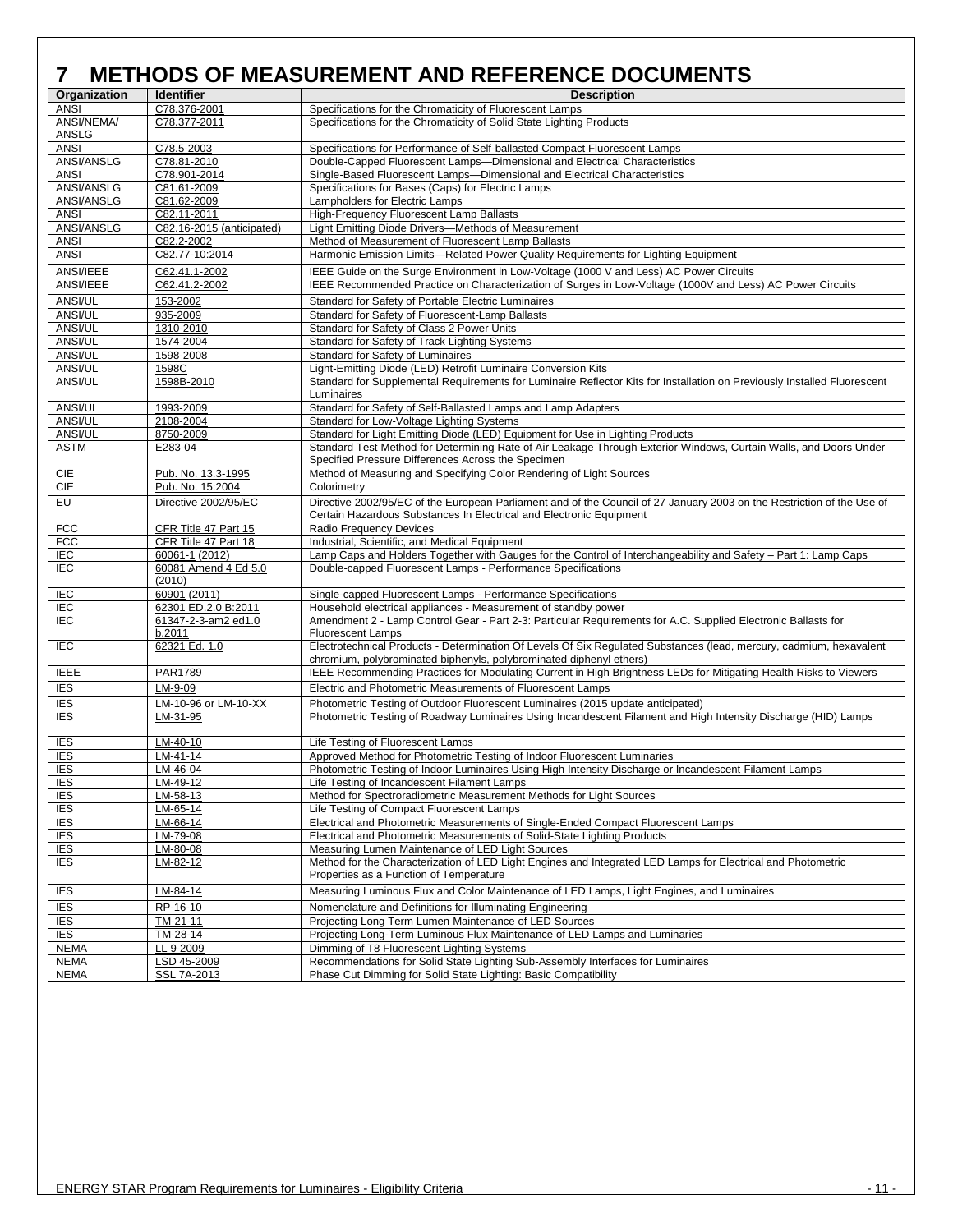### <span id="page-11-0"></span>**8 SHIPPING WITH ENERGY STAR CERTIFIED LAMPS:**

### <span id="page-11-1"></span>**8.1 Non-Directional Luminaires Shipped with ENERGY STAR Certified Lamps**

To satisfy the requirements of this specification, non-directional luminaires shall:

- meet the requirements outlined in this section and be packaged with ENERGY STAR certified lamp(s) that meet the requirements in this section, OR
- meet the relevant requirements in Sections 9 through 18

| Requirement                                               | <b>ENERGY STAR Requirements</b>                                                                                                                                                                                                                                                                                                                                | Methods of Measurement and/or Reference<br><b>Documents</b>                                               |
|-----------------------------------------------------------|----------------------------------------------------------------------------------------------------------------------------------------------------------------------------------------------------------------------------------------------------------------------------------------------------------------------------------------------------------------|-----------------------------------------------------------------------------------------------------------|
| <b>Source Efficacy</b>                                    | $\geq$ 65 lm/W per lamp                                                                                                                                                                                                                                                                                                                                        | <b>ENERGY STAR Lamps Specification</b>                                                                    |
|                                                           | All lamp permutations (makes and models) employed in a given luminaire<br>model shall meet this requirement.                                                                                                                                                                                                                                                   |                                                                                                           |
| <b>Source Minimum</b><br><b>Light Output</b><br>(initial) | Source shall provide a minimum of 800 lumens.<br>Exception:<br>Outdoor porch, bath vanity luminaires and ceiling fan light kits featuring $\geq 3$<br>heads shall provide a minimum of 450 lumens per head. Chandeliers,<br>decorative pendants, wall sconces, and other multi-head indoor luminaires<br>shall provide a minimum of 250 lumens per head.       | <b>ENERGY STAR Lamps Specification</b>                                                                    |
| <b>Safety Rating</b>                                      | Luminaire must meet applicable safety rating in section 14. Additionally, the<br>lamp used must be suitable for the luminaire type it will be shipped with, e.g.<br>a lamp shipped with an enclosed fixture must be safety tested in a totally<br>enclosed situation and may not be rated or labeled "not for use in totally<br>enclosed fixtures" or similar. | ANSI/UL<br>1993-2012, and ANSI/UL 8750-2009                                                               |
| <b>Product Packaging</b><br>& Labeling                    | Luminaire must comply with section 16.<br>Unless shipped with lamps directly installed, ENERGY STAR certified lamps<br>shipped with luminaires must comply with lamps packaging requirements.                                                                                                                                                                  | See Section 16                                                                                            |
| Warranty                                                  | Luminaire must comply with section 17                                                                                                                                                                                                                                                                                                                          | See Section 17                                                                                            |
| <b>Toxics</b>                                             | Luminaire must comply with section 18                                                                                                                                                                                                                                                                                                                          | See Section 18                                                                                            |
| <b>Enclosed Fixture</b><br><b>Testing</b>                 | An enclosed luminaire may not ship with a lamp marked with the restriction<br>"not for use in totally enclosed fixtures" or similar. An in situ temperature<br>test of the ambient air inside of the enclosure must be performed to verify<br>that the air temperature does not exceed 45°C.                                                                   | Place thermocouple halfway between the<br>surface of the bulb and the interior surface of<br>the fixture. |

<span id="page-11-2"></span>**Note:** For this certification pathway, most performance requirements are fulfilled through the certification of the lamp. Lamp efficacy, minimum light output and CCT performance can be referenced on the ENERGY STAR Lamps product listing. Certain luminaire specific requirements (as noted above) still apply to the luminaire. All lamps that ship with a luminaire must meet the ENERGY STAR lamp specification effective on the date of manufacture of luminaire and be included in the luminaire certification documentation.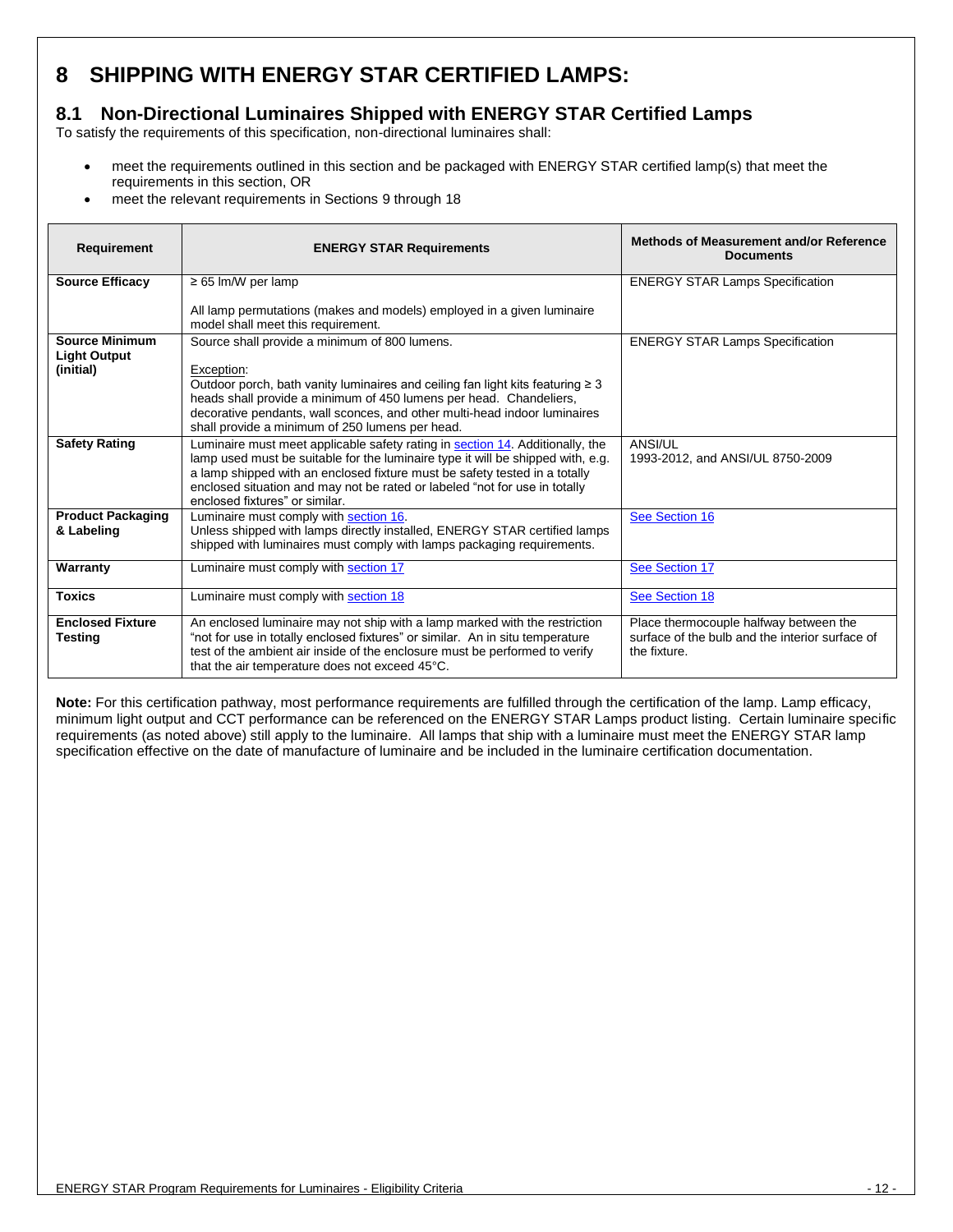### <span id="page-12-0"></span>**9 PHOTOMETRIC PERFORMANCE REQUIREMENTS**

#### <span id="page-12-1"></span>**9.1 Luminous Efficacy and Output: NON-DIRECTIONAL Luminaires**

Luminaire types not classified as directional in the Scope section of this specification shall be evaluated as non-directional, based on source photometric performance. The performance values in this section pertain to the performance of the source (system including ballast or driver) within a luminaire.

|                                                                                                      |                                                                                                                                                                                                                                                                                         | <b>ENERGY STAR Requirements</b>                                                                                                                                                                                                                                                            | <b>Methods of</b><br><b>Measurement and/or</b>                                                                                                                                                                                 |                                                                                                                                                                                                                                                                                                                                                                                                                                                                                                                                                                                                                                                                                                                                                                                                                                                                                                                                                                                                                                                                                                                            |  |
|------------------------------------------------------------------------------------------------------|-----------------------------------------------------------------------------------------------------------------------------------------------------------------------------------------------------------------------------------------------------------------------------------------|--------------------------------------------------------------------------------------------------------------------------------------------------------------------------------------------------------------------------------------------------------------------------------------------|--------------------------------------------------------------------------------------------------------------------------------------------------------------------------------------------------------------------------------|----------------------------------------------------------------------------------------------------------------------------------------------------------------------------------------------------------------------------------------------------------------------------------------------------------------------------------------------------------------------------------------------------------------------------------------------------------------------------------------------------------------------------------------------------------------------------------------------------------------------------------------------------------------------------------------------------------------------------------------------------------------------------------------------------------------------------------------------------------------------------------------------------------------------------------------------------------------------------------------------------------------------------------------------------------------------------------------------------------------------------|--|
| <b>Source Type</b>                                                                                   | <b>Source Efficacy</b><br>(initial)                                                                                                                                                                                                                                                     | <b>Source Minimum Light</b><br>Output (initial)                                                                                                                                                                                                                                            | <b>Reference</b><br><b>Documents</b>                                                                                                                                                                                           | <b>Supplemental Testing Guidance</b>                                                                                                                                                                                                                                                                                                                                                                                                                                                                                                                                                                                                                                                                                                                                                                                                                                                                                                                                                                                                                                                                                       |  |
| <b>Fluorescent</b><br>• compact<br>• circline                                                        | $\geq 65$ lm/W per lamp-<br>ballast platform<br>All lamp and ballast<br>permutations (makes<br>and models)<br>employed in a given<br>luminaire model shall<br>meet this requirement.                                                                                                    | Lamp-ballast platform(s)<br>shall provide a minimum of<br>450 total lumens.<br>Exemption: Lamp-ballast<br>platform(s) utilized in<br>decorative pendants, wall<br>sconces/single head bath<br>vanity shall provide a<br>minimum of 250 total<br>lumens in situ.                            | Methods of<br>Measurement:<br>IES LM-9-09<br>(circline)<br><b>IES LM-66-14</b><br>(compact non-self-<br>ballasted)                                                                                                             | Laboratory test results shall be produced using<br>the specific models of lamp and ballast that will<br>be used in production.<br>Luminaires with ballast(s) capable of operating<br>multiple fluorescent lamp types shall be tested<br>with the lamp model shipped with the luminaire.<br>Sample Size: 1 sample of each lamp-ballast<br>model combination.<br>Passing Test: Sample shall pass.                                                                                                                                                                                                                                                                                                                                                                                                                                                                                                                                                                                                                                                                                                                            |  |
| <b>Solid State:</b><br>• LED Light<br>engine                                                         | Replaceable LED light<br>engine ("source")<br>efficacy shall meet or<br>exceed the values<br>detailed below, as<br>determined by<br>comparing the in situ<br>(installed in the<br>luminaire) $T_b$ value to<br>the source's LM-82<br>test report.<br>$\geq$ 65 lm/W per light<br>engine | Installed in the luminaire,<br>LED light engine(s) in situ<br>shall provide a minimum of<br>450 total lumens.<br>Exemption: LED light<br>engines utilized in<br>decorative pendants, wall<br>sconces/single head bath<br>vanity shall provide a<br>minimum of 250 total<br>lumens in situ. | Methods of<br>Measurement:<br><b>IES LM-82-12</b><br>In situ temperature<br>measurement:<br>ANSI/UL 153:2002<br>(Sections 124-128A)<br>ANSI/UL 1574:2004<br>(Section 54)<br>ANSI/UL 1598:2008<br>(Sections 19.7, 19.10-<br>16) | Laboratory test results shall be produced using<br>the specific models of LED package, LED<br>module or LED array and LED driver (i.e. LED<br>light engine) that will be used in production.<br>In situ temperature measurement value shall be<br>determined in accordance with ANSI/UL<br>153:2002 (Sections 124-128A), ANSI/UL<br>1574:2004 (Section 54), or ANSI/UL 1598:2008<br>(Sections 19.7, 19.10-16), as applicable.<br>LM-82 test reports shall detail luminous efficacy,<br>luminous flux, chromaticity coordinates, CCT,<br>and CRI values at all tested temperatures.<br>Linear interpolation shall be employed to<br>determine LED light engine or module ("source")<br>photometric performance at temperatures<br>between the LM-82 reported temperatures higher<br>and lower than the in situ temperature.<br>Luminaires incorporating more than one source<br>shall have all sources installed and operational<br>during in situ temperature testing.<br>Sample Size: 1 sample of each lamp-driver<br>model combination.<br>Passing Test: Sample, tested in situ (installed in<br>luminaire), shall pass. |  |
| <b>Solid State:</b><br>Surface-mounted<br>retrofit for<br>diffused wall<br>sconces                   | $\geq 65$ lm/W per retrofit                                                                                                                                                                                                                                                             | Retrofit kit shall provide a<br>minimum of 250 lumens.<br>Retrofit kit shall deliver a<br>minimum of 80% of total<br>lumens between 0-90<br>degrees from center of the<br>beam.                                                                                                            | Methods of<br>Measurement:<br><b>IES LM-79-08</b>                                                                                                                                                                              | Products in this category should be tested at the<br>line voltage for which the product is rated. If the<br>product is rated for multiple voltages, the product<br>shall be tested at the most consumptive voltage.<br><b>Sample Size:</b> 1 sample of retrofit kit<br>Passing Test: Sample shall pass.                                                                                                                                                                                                                                                                                                                                                                                                                                                                                                                                                                                                                                                                                                                                                                                                                    |  |
| <b>Solid State:</b><br><b>Surface mounted</b><br>retrofits for<br>diffused ceiling<br>mounted lights | $\geq 65$ lm/W per retrofit                                                                                                                                                                                                                                                             | Retrofit kit shall provide a<br>minimum of 800 lumens.<br>Retrofit kit shall deliver a<br>minimum of 80% of total<br>lumens between 0-90<br>degrees from center of the<br>beam.                                                                                                            | Methods of<br>Measurement:<br><b>IES LM-79-08</b>                                                                                                                                                                              | Products in this category should be tested at the<br>line voltage for which the product is rated. If the<br>product is rated for multiple voltages, the product<br>shall be tested at the most consumptive voltage.<br>Sample Size: 1 sample of retrofit kit<br>Passing Test: Sample shall pass.                                                                                                                                                                                                                                                                                                                                                                                                                                                                                                                                                                                                                                                                                                                                                                                                                           |  |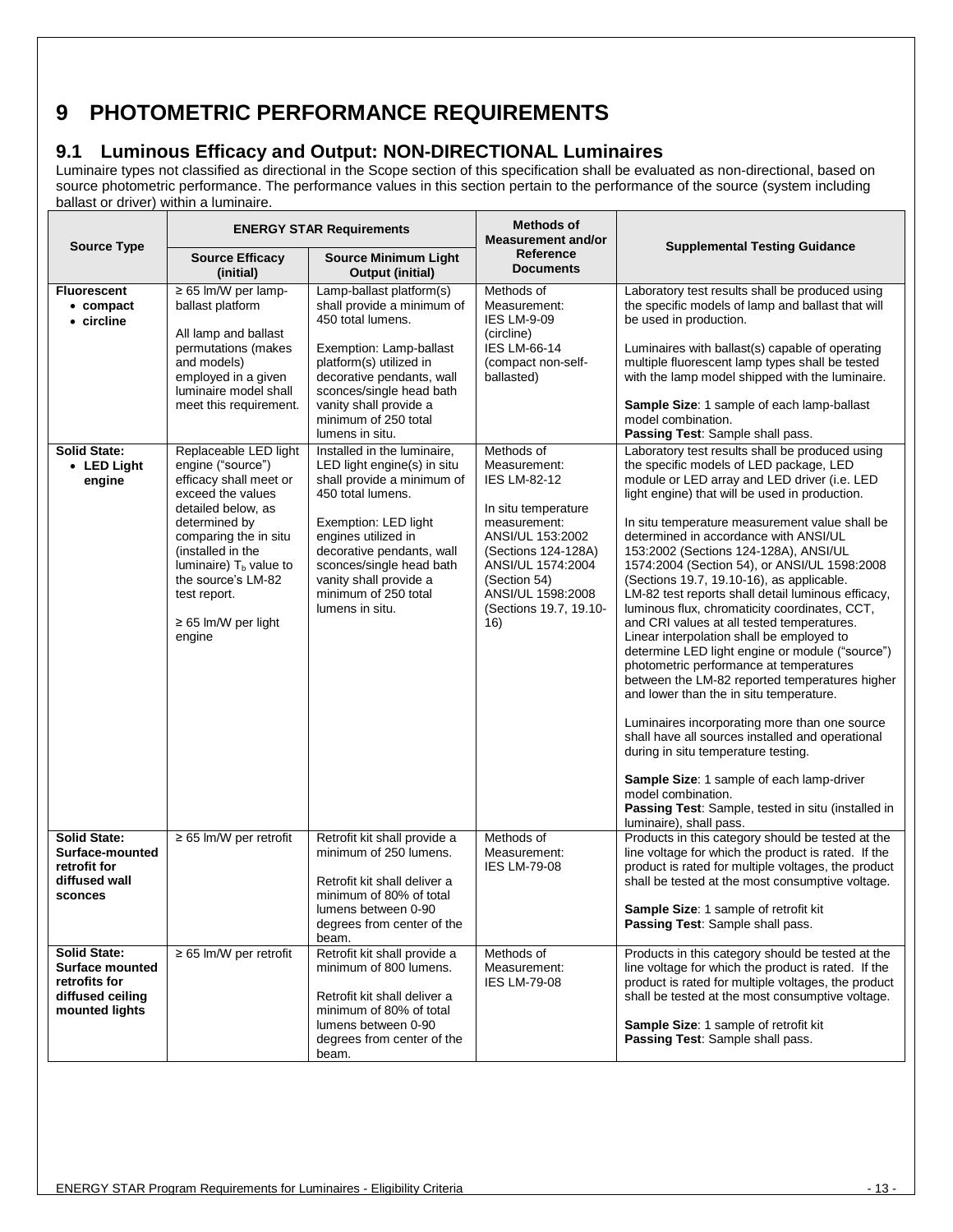### <span id="page-13-0"></span>**9.2 Luminous Efficacy, Output and Zonal Lumen Density: DIRECTIONAL Luminaires**

Luminaire types classified as directional in Section 1 shall be evaluated based on luminaire photometry. The performance values in this section pertain to the performance of the entire luminaire, including optical losses.

|                                                                                                                                                                                | <b>ENERGY STAR Requirements</b>           |                                                                                                                                                                                                                                                                    | <b>Methods of</b>                                                                                                                                                                                                                                                                                                                           |                                                                                                                     |                                                                                                                                                                                                                                                                                                                                                                                                                                                                                                                                                                                                                                               |
|--------------------------------------------------------------------------------------------------------------------------------------------------------------------------------|-------------------------------------------|--------------------------------------------------------------------------------------------------------------------------------------------------------------------------------------------------------------------------------------------------------------------|---------------------------------------------------------------------------------------------------------------------------------------------------------------------------------------------------------------------------------------------------------------------------------------------------------------------------------------------|---------------------------------------------------------------------------------------------------------------------|-----------------------------------------------------------------------------------------------------------------------------------------------------------------------------------------------------------------------------------------------------------------------------------------------------------------------------------------------------------------------------------------------------------------------------------------------------------------------------------------------------------------------------------------------------------------------------------------------------------------------------------------------|
| <b>Luminaire Type</b>                                                                                                                                                          | Luminaire<br><b>Efficacy</b><br>(initial) | Luminaire<br><b>Minimum Light</b><br><b>Output (initial)</b>                                                                                                                                                                                                       | <b>Luminaire Zonal</b><br><b>Lumen Density</b><br>Requirement                                                                                                                                                                                                                                                                               | <b>Measurement</b><br>and/or Reference<br><b>Documents</b>                                                          | <b>Supplemental Testing Guidance</b>                                                                                                                                                                                                                                                                                                                                                                                                                                                                                                                                                                                                          |
| <b>Cove or Under</b><br><b>Cabinet Mount</b>                                                                                                                                   | 50 lm/W                                   | Luminaire shall<br>deliver a minimum<br>of 125 lumens per<br>lineal foot.<br>The minimum<br>required light<br>output (in lumens)<br>is calculated by<br>dividing the<br>measured<br>luminaire length in<br>inches by 12, then<br>multiplying the<br>result by 125. | Referring to the<br>plane<br>perpendicular to<br>the length of the<br>luminaire, the<br>luminaire shall<br>deliver a minimum<br>of 60% of total<br>lumens within the<br>$0-60^\circ$ zone<br>(symmetric about<br>the nadir).                                                                                                                | Methods of<br>Measurement:<br><b>IES LM-41-14</b><br><b>IES LM-79-08</b><br>Reference<br>Document: ANSI/UL<br>1598C | Laboratory test results shall be produced<br>using the complete luminaire and the specific<br>models of lamp and ballast or LED package,<br>LED module or LED array and LED driver<br>that will be used in production.<br>Fluorescent luminaires with ballast(s) capable<br>of operating multiple fluorescent lamp types<br>shall be tested with the lamp model shipped<br>with the luminaire.<br>The equation for minimum light output divided<br>by the length of the luminaire applies to all<br>luminaire configurations. For rectangular<br>geometries the "measured luminaire length"<br>is the longest dimension of the luminaire. For |
| Downlights:<br>• recessed<br>$\bullet$ surface<br>• pendant<br><b>SSL downlight</b><br>retrofits:                                                                              | 55 lm/W<br>60 lm/W                        | $\leq 4.5$ " aperture:<br>345 lumens<br>> 4.5" aperture:<br>575 lumens                                                                                                                                                                                             | Luminaire shall<br>deliver a minimum<br>of 75% of total<br>lumens within the<br>0-60° zone (axially<br>symmetric about                                                                                                                                                                                                                      |                                                                                                                     | circular geometries the "measured luminaire<br>length" is the diameter.<br>For downlights, one trim ring and one<br>reflector may be used.                                                                                                                                                                                                                                                                                                                                                                                                                                                                                                    |
| <b>Accent Lights</b><br>• includes track<br>light<br>luminaires<br>• includes line<br>voltage track<br>heads<br>$\bullet$ includes<br>directional<br>ceiling fan<br>light kits | 55 lm/W                                   | Luminaire shall<br>deliver a minimum<br>of 200 lumens per<br>head.                                                                                                                                                                                                 | the nadir)<br>Luminaire shall<br>deliver a minimum<br>of 80% of total<br>initial lumens within<br>the 0-60° zone<br>(axially symmetric<br>about the center of<br>the beam).                                                                                                                                                                 |                                                                                                                     | For SSL downlight retrofits: the retrofit<br>product shall be installed in a can size within<br>the dimensions and limitations prescribed in<br>the ANSI\UL1598C safety listing. The LM-79<br>report shall note the can model tested.<br>For luminaires with multiple mounting<br>orientations, the luminaire shall be tested in<br>the orientation designated by the partner.<br>Sample Size: 1 complete luminaire.<br>Passing Test: The luminaire shall pass.                                                                                                                                                                               |
| Outdoor, Wall-,<br>Porch-, Pendant-,<br><b>Post-Mounted</b><br>and Security<br>Luminaires<br>(Note: for post<br>mounting between<br>4 feet and 10.5<br>feet above grade)       | 60 lm/W                                   | Luminaire shall<br>deliver a minimum<br>of 300 lumens.                                                                                                                                                                                                             | Luminaire shall<br>deliver 95% of total<br>lumens within the<br>$0^\circ$ - 85 $^\circ$ zone<br>(symmetric about<br>the nadir).<br>Luminaire shall not<br>emit more than<br>0.5% of the overall<br>light output above<br>$90^\circ$ .<br>Exempt: Products<br>that have the<br><b>International Dark</b><br>Sky Fixture Seal of<br>Approval. | Methods of<br>Measurement:<br><b>IES LM-10-96</b><br>(fluorescent)<br><b>IES LM-79-08</b><br>(solid state)          | Products that have the International Dark Sky<br>Fixture Seal of Approval must be listed at<br>http://www.darksky.org                                                                                                                                                                                                                                                                                                                                                                                                                                                                                                                         |
| <b>Portable Desk</b><br>Task                                                                                                                                                   | 50 lm/W                                   | Luminaire shall<br>deliver a minimum<br>of 200 lumens.                                                                                                                                                                                                             | Luminaire shall<br>deliver a minimum<br>of 60% of total<br>lumens within the<br>$0-75^\circ$ zone<br>(symmetric about<br>the center of the<br>beam).                                                                                                                                                                                        |                                                                                                                     |                                                                                                                                                                                                                                                                                                                                                                                                                                                                                                                                                                                                                                               |
| <b>Inseparable SSL</b><br>Luminaire<br>(applies to SSL<br>luminaire types<br>not otherwise<br>noted in this table)                                                             | 70 lm/W                                   | Luminaire shall<br>deliver a minimum<br>of 200 lumens.                                                                                                                                                                                                             | None.                                                                                                                                                                                                                                                                                                                                       | Method of<br>Measurement:<br><b>IES LM-79-08</b>                                                                    |                                                                                                                                                                                                                                                                                                                                                                                                                                                                                                                                                                                                                                               |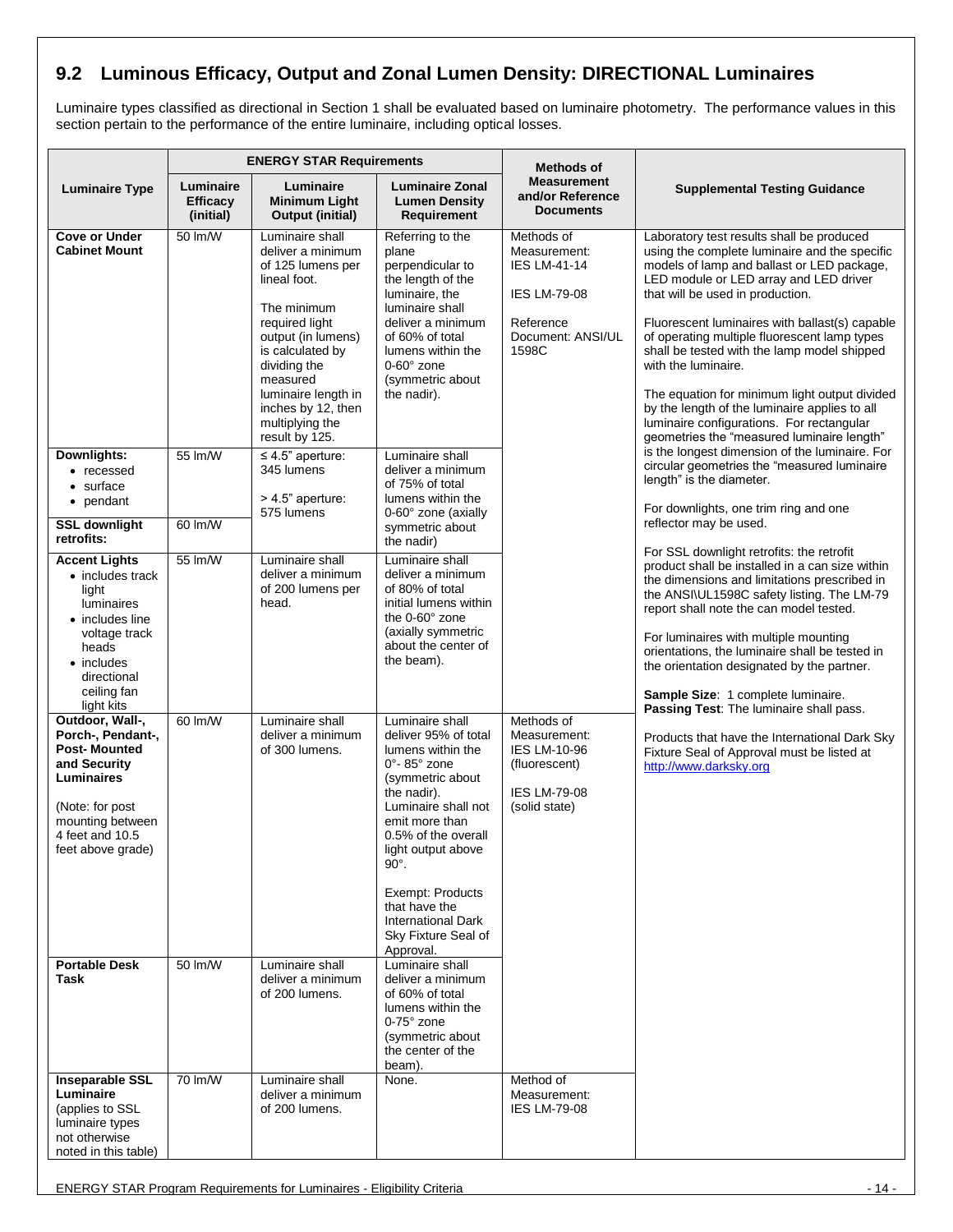### <span id="page-14-0"></span>**9.3 Correlated Color Temperature (CCT): All Indoor Luminaires (Exempt: Outdoor Luminaires)**

| <b>Source Type</b>                            | <b>ENERGY STAR Requirements</b>                                                                                                                                                                                                                                                                                                                                                                                                                                                                                                        | <b>Methods of</b><br><b>Measurement and/or</b><br><b>Reference Documents</b>                                                                                                                         | <b>Supplemental Testing Guidance</b>                                                                                                                                                                                                                                                                                                                                                                                                                                                                                                                                                                                                                                                                                                                                                                                                                                                                                                                                                                                                                                                                                                                                                                                  |
|-----------------------------------------------|----------------------------------------------------------------------------------------------------------------------------------------------------------------------------------------------------------------------------------------------------------------------------------------------------------------------------------------------------------------------------------------------------------------------------------------------------------------------------------------------------------------------------------------|------------------------------------------------------------------------------------------------------------------------------------------------------------------------------------------------------|-----------------------------------------------------------------------------------------------------------------------------------------------------------------------------------------------------------------------------------------------------------------------------------------------------------------------------------------------------------------------------------------------------------------------------------------------------------------------------------------------------------------------------------------------------------------------------------------------------------------------------------------------------------------------------------------------------------------------------------------------------------------------------------------------------------------------------------------------------------------------------------------------------------------------------------------------------------------------------------------------------------------------------------------------------------------------------------------------------------------------------------------------------------------------------------------------------------------------|
| <b>Fluorescent</b><br>• compact<br>• circline | Lamps shipped with luminaires shall<br>have one of the following nominal<br>correlated color temperatures (CCT):<br>$\bullet$ 2700 Kelvin<br>$\bullet$ 3000 Kelvin<br>$\bullet$ 3500 Kelvin<br>• 4000 / 4100 Kelvin<br>$-5000$ Kelvin<br>Lamps shipped with luminaire shall<br>consistently meet the above<br>requirement, as verified by consistency<br>data provided by the lamp vendor to the<br>luminaire manufacturing partner.                                                                                                   | Methods of<br>Measurement:<br><b>IES LM-9-09</b><br>(circline)<br>IES LM-66-14<br>(compact non-self-<br>ballasted)<br>Calculation:<br>CIE 15.2004<br><b>Reference Document:</b><br>ANSI C78.376-2001 | Laboratory test results shall be produced using the specific<br>lamp model that will operate in the luminaire and either the<br>ballast model that will operate in the luminaire or a<br>commercially-available ballast model that meets the<br>applicable ANSI ballast requirements, if applicable, for the<br>light source being tested.<br>Sample Size: 1 sample of each lamp model shall be<br>tested.<br>Passing Test: The lamp tested shall fall within a 7-step<br>MacAdam ellipse for the designated CCT, with ellipses<br>constructed using the Objective Chromaticities detailed in<br>Table 1 of ANSI C78.376-2001, and the referenced<br>MacAdam publication.                                                                                                                                                                                                                                                                                                                                                                                                                                                                                                                                             |
| <b>Solid State</b>                            | The luminaire, retrofit kit, or replaceable<br>LED light engine shall be capable of<br>providing at least one of the following<br>nominal correlated color temperatures<br>$(CCTs)$ :<br>$\bullet$ 2700 Kelvin<br>$\bullet$ 3000 Kelvin<br>$\bullet$ 3500 Kelvin<br>$\bullet$ 4000 Kelvin<br>$-5000$ Kelvin<br>The luminaire, retrofit kit, or replaceable<br>LED light engine or module chromaticity<br>shall also fall within the corresponding<br>7-step chromaticity quadrangles as<br>defined in ANSI/NEMA/ANSLG<br>C78.377-2011. | Methods of<br>Measurement:<br><b>IES LM-79-08</b><br><b>IES LM-82-12</b><br>Calculation:<br>CIE 15.2004<br>Reference Document:<br>ANSI/NEMA/ANSLG<br>C78.377-2008                                    | For downlights, one trim ring and one reflector may be<br>used.<br>Non-directional: LED light engine or module ("source") CCT<br>shall meet the requirement as determined by comparing the<br>in situ (installed in the luminaire) $Tb$ value to the LM-82 test<br>report. In situ temperature measurement value shall be<br>determined in accordance with ANSI/UL 153:2002<br>(Sections 124-128A), ANSI/UL 1574:2004 (Section 54), or<br>ANSI/UL 1598:2008 (Sections 19.7, 19.10-16), as<br>applicable. LM-82 test reports shall detail luminous efficacy,<br>luminous flux, chromaticity coordinates, CCT and CRI<br>values for all tested temperatures. Linear interpolation shall<br>be employed to determine source photometric performance<br>at temperatures between the LM-82 reported temperatures<br>higher and lower than the in situ temperature. Luminaires<br>incorporating more than one source shall have all sources<br>installed and operational during in situ temperature testing.<br>Sample Size: 1 complete luminaire (directional), or 1<br>source and 1 luminaire (non-directional).<br>Passing Test: The luminaire, retrofit kit, or source (when<br>installed in the luminaire) shall pass. |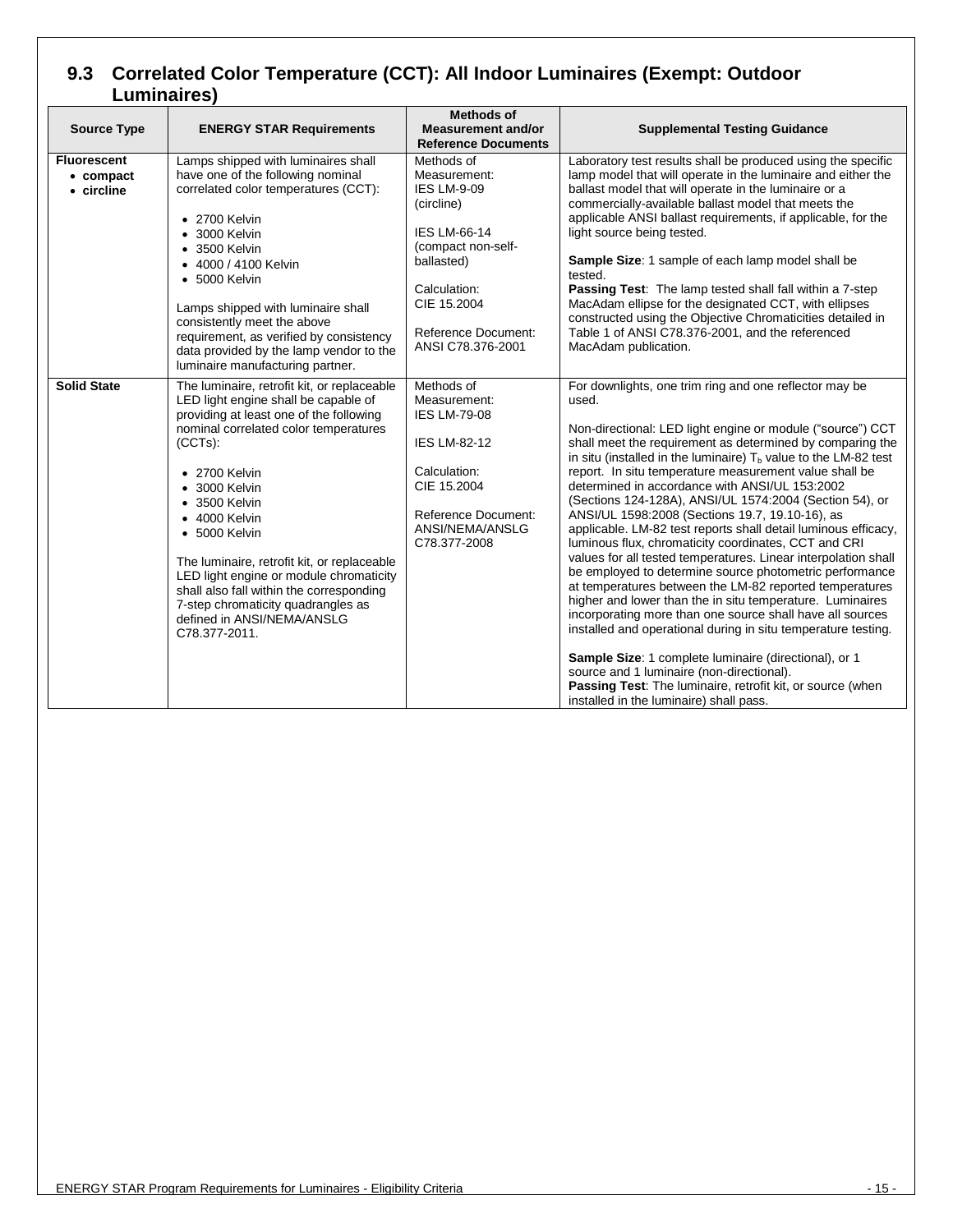<span id="page-15-0"></span>

| <b>Color Rendering Index: All Indoor Luminaires (Exempt: Outdoor Luminaires)</b><br>9.4 |                                                                                                                              |                                                                                                                                                                                                                                                                                                                                              |                                                                                                                                                                                                                                                                                                                                                                                                                                                                                                                                                                                                                                                                                                                                                                                                                                                                                                                                                                                                                                                                                                                                                                                                                   |
|-----------------------------------------------------------------------------------------|------------------------------------------------------------------------------------------------------------------------------|----------------------------------------------------------------------------------------------------------------------------------------------------------------------------------------------------------------------------------------------------------------------------------------------------------------------------------------------|-------------------------------------------------------------------------------------------------------------------------------------------------------------------------------------------------------------------------------------------------------------------------------------------------------------------------------------------------------------------------------------------------------------------------------------------------------------------------------------------------------------------------------------------------------------------------------------------------------------------------------------------------------------------------------------------------------------------------------------------------------------------------------------------------------------------------------------------------------------------------------------------------------------------------------------------------------------------------------------------------------------------------------------------------------------------------------------------------------------------------------------------------------------------------------------------------------------------|
| <b>Source Type</b>                                                                      | <b>ENERGY STAR Requirements</b>                                                                                              | <b>Methods of</b><br><b>Measurement and/or</b><br><b>Reference Documents</b>                                                                                                                                                                                                                                                                 | <b>Supplemental Testing Guidance</b>                                                                                                                                                                                                                                                                                                                                                                                                                                                                                                                                                                                                                                                                                                                                                                                                                                                                                                                                                                                                                                                                                                                                                                              |
| <b>Fluorescent</b><br>$\bullet$ compact<br>• circline                                   | Lamps shipped with luminaires shall<br>meet or exceed $R_a \geq 80$ and report $R_9$ .                                       | Methods of<br>Measurement:<br><b>IES LM-9-09</b><br>(circline)<br><b>IES LM-66-14</b><br>(compact)<br>CIE 13.3-1995                                                                                                                                                                                                                          | Laboratory test results shall be produced using the<br>specific lamp model that will operate in the luminaire<br>and either the ballast model that will operate in the<br>luminaire or a commercially-available ballast model<br>that meets the applicable ANSI ballast requirements, if<br>applicable, for the light source being tested.<br>Sample Size: 1 sample of each lamp model shall be<br>tested.<br>Passing Test: The sample shall achieve the required<br>color rendering index value.                                                                                                                                                                                                                                                                                                                                                                                                                                                                                                                                                                                                                                                                                                                 |
| <b>Solid State</b>                                                                      | The luminaire, retrofit kit, or LED light<br>engine shall be capable of meeting or<br>exceeding $R_a \ge 80$ and $R_9 > 0$ . | Methods of<br>Measurement:<br><b>IES LM-79-08</b><br>(directional)<br><b>IES LM-82-12</b><br><b>Reference Document:</b><br>In situ temperature<br>measurements (non-<br>directional):<br>ANSI/UL 153:2002<br>(Sections 124-128A)<br>ANSI/UL 1574:2004<br>(Section 54)<br>ANSI/UL 1598:2008<br>(Sections 19.7, 19.10-<br>16)<br>CIE 13.3-1995 | For downlights, one trim ring and one reflector may be<br>used.<br>Non-directional: LED light engine ("source") CRI shall<br>meet the requirement as determined by comparing the<br>in situ (installed in the luminaire) $Tb$ value to the LM-82<br>test report. In situ temperature measurement value<br>shall be determined in accordance with ANSI/UL<br>153:2002 (Sections 124-128A), ANSI/UL 1574:2004<br>(Section 54), or ANSI/UL 1598:2008 (Sections 19.7,<br>19.10-16), as applicable. LM-82 test reports shall detail<br>luminous efficacy, luminous flux, chromaticity<br>coordinates, CCT and CRI values for all tested<br>temperatures. Linear interpolation shall be employed<br>to determine source photometric performance at<br>temperatures between the LM-82 reported<br>temperatures higher and lower than the in situ<br>temperature. Luminaires incorporating more than one<br>source shall have all sources installed and operational<br>during in situ temperature testing.<br>Sample Size: 1 complete luminaire, retrofit kit, or 1<br>source and 1 luminaire (non-directional).<br>Passing Test: The luminaire, retrofit kit, or source<br>(when installed in the luminaire) shall pass. |

#### <span id="page-15-1"></span>**9.5 Color Angular Uniformity: Directional Solid State Indoor Luminaires Only (Exempt: Outdoor Luminaires)**

| <b>ENERGY STAR</b><br><b>Requirements</b>                       | Methods of<br>Measurement and/or<br>Reference<br><b>Documents</b> | <b>Supplemental Testing Guidance</b>                                                                                                                                                                                                                                              |
|-----------------------------------------------------------------|-------------------------------------------------------------------|-----------------------------------------------------------------------------------------------------------------------------------------------------------------------------------------------------------------------------------------------------------------------------------|
| Throughout the beam angle,                                      | Methods of                                                        | Vertical angular scanning resolution shall be 1 degree on the 0 and 90 degree vertical                                                                                                                                                                                            |
| the variation of chromaticity<br>shall be within a total linear | Measurement:<br><b>IES LM-79-08</b>                               | planes, and $\Delta$ u', v' distance shall be reported for each vertical angle measured.                                                                                                                                                                                          |
| distance of 0.006 from the<br>weighted average point on the     | <b>IES LM-58-13</b>                                               | Only the measurements within the beam angle are evaluated for color angular<br>uniformity.                                                                                                                                                                                        |
| CIE 1976 (u', v') diagram.                                      | CIE 15: 2004                                                      | Downlights that utilize interchangeable trims may be tested without a trim to<br>demonstrate compliance with the color angular uniformity requirement. This applies to<br>the color angular uniformity requirement only and does not extend to other photometric<br>requirements. |
|                                                                 |                                                                   | Sample Size: 1 complete luminaire.                                                                                                                                                                                                                                                |
|                                                                 |                                                                   | Passing Test: The luminaire shall pass.                                                                                                                                                                                                                                           |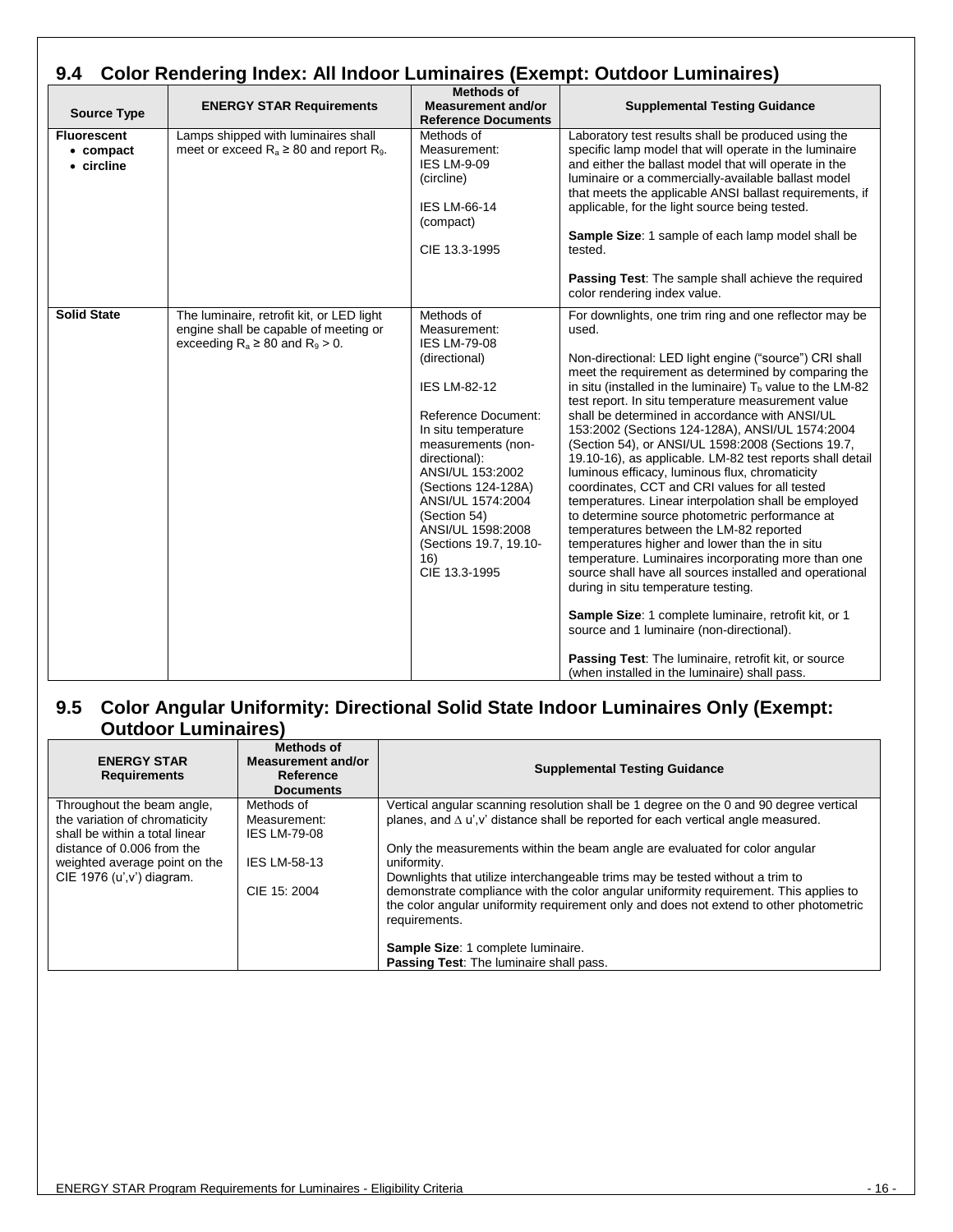# <span id="page-16-0"></span>**10 LUMEN MAINTENANCE AND RATED LIFE REQUIREMENTS**

### <span id="page-16-1"></span>**10.1 Lumen Maintenance: All Luminaires**

| <b>Source Type</b>                                                                                      | <b>ENERGY STAR</b><br><b>Requirements</b>                                                                                                                                                                                                                                                                         | <b>Methods of</b><br><b>Measurement</b><br>and/or Reference<br><b>Documents</b>                                                                                                                                                                                                                               | <b>Supplemental Testing Guidance</b>                                                                                                                                                                                                                                                                                                                                                                                                                                                                                                                                                                                                                                                                                                                                                                                                                                                                                                                                                                                                                                                                                                                                                                           |
|---------------------------------------------------------------------------------------------------------|-------------------------------------------------------------------------------------------------------------------------------------------------------------------------------------------------------------------------------------------------------------------------------------------------------------------|---------------------------------------------------------------------------------------------------------------------------------------------------------------------------------------------------------------------------------------------------------------------------------------------------------------|----------------------------------------------------------------------------------------------------------------------------------------------------------------------------------------------------------------------------------------------------------------------------------------------------------------------------------------------------------------------------------------------------------------------------------------------------------------------------------------------------------------------------------------------------------------------------------------------------------------------------------------------------------------------------------------------------------------------------------------------------------------------------------------------------------------------------------------------------------------------------------------------------------------------------------------------------------------------------------------------------------------------------------------------------------------------------------------------------------------------------------------------------------------------------------------------------------------|
| <b>Fluorescent</b><br>$\bullet$ compact<br>• circline                                                   | For lamps indicated on the<br>luminaire packaging or<br>shipped with the luminaire,<br>the lamp shall have an<br>average rated lumen<br>maintenance of at least 80%                                                                                                                                               | Methods of<br>Measurement:<br><b>IES LM-40-10</b><br><b>IES LM-09-09</b><br>(Circline)                                                                                                                                                                                                                        | Laboratory test results shall be produced using the specific lamp model<br>that will operate in the luminaire and either the ballast model that will<br>operate in the luminaire or a commercially-available ballast model that<br>meets the applicable ANSI ballast requirements, if applicable, for the<br>light source being tested.                                                                                                                                                                                                                                                                                                                                                                                                                                                                                                                                                                                                                                                                                                                                                                                                                                                                        |
|                                                                                                         | of initial lamp lumens at 40%<br>rated lamp life.                                                                                                                                                                                                                                                                 | <b>IES LM-65-14</b><br><b>IES LM-66-14</b><br>(Compact)                                                                                                                                                                                                                                                       | <b>Sample Size:</b> $\geq$ 3 samples of each lamp model shall be tested.<br><b>Passing Test:</b> $\geq$ 100% of the samples shall achieve the required lumen<br>maintenance value.                                                                                                                                                                                                                                                                                                                                                                                                                                                                                                                                                                                                                                                                                                                                                                                                                                                                                                                                                                                                                             |
| <b>Solid State</b><br>Option 1:                                                                         | The LED package(s)<br>/module(s)/array(s),<br>including those incorporated                                                                                                                                                                                                                                        | Method of<br>Measurement:                                                                                                                                                                                                                                                                                     | Luminaire Sample Size: 1 complete luminaire, retrofit kit or LED light<br>engine.                                                                                                                                                                                                                                                                                                                                                                                                                                                                                                                                                                                                                                                                                                                                                                                                                                                                                                                                                                                                                                                                                                                              |
| Luminaire,<br><b>Retrofit kit, LED</b><br><b>Light Engine</b><br>LED Package,<br><b>Module or Array</b> | into luminaires, retrofit kits<br>and LED light engines, shall<br>meet the following $L_{70}$ rated<br>lumen maintenance life<br>values, in situ:<br>• $L_{70}(6k) \ge 25,000$ hours<br>for indoor<br>• $L_{70}(6k) \ge 35,000$ hours<br>for outdoor<br>• $L_{70} \ge 50,000$ hours for<br>inseparable luminaires | Option 1:<br>Lumen<br>Maintenance:<br><b>IES LM-80-08</b><br>Lumen Maintenance<br>Projection Method:<br><b>IES TM-21-11</b><br><b>CCT Calculation:</b><br>CIE 15.2004<br>ANSI/UL 153:2002<br>(Sections 124-128A)<br>ANSI/UL 1574:2004<br>(Section 54)<br>ANSI/UL 1598:2008<br>(Sections 19.7,<br>$19.10 - 16$ | LM-80 Sample Size: Minimum sample size of 20 units for LED<br>packages, or 10 units for LED arrays or LED modules, for each T <sub>s</sub> and<br>drive current combination (refer to IES TM-21-11, section 4.2). Each<br>sample set may be composed entirely of one nominal CCT, or may be<br>split between no more than two adjacent nominal CCT values as<br>outlined in ANSI C78.377 (e.g. 2700K and 3000K, or 3000K and<br>3500K).<br>Passing Test: All of the conditions below shall be met. If any of the<br>conditions are not met, the component performance option may not be<br>used and the applicant shall use Option 2, below, for compliance.<br>1. In the sample luminaire, the in situ TMP <sub>LED</sub> temperature is less than<br>or equal to the temperature specified in the LM-80 test report for the<br>corresponding or higher drive current, within the manufacturer's<br>specified operating current range.<br>2. The drive current measured in the luminaire is less than or equal to<br>the drive current specified in the LM-80 test report at the<br>corresponding temperature or higher.<br>3. The TM-21 lumen maintenance life projection report projects an L <sub>70</sub> |
|                                                                                                         |                                                                                                                                                                                                                                                                                                                   | Reference<br>Documents:<br>Chromaticity<br>Specifications:<br>ANSI/NEMA/ANSLG<br>C78.377-2011<br>Lumen<br>Maintenance:<br><b>ENERGY STAR TM-</b><br>21 Calculator                                                                                                                                             | meeting or exceeding requirements.<br>Lumen maintenance projections must support all LED colors used.<br>Compliance with the above shall be documented with a TM-21 lumen<br>maintenance life projection report as detailed in TM-21, section 7. The<br>report shall be generated using data from the LM-80 test report for the<br>employed LED package/module/array model ("device"), the forward<br>drive current applied to each device, and the in situ TMP <sub>LED</sub><br>temperature of the hottest device in the luminaire. In addition to LM-80<br>reporting requirements, the following information shall be reported:<br>• sampling method and sample size (per LM-80 section 4.3)                                                                                                                                                                                                                                                                                                                                                                                                                                                                                                                |
|                                                                                                         |                                                                                                                                                                                                                                                                                                                   |                                                                                                                                                                                                                                                                                                               | $\bullet$ test results for each $T_s$ and drive current combination<br>• description of device including model number and whether<br>device is an LED package, module or array (see Definitions)<br>• ANSI target, and calculated CCT value(s) for each device in<br>sample set<br>$\bullet$ $\Delta$ u'v' chromaticity shift value on the CIE 1976 diagram for each<br>device in sample set<br>• a detailed rationale, with supporting data, for application of<br>results to other devices (e.g. LED packages with other CCTs)<br>Access to the TMP <sub>LED</sub> for the hottest LED may be accomplished via a<br>minimally sized hole in the luminaire housing, tightly resealed with a<br>suitable sealant if created for purposes of testing.<br>All thermocouple attachments and intrusions to luminaire housing shall<br>be photographed.<br>Important guidance regarding LM-80 test reports, their application, and<br>provisions for successor subcomponents are detailed in ENERGY<br>STAR <sup>®</sup> Program Guidance Regarding LED Package, LED Array and<br><b>LED Module Lumen Maintenance</b><br>Performance Data Supporting Qualification of Lighting Products.                            |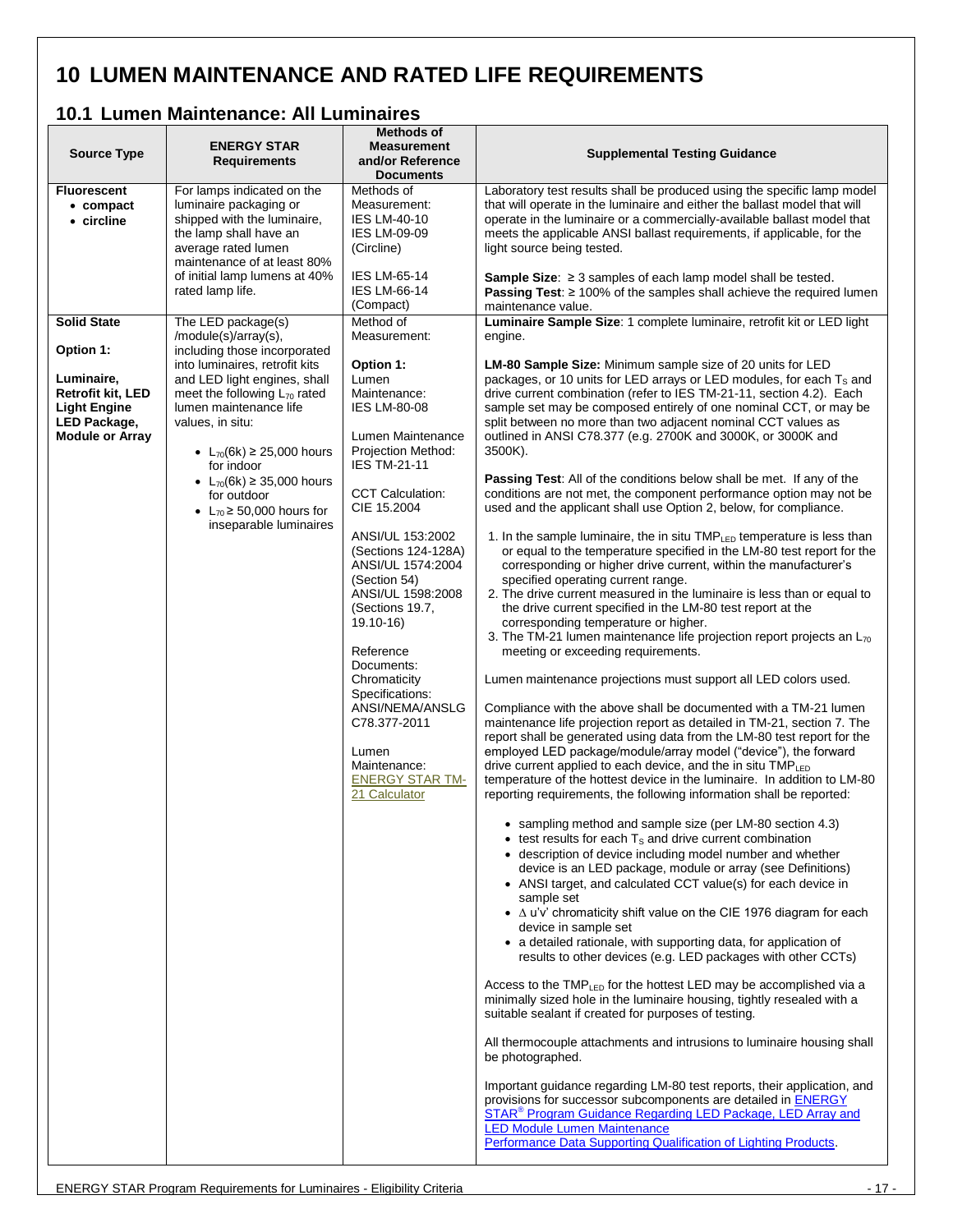| <b>Source Type</b>                                                 | <b>ENERGY STAR</b><br><b>Requirements</b>                                                                                                                                | <b>Methods of</b><br><b>Measurement</b><br>and/or Reference<br><b>Documents</b>                                                                                                                                                                                                                                                                                                   | <b>Supplemental Testing Guidance</b>                                                                                                                                                                                                                                                                                                                                                                                                                                                                                                                                                                                                                                                                                                                                                                                                                                                                                                                                                                                                                                                                                            |
|--------------------------------------------------------------------|--------------------------------------------------------------------------------------------------------------------------------------------------------------------------|-----------------------------------------------------------------------------------------------------------------------------------------------------------------------------------------------------------------------------------------------------------------------------------------------------------------------------------------------------------------------------------|---------------------------------------------------------------------------------------------------------------------------------------------------------------------------------------------------------------------------------------------------------------------------------------------------------------------------------------------------------------------------------------------------------------------------------------------------------------------------------------------------------------------------------------------------------------------------------------------------------------------------------------------------------------------------------------------------------------------------------------------------------------------------------------------------------------------------------------------------------------------------------------------------------------------------------------------------------------------------------------------------------------------------------------------------------------------------------------------------------------------------------|
| <b>Solid State</b>                                                 | The LED luminaires, retrofit<br>kits, and LED light engines,                                                                                                             | Option 2:                                                                                                                                                                                                                                                                                                                                                                         | Directional: luminaire or retrofit kit shall be operated continuously in<br>accordance with ANSI/UL 1598-2008, ANSI/UL 1598C-2014, ANSI/UL                                                                                                                                                                                                                                                                                                                                                                                                                                                                                                                                                                                                                                                                                                                                                                                                                                                                                                                                                                                      |
| Option 2:                                                          | shall meet the following $L_{70}$<br>rated lumen maintenance life                                                                                                        | Methods of<br>Measurement:                                                                                                                                                                                                                                                                                                                                                        | 1574-2004 or ANSI/UL 153-2002 during the testing; any deviations<br>from this shall be reported.                                                                                                                                                                                                                                                                                                                                                                                                                                                                                                                                                                                                                                                                                                                                                                                                                                                                                                                                                                                                                                |
| Luminaire,<br><b>Retrofit kit or</b><br><b>LED Light</b><br>Engine | values, in situ:<br>• $L_{70} \ge 25,000$ hours for<br>indoor<br>• $L_{70} \ge 35,000$ hours for<br>outdoor<br>• $L_{70} \ge 50,000$ hours for<br>inseparable luminaires | Lumen<br>Maintenance:<br><b>IES LM-84-14</b><br>Lumen Maintenance<br>Projection Method:<br>IES TM-28-14-<br>Projection Method 1,<br><b>Direct Extrapolation</b><br><b>CCT Calculation:</b><br>CIE 15.2004<br>ANSI/UL 153:2002<br>(Sections 124-128A)<br>ANSI/UL 1574:2004<br>(Section 54)<br>ANSI/UL 1598:2008<br>(Sections 19.7,<br>19.10-16) ANSI/UL<br>1598C-2014<br>Reference | Non-directional: LED light engines ("source") or retrofit kit shall be<br>operated continuously in situ (installed in the luminaire), with the<br>luminaire operating in accordance with ANSI/UL 153-2002, ANSI/UL<br>1574-2004, ANSI/UL 1598C-2014 or ANSI/UL 1598-2008 during the<br>testing. Luminaires incorporating more than one source shall have all<br>sources installed and operational during the testing. During initial and<br>final measurements, $T_b$ temperature shall be controlled to match $T_b$<br>temperature measured when source is operated in situ.<br>Test reports shall detail efficacy, luminous flux, chromaticity<br>coordinates, CCT and CRI values at all test intervals. Test intervals<br>shall be conducted according to IES TM-28-14 §4.2 with a maximum<br>interval length of 1,000 hours.<br>Lumen maintenance projections must support all LED colors used.<br><b>Sample Size:</b> According to IES TM-28-14 $-$ §5.1.5<br>Directional: 3 or more complete luminaires or retrofit kits. For<br>downlights, one trim ring and one reflector may be used with the 3<br>luminaire samples. |
|                                                                    |                                                                                                                                                                          | Document:<br>Chromaticity<br>Specifications:<br>ANSI/NEMA/ANSLG<br>C78.377-2011                                                                                                                                                                                                                                                                                                   | Non-directional: 3 or more sources or retrofit kits and the necessary<br>number of luminaires required to operate the sources continuously in<br>situ.<br><b>Passing Test:</b> All luminaires or sources shall pass.                                                                                                                                                                                                                                                                                                                                                                                                                                                                                                                                                                                                                                                                                                                                                                                                                                                                                                            |

### <span id="page-17-0"></span>**10.2 Light Source Life: All Luminaires**

| <b>Source Type</b>                            | <b>ENERGY STAR Requirements</b>                                                                                                                                                                                                                                                                                                                                                                                                                                                                                                                                                                        | <b>Methods of</b><br>Measurement and/or<br><b>Reference Documents</b>                               | <b>Supplemental Testing Guidance</b>                                                                                                                                                                                                                                                                                                                                                                                                                                                                                                 |
|-----------------------------------------------|--------------------------------------------------------------------------------------------------------------------------------------------------------------------------------------------------------------------------------------------------------------------------------------------------------------------------------------------------------------------------------------------------------------------------------------------------------------------------------------------------------------------------------------------------------------------------------------------------------|-----------------------------------------------------------------------------------------------------|--------------------------------------------------------------------------------------------------------------------------------------------------------------------------------------------------------------------------------------------------------------------------------------------------------------------------------------------------------------------------------------------------------------------------------------------------------------------------------------------------------------------------------------|
| <b>Fluorescent</b><br>• compact<br>• circline | $\geq$ 10,000 hours for luminaires shipping<br>with other fluorescent lamps<br>Conditional certification may be granted<br>if both of the following are met:<br>1. Testing has been completed for at<br>least 40% of rated life.<br>2. A date for testing completion has<br>been established by the test<br>laboratory.<br>Conditional certification shall be<br>immediately withdrawn if final testing<br>results do not meet the above                                                                                                                                                               | Methods of<br>Measurement:<br><b>IES LM-40-10</b><br>(circline)<br><b>IES LM-65-14</b><br>(compact) | Laboratory test results shall be produced using the specific<br>lamp model that will operate in the luminaire and either the<br>ballast model that will operate in the luminaire or a<br>commercially-available ballast model that meets the<br>applicable ANSI ballast requirements, if applicable, for the<br>light source being tested.<br><b>Sample Size:</b> $\geq$ 3 samples of each lamp model shall be<br>tested.<br><b>Passing Test:</b> $\geq 50\%$ of the sample set shall be<br>functioning at the lifetime requirement. |
| <b>Solid State</b>                            | requirement.<br>The LED package(s) / LED module(s) / LED array(s), including those incorporated into LED light engines or retrofit kits, shall meet<br>the following $L_{70}$ lumen maintenance life values (refer to Lumen Maintenance Requirements in the preceding section):<br>$\geq$ 25,000 hours for indoor luminaires<br>$\geq$ 35,000 hours for outdoor luminaires<br>$\geq$ 50,000 hours for inseparable luminaires<br>Lumen maintenance life projection claims in excess of the above requirements shall be substantiated with a TM-21 or TM-28<br>lumen maintenance life projection report. |                                                                                                     |                                                                                                                                                                                                                                                                                                                                                                                                                                                                                                                                      |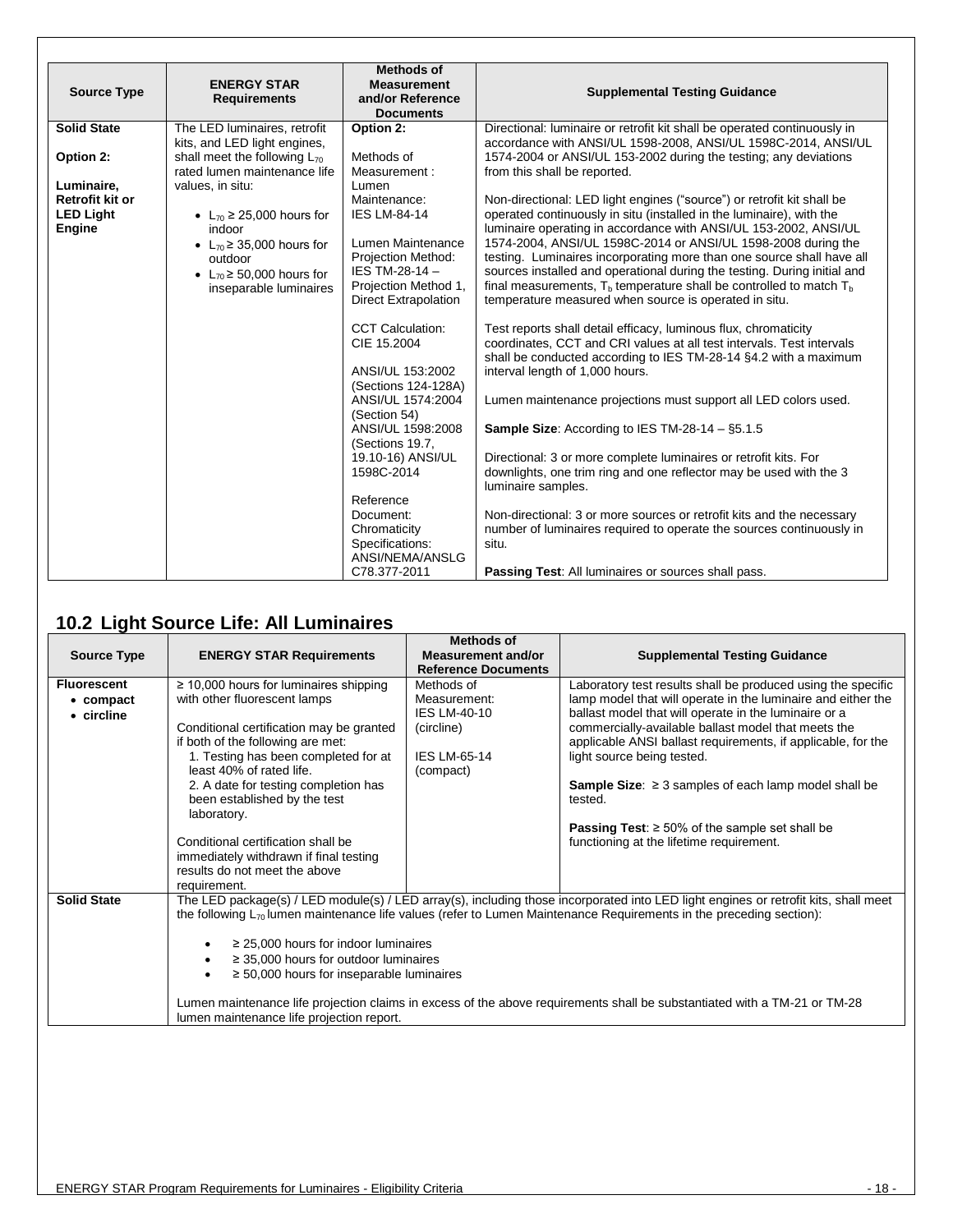### <span id="page-18-0"></span>**10.3 Color Maintenance: Solid State Indoor Luminaires Only (Exempt: Outdoor Luminaires)**

| <b>ENERGY STAR</b><br><b>Requirements</b>                                                                                                           | <b>Methods of</b><br><b>Measurement and/or</b><br>Reference<br><b>Documents</b> | <b>Supplemental Testing Guidance</b>                                                                                                                                                                                                                                                                                                                                                                                           |
|-----------------------------------------------------------------------------------------------------------------------------------------------------|---------------------------------------------------------------------------------|--------------------------------------------------------------------------------------------------------------------------------------------------------------------------------------------------------------------------------------------------------------------------------------------------------------------------------------------------------------------------------------------------------------------------------|
| Luminaire change in<br>chromaticity coordinates from<br>0-hour measurement, at any                                                                  | Methods of<br>Measurement:<br><b>IES LM-80-08</b>                               | Laboratory test results shall be produced using the specific models of lamp or LED<br>package, LED module or LED array and LED driver that will be used in production.                                                                                                                                                                                                                                                         |
| measurement point during<br>operation, shall be $\leq$ a total<br>linear distance of 0.007 on the<br>CIE 1976 u'v' diagram. All units               | <b>IES LM-84-14</b>                                                             | For the LM-84 option, luminaire or retrofit kit shall be operated continuously in<br>accordance with ANSI/UL 1598-2008, ANSI/UL 1598C-2014, ANSI/UL 1574-2004 or<br>ANSI/UL 153-2002 during the testing period; any deviations from this shall be reported.<br>See section 10.1 for testing intervals when using IES LM-84-14.                                                                                                 |
| must meet.<br>The change of chromaticity at                                                                                                         | Reference Document:<br>Interim operation:<br>ANSI/UL 153-2002                   | Sample Size (LM-80 option): same as Lumen Maintenance, Option 1.                                                                                                                                                                                                                                                                                                                                                               |
| each measurement point over<br>the tested hours of operation                                                                                        | ANSI/UL 1574-2004<br>ANSI/UL 1598-2008                                          | Sample Size (LM-84 option): same as Lumen Maintenance, Option 2                                                                                                                                                                                                                                                                                                                                                                |
| shall be $\leq 0.007$ on the CIE<br>1976 $(u', v')$ diagram, as<br>demonstrated by either:                                                          | ANSI/UL 1598C-2014                                                              | <b>Passing Test (LM-80 option):</b> for all LM-80 samples, at any measurement point, the<br>distance of the chromaticity coordinates from the initial (zero-hour) chromaticity<br>coordinates shall not exceed 0.007 at the temperature(s) adjacent to the measured in<br>situ TMP <sub>LED</sub> temperature, and at the corresponding drive current.                                                                         |
| • the IES LM-80 test report<br>for the employed LED<br>package/array/module<br>model, or<br>• a comparison of luminaire<br>chromaticity data in LM- |                                                                                 | Example 1: an LM-80 test report provides data at $T_s = 55^{\circ}C$ , 85°C and 105°C, and the<br>measured in situ TMP <sub>LED</sub> temperature value is 89°C. Neither the 85°C nor the 105°C<br>LM-80 data may show chromaticity shift exceeding 0.007 at any measurement point<br>from zero through 6,000 hours, for the corresponding drive current. The LM-80<br>chromaticity data at 55°C is disregarded.               |
| 84 reports                                                                                                                                          |                                                                                 | Example 2: an LM-80 test report provides data at $T_s = 58^{\circ}C$ , $87^{\circ}C$ and $106^{\circ}C$ , and the<br>measured in situ TMP <sub>LED</sub> temperature value is 53°C. The LM-80 data at 58°C may<br>not show chromaticity shift exceeding 0.007 at any measurement point from zero<br>through 6,000 hours, for the corresponding drive current. The LM-80 chromaticity<br>data at 87°C and 106°C is disregarded. |
|                                                                                                                                                     |                                                                                 | Passing Test (LM-84 option): the distance of the chromaticity coordinates from the<br>initial chromaticity coordinates shall not exceed 0.007 at any measurement point.                                                                                                                                                                                                                                                        |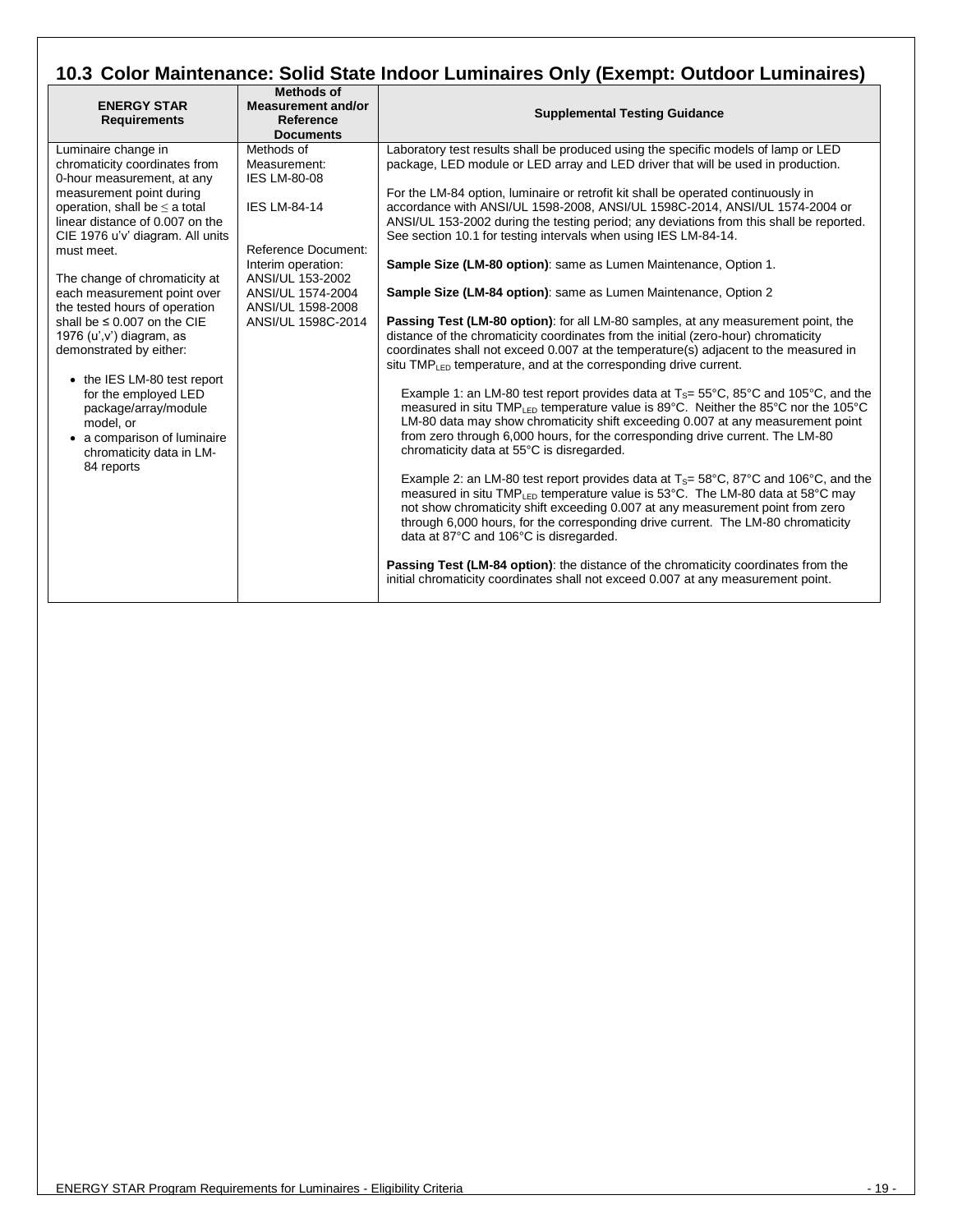# <span id="page-19-0"></span>**11 ELECTRICAL PERFORMANCE REQUIREMENTS**

### <span id="page-19-1"></span>**11.1 Source Start Time: All Luminaires (Exempt: Outdoor Luminaires)**

| <b>Source Type</b>                            | <b>ENERGY STAR Requirements</b>                                                                                 | <b>Methods of</b><br>Measurement and/or<br><b>Reference Documents</b>          | <b>Supplemental Testing Guidance</b>                                                                                                      |
|-----------------------------------------------|-----------------------------------------------------------------------------------------------------------------|--------------------------------------------------------------------------------|-------------------------------------------------------------------------------------------------------------------------------------------|
| <b>Fluorescent</b>                            | Light source shall remain                                                                                       | Method of                                                                      | Laboratory test results shall be produced using the specific                                                                              |
|                                               | continuously illuminated within 750                                                                             | Measurement:                                                                   | models of lamp and ballast or LED package, LED module or                                                                                  |
| <b>Solid State</b>                            | milliseconds of application of                                                                                  | <b>ENERGY STAR Start</b>                                                       | LED array and LED driver that will be used in production.                                                                                 |
|                                               | electrical power.                                                                                               | <b>Time Test Method</b>                                                        | Sample Size: 1 sample of each lamp-ballast model                                                                                          |
| <b>Connected</b><br>Luminaires<br>All sources | Light source shall remain<br>continuously illuminated within 1<br>second of application of electrical<br>power. | Reference Documents:<br><b>ANSI C82.11</b><br>Consolidated-2002<br>Section-5.2 | combination, or LED package/LED module/LED array and<br>LED driver model combination shall be tested.<br>Passing Test: Sample shall pass. |

#### <span id="page-19-2"></span>**11.2 Source Run-Up Time: All Fluorescent Luminaires (Exempt: Solid State and Outdoor Luminaires)**

| <b>Source Type</b> | <b>ENERGY STAR Requirements</b>                                                                                                                    | <b>Methods of</b><br>Measurement and/or<br>Reference<br><b>Documents</b>   | <b>Supplemental Testing Guidance</b>                                                                                                                                                                                                                                                                                                                                                                                             |
|--------------------|----------------------------------------------------------------------------------------------------------------------------------------------------|----------------------------------------------------------------------------|----------------------------------------------------------------------------------------------------------------------------------------------------------------------------------------------------------------------------------------------------------------------------------------------------------------------------------------------------------------------------------------------------------------------------------|
| <b>Fluorescent</b> | Reported value of time for lamps to<br>reach 80% of stabilized lumen output<br>after application of electrical power<br>shall be $\leq 45$ seconds | Method of<br>Measurement:<br><b>ENERGY STAR Run</b><br>Up Time Test Method | Laboratory test results shall be produced using the specific<br>models of lamp and ballast that will be used in production.<br>Measurements shall be taken at the end of 100 hours of<br>seasoning.<br>The reported value shall be the average measured values of<br>units tested, rounded to the nearest second.<br>Sample Size: 1 sample of each lamp-ballast model<br>combination.<br><b>Passing Test: Sample shall pass.</b> |

#### <span id="page-19-3"></span>**11.3 Power Factor: All Luminaires**

| <b>Source Type</b> | <b>ENERGY STAR Requirements</b>                         | Methods of<br>Measurement and/or<br><b>Reference Documents</b> | <b>Supplemental Testing Guidance</b>                                               |
|--------------------|---------------------------------------------------------|----------------------------------------------------------------|------------------------------------------------------------------------------------|
| <b>Fluorescent</b> | Total luminaire input power $\leq 5$                    | Method of                                                      | Laboratory test results shall be produced using the specific                       |
| $\bullet$ compact  | watts: $PF \ge 0.5$                                     | Measurement:                                                   | models of lamp and ballast or LED package, LED module or                           |
| • circline         |                                                         | C82.77-10:2014                                                 | LED array and LED driver that will be used in production.                          |
|                    | Total luminaire input power $> 5$                       |                                                                |                                                                                    |
|                    | watts: PF $\geq 0.5$                                    |                                                                | <b>Sample Size:</b> $\geq$ 1 samples of each model combination shall<br>be tested. |
| <b>Solid State</b> | Total luminaire input power $\leq 5$                    |                                                                |                                                                                    |
|                    | watts: $PF \ge 0.5$                                     |                                                                | <b>Passing Test: all samples shall pass.</b>                                       |
|                    | Total luminaire input power > 5<br>watts: $PF \geq 0.7$ |                                                                |                                                                                    |

### <span id="page-19-4"></span>**11.4 Transient Protection: All Luminaires**

| <b>Source Type</b> | <b>ENERGY STAR Requirements</b>                                                                                    | <b>Methods of</b><br>Measurement and/or<br>Reference<br><b>Documents</b>   | <b>Supplemental Testing Guidance</b>                                                                                                                                          |
|--------------------|--------------------------------------------------------------------------------------------------------------------|----------------------------------------------------------------------------|-------------------------------------------------------------------------------------------------------------------------------------------------------------------------------|
| <b>Fluorescent</b> | Ballast or driver shall comply with                                                                                | Method of                                                                  | Laboratory test results shall be produced using the specific                                                                                                                  |
| $\bullet$ compact  | ANSI/IEEE C62.41.1-2002 and                                                                                        | Measurement:                                                               | models of ballast, LED package, LED module or LED array                                                                                                                       |
| • circline         | ANSI/IEEE C62.41.2-2002, Category<br>A operation.                                                                  | None referenced                                                            | and LED driver combination that will be used in production.                                                                                                                   |
| <b>Solid State</b> | The line transient shall consist of<br>seven strikes of a 100 kHz ring wave,<br>2.5 kV level, for both common mode | Reference Documents:<br>ANSI/IEEE C62.41.1-<br>2002<br>ANSI/IEEE C62.41.2- | <b>Sample Size:</b> $\geq$ 1 samples of each ballast model, LED<br>package, LED module or LED array and LED driver model<br>combination, or LED light engine shall be tested. |
|                    | and differential mode.                                                                                             | 2002<br>Category A Location.                                               | <b>Passing Test: All samples shall pass.</b>                                                                                                                                  |
|                    |                                                                                                                    |                                                                            | Unit power may be cycled as necessary to determine if UUT is<br>still operational.                                                                                            |

### <span id="page-19-5"></span>**11.5 Standby Power Consumption: All Luminaires**

| <b>Source Type</b> | <b>ENERGY STAR Requirements</b>                                               | Methods of<br><b>Measurement and/or</b> | <b>Supplemental Testing Guidance</b> |        |
|--------------------|-------------------------------------------------------------------------------|-----------------------------------------|--------------------------------------|--------|
|                    | <b>ENERGY STAR Program Requirements for Luminaires - Eligibility Criteria</b> |                                         |                                      | $20 -$ |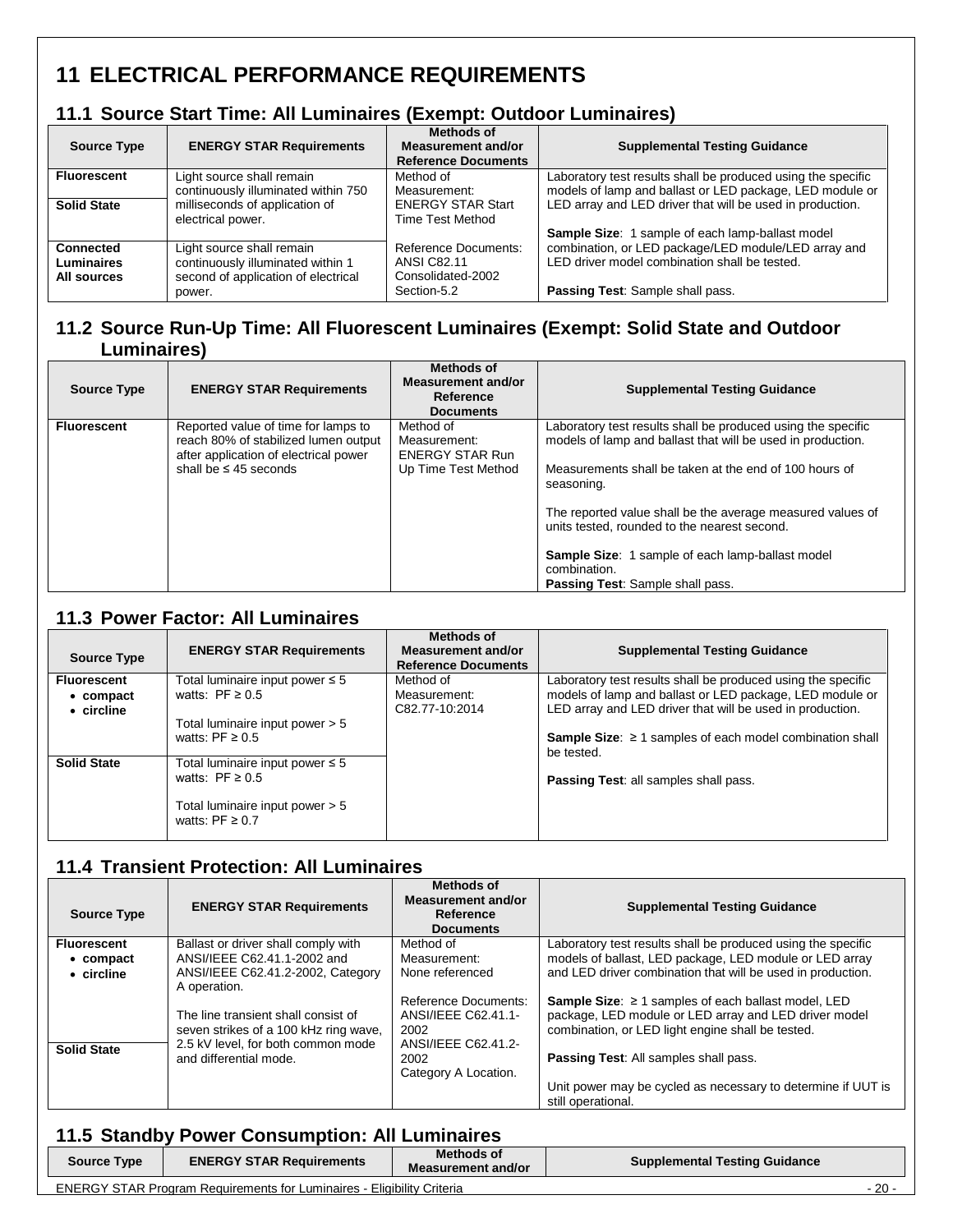|                                   |                                                                                                                                                                                                                                                                                                                                                                                                                                                                                                                                                                                                                                                                                                                                                                                             | <b>Reference Documents</b>                                                                                                                                                                                                                                                                                              |                                                                                           |
|-----------------------------------|---------------------------------------------------------------------------------------------------------------------------------------------------------------------------------------------------------------------------------------------------------------------------------------------------------------------------------------------------------------------------------------------------------------------------------------------------------------------------------------------------------------------------------------------------------------------------------------------------------------------------------------------------------------------------------------------------------------------------------------------------------------------------------------------|-------------------------------------------------------------------------------------------------------------------------------------------------------------------------------------------------------------------------------------------------------------------------------------------------------------------------|-------------------------------------------------------------------------------------------|
| <b>All Source</b><br><b>Types</b> | Luminaires shall not draw power in<br>the off state.<br>Exceptions:<br>• Luminaires with integral motion<br>sensors, occupancy sensors or<br>photosensors, or connected<br>functionality may draw up to 0.5<br>watts in standby mode.<br>• Luminaires with energy saving<br>features i.e. integral motion sensors,<br>occupancy sensors or photosensors<br>and connected functionality may<br>draw up to 1 watt in standby mode.<br>• Power supplies connected to<br>multiple luminaires may draw up to<br>1.5 watts in standby mode.<br>• External power supplies (EPS)<br>employed to power luminaires shall<br>meet the level V or higher<br>performance requirements under<br>the International Efficiency Marking<br>Protocol and include the level V or<br>higher marking on the EPS. | Method of<br>Measurement:<br>IEC 62301 ED.2.0 B-<br>2011 Household<br><b>Electrical Appliances -</b><br>Measurement of<br><b>Standby Power</b><br>Reference document:<br><b>International Efficiency</b><br><b>Marking Protocol</b><br>http://www.regulations.gov/#<br>!documentDetail;D=EERE-<br>2008-BT-STD-0005-0218 | Laboratory test results shall detail standby power<br>consumption to the tenth of a watt. |

### <span id="page-20-0"></span>**11.6 Operating Frequency: All Luminaires**

| <b>Source Type</b>                            | <b>ENERGY STAR Requirements</b>                                                                                                                                                                                                                                                             | Methods of<br><b>Measurement and/or</b><br><b>Reference Documents</b>                      | <b>Supplemental Testing Guidance</b>                                                                                                                                                                                                                                                                                                                                                                                                                                                                                                                                                                                                                                                                                                                                                                                                                                                                                                                                                                 |
|-----------------------------------------------|---------------------------------------------------------------------------------------------------------------------------------------------------------------------------------------------------------------------------------------------------------------------------------------------|--------------------------------------------------------------------------------------------|------------------------------------------------------------------------------------------------------------------------------------------------------------------------------------------------------------------------------------------------------------------------------------------------------------------------------------------------------------------------------------------------------------------------------------------------------------------------------------------------------------------------------------------------------------------------------------------------------------------------------------------------------------------------------------------------------------------------------------------------------------------------------------------------------------------------------------------------------------------------------------------------------------------------------------------------------------------------------------------------------|
| <b>Fluorescent</b><br>• compact<br>• circline | 20 to 33 kHz or $\geq$ 40 kHz                                                                                                                                                                                                                                                               | Method of<br>Measurement:<br>ANSI C82.2-2002                                               | Laboratory test results shall be produced using the specific<br>ballast model that will operate in the luminaire.<br>Sample Size: 1 samples of each ballast model shall be<br>tested.<br>Passing Test: Sample shall pass.                                                                                                                                                                                                                                                                                                                                                                                                                                                                                                                                                                                                                                                                                                                                                                            |
| <b>Solid State</b>                            | Frequency $\geq$ 120 Hz<br>Note: This performance characteristic<br>addresses problems with visible<br>flicker due to low frequency operation<br>and applies to steady-state as well as<br>dimmed operation. Dimming<br>operation shall meet the requirement<br>at all light output levels. | Method of<br>Measurement:<br>None referenced<br>Reference Document:<br><b>IEEE PAR1789</b> | Laboratory test results shall be produced using the specific<br>luminaire, or LED light engine used in the luminaire. Light<br>output waveform shall be measured with a photodetector with<br>a rise time of 10 microseconds or less, transimpedance<br>amplifier and oscilloscope. Employed equipment models and<br>method of measurement shall be documented. Temporal<br>response, amplification and filtering characteristics of the<br>system shall be suitably designed to capture the photometric<br>waveform. Digitized photometric waveform data and an image<br>of the relative photometric amplitude waveform shall be<br>recorded. Measured data shall be recorded to a digital file<br>with an interval between each measurement no greater than<br>0.00005 sec (50 microseconds) corresponding to an<br>equipment measurement rate of no less than 20kHz, and<br>capture at least 1 second of data.<br>Sample Size: 1 luminaire, LED light engine, or retrofit kit shall<br>be tested. |

### <span id="page-20-1"></span>**12 LUMINAIRE SERVICEABILITY REQUIREMENTS**

# <span id="page-20-2"></span>**12.1 Light Source Replaceability: Directional and Non-Directional Luminaires**

| <b>Source Type</b> | <b>ENERGY STAR Requirements</b> | <b>Methods of Measurement and/or</b><br><b>Reference Documents</b> |
|--------------------|---------------------------------|--------------------------------------------------------------------|
|                    |                                 |                                                                    |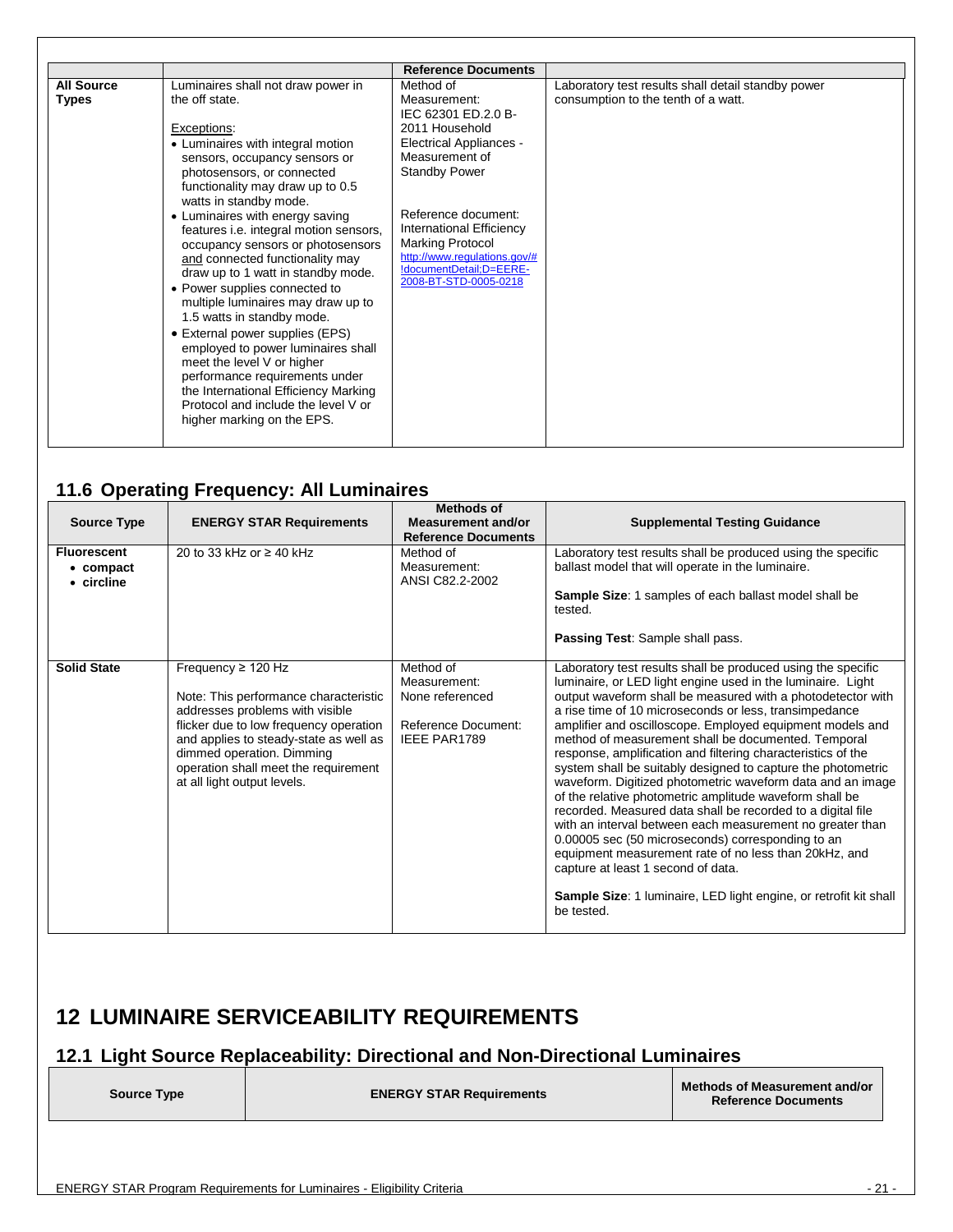| <b>Fluorescent</b><br>• linear<br>$\bullet$ compact<br>• circline                      | The luminaire's lampholder(s) shall be designed to accept lamps with<br>ANSI/IEC standardized lamp base configurations for each lamp input<br>power for which the luminaire and packaging is labeled.                                                                                                                                                                                                                                             | Reference Document: Lampholder<br>configuration:<br>ANSI/IEC C81.62-2009 |
|----------------------------------------------------------------------------------------|---------------------------------------------------------------------------------------------------------------------------------------------------------------------------------------------------------------------------------------------------------------------------------------------------------------------------------------------------------------------------------------------------------------------------------------------------|--------------------------------------------------------------------------|
| <b>Solid State:</b><br><b>Non-Directional</b><br>• LED light engine<br>• Retrofit kits | LED light engines or retrofit kits shall make use of electrical interconnects<br>that allow for consumer replacement of the engine or kit without the<br>cutting of wires or the use of solder. Wire nuts and other reusable<br>connectors are allowed.<br>Luminaires that cannot meet this requirement are to be evaluated as<br>inseparable SSL luminaires (see directional luminaire requirements below<br>and throughout this specification). | Reference Document:<br><b>NEMA LSD 45-2009</b>                           |
| <b>Inseparable SSL Luminaires</b>                                                      | Exempt.                                                                                                                                                                                                                                                                                                                                                                                                                                           |                                                                          |

### <span id="page-21-0"></span>**12.2 Ballast/Driver Replaceability: All Luminaires (Exemption: Inseparable SSL Luminaires)**

| <b>Source Type</b>                      | <b>ENERGY STAR Requirements</b>                                                                                                          |
|-----------------------------------------|------------------------------------------------------------------------------------------------------------------------------------------|
| <b>Fluorescent</b>                      | Ballasts or drivers shall be accessible and removable by an electrician without the cutting of wires and without damage to the           |
| $\bullet$ compact                       | luminaire housing, trim, decorative elements or the carpentry (e.g., ceiling drywall) to which the luminaire is attached.                |
| • circline                              | Instructions shall be provided with the luminaire, detailing quidance on ballast or driver replacement by a "qualified"<br>electrician". |
|                                         | Exceptions:                                                                                                                              |
|                                         | 1. luminaires employing self-ballasted lamps                                                                                             |
| <b>Solid State:</b>                     | 2. line voltage directional track lights                                                                                                 |
| <b>Directional</b>                      | 3. solid state cove mount luminaires                                                                                                     |
|                                         | 4. under cabinet luminaires                                                                                                              |
|                                         | 5. retrofit kits                                                                                                                         |
|                                         |                                                                                                                                          |
| Solid State: Non-<br><b>Directional</b> | See Source Replaceability Requirements.                                                                                                  |

### <span id="page-21-1"></span>**13 THERMAL PERFORMANCE REQUIREMENTS**

#### <span id="page-21-2"></span>**13.1 Maximum Measured Ballast or Driver Case Temperature: All Luminaires**

This performance characteristic is separate and distinct from safety requirements and can be measured by an EPA recognized laboratory.

| <b>Source Type</b>                                                                                                 | <b>ENERGY STAR Requirements</b>                                                                                                                                                                                                                                                                                                                                                                                                                               | <b>Methods of</b><br><b>Measurement</b><br>and/or Reference<br><b>Documents</b>                                                                                   | <b>Supplemental Testing Guidance</b>                                                                                                                                                                                                                                                                                                                                                                                                                                                                                                                                                                                               |
|--------------------------------------------------------------------------------------------------------------------|---------------------------------------------------------------------------------------------------------------------------------------------------------------------------------------------------------------------------------------------------------------------------------------------------------------------------------------------------------------------------------------------------------------------------------------------------------------|-------------------------------------------------------------------------------------------------------------------------------------------------------------------|------------------------------------------------------------------------------------------------------------------------------------------------------------------------------------------------------------------------------------------------------------------------------------------------------------------------------------------------------------------------------------------------------------------------------------------------------------------------------------------------------------------------------------------------------------------------------------------------------------------------------------|
| <b>Fluorescent</b><br>• compact<br>• circline                                                                      | Ballast case temperature measured at<br>thermal equilibrium, at the hot spot<br>location provided by the ballast<br>manufacturer, shall not exceed the<br>maximum recommended ballast case<br>temperature, as provided by ballast<br>manufacturer, during in situ (installed in<br>the luminaire) operation.<br>Exceptions:<br>Indoor portable luminaires using<br>lamps, where the lamp is centered<br>between a shade that is open on<br>the top and bottom | Reference<br>Documents:<br>ANSI/UL 153:2002<br>(Sections 124-128A)<br>ANSI/UL 1574:2004<br>(Section 54)<br>ANSI/UL 1598:2008<br>(Sections 19.7,<br>$19.10 - 16$ . | Laboratory test results shall be produced using the specific<br>lamp and ballast models that will be used in production.<br>Laboratory test results shall be produced using the luminaire<br>with the highest operating temperature among all luminaires<br>in a product family being certified (as applicable).<br>Sample Size: 1 luminaire shall be tested.<br>Passing Test: Measured temperature at the hot spot location<br>provided by the ballast manufacturer shall be less than or<br>equal to the manufacturer recommended maximum.                                                                                       |
| <b>Solid State:</b><br><b>Directional</b><br><b>Non-Directional</b><br>• replaceable<br><b>LED light</b><br>engine | At the temperature measurement point<br>for the hottest location on the driver case<br>$(TMPc$ as detailed by the driver<br>manufacturer), the measured driver case<br>temperature at thermal equilibrium shall<br>not exceed the driver manufacturer's<br>maximum recommended temperature<br>during in situ (installed in the luminaire)<br>operation.                                                                                                       | Reference<br>Documents:<br>ANSI/UL 153:2002<br>(Sections 124-128A)<br>ANSI/UL 1574:2004<br>(Section 54)<br>ANSI/UL 1598:2008<br>(Sections 19.7,<br>$19.10 - 16$   | Laboratory test results shall be produced using the specific<br>models of LED package, LED module or LED array and LED<br>driver that will be used in production.<br>Laboratory test results shall be produced using the luminaire<br>with the highest operating temperature among all luminaires<br>in a product family being certified (as applicable).<br><b>Sample Size:</b> 1 luminaire shall be tested, or 1 source sample<br>shall be tested in situ (installed in the luminaire).<br>Passing Test: Measured temperature at the TMP <sub>c</sub> shall be<br>less than or equal to the manufacturer recommended<br>maximum. |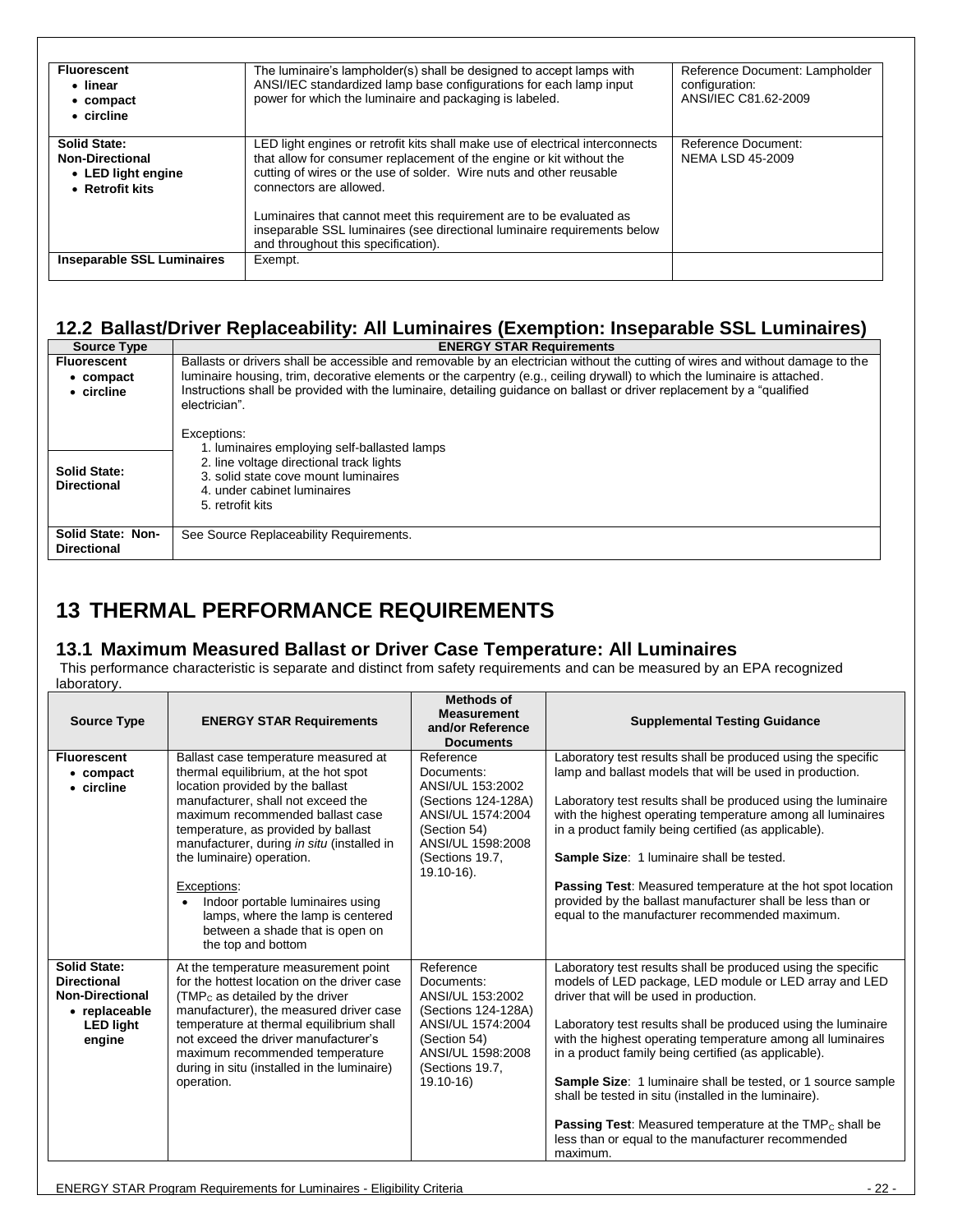| <b>Solid State:</b> | At the temperature measurement point                                                                                   | Reference             | Laboratory test results shall be produced using the specific                                                                                                                |
|---------------------|------------------------------------------------------------------------------------------------------------------------|-----------------------|-----------------------------------------------------------------------------------------------------------------------------------------------------------------------------|
| • retrofit kits     | for the hottest location on the driver case                                                                            | Document:             | models of LED package, LED module or LED array and LED                                                                                                                      |
| (surface            | $(TMPc$ as detailed by the driver                                                                                      | <b>ANSI/UL 1598C-</b> | driver (i.e. LED light engine) ("source") that will be used in                                                                                                              |
| mounted             | manufacturer), the measured driver case                                                                                | 2014                  | production.                                                                                                                                                                 |
| and                 | temperature at thermal equilibrium shall                                                                               |                       |                                                                                                                                                                             |
| recessed)           | not exceed the driver manufacturer's<br>maximum recommended temperature<br>during in situ (installed in the luminaire) |                       | Luminaire retrofit kit shall be tested in the worst case thermal<br>condition for which it is rated per ANSI/UL1598C-2014.                                                  |
|                     | operation.                                                                                                             |                       | Recessed downlight retrofit kits shall be tested in the worst-<br>case thermal environment that the product is rated for per<br>ANSI/UL1598C-2014.                          |
|                     |                                                                                                                        |                       | <b>Sample Size:</b> 1 sample shall be tested in situ per the<br>included manufacturer provided installation instructions in a<br>representative luminaire per UL1598C-2014. |
|                     |                                                                                                                        |                       | <b>Passing Test:</b> Measured temperature at the $\text{TMP}_c$ shall be<br>less than or equal to the manufacturer recommended<br>maximum.                                  |

# <span id="page-22-0"></span>**13.2 Recessed Downlight Thermal Performance**

<span id="page-22-1"></span>

| <b>Source Type</b>      | <b>ENERGY STAR Requirements</b>                                                                                                                                                                                                                                                                                                                                                                                                                                                                 | Methods of<br><b>Measurement</b><br>and/or Reference<br><b>Documents</b> | <b>Supplemental Testing Guidance</b>                                                     |
|-------------------------|-------------------------------------------------------------------------------------------------------------------------------------------------------------------------------------------------------------------------------------------------------------------------------------------------------------------------------------------------------------------------------------------------------------------------------------------------------------------------------------------------|--------------------------------------------------------------------------|------------------------------------------------------------------------------------------|
| <b>All Source Types</b> | Insulation contact (Type IC):<br>Recessed downlights marketed as<br>Type IC shall be approved for zero<br>clearance insulation cover by an<br>OSHA NRTL laboratory.<br>Airtight construction:<br>Recessed downlight housings or<br>certified/listed accessories marketed<br>as airtight shall exhibit leakage less<br>than 2.0 cubic feet per minute (CFM)<br>at 75 Pascals (or 1.57 lbs/ft2) when<br>tested in accordance with ASTM<br>E283-04, and shall be sealed with a<br>gasket or caulk. | <b>Reference Documents:</b><br>ANSI/UL 1598-2008<br><b>ASTM E283-04</b>  | See packaging section for packaging requirements related<br>to IC and airtight products. |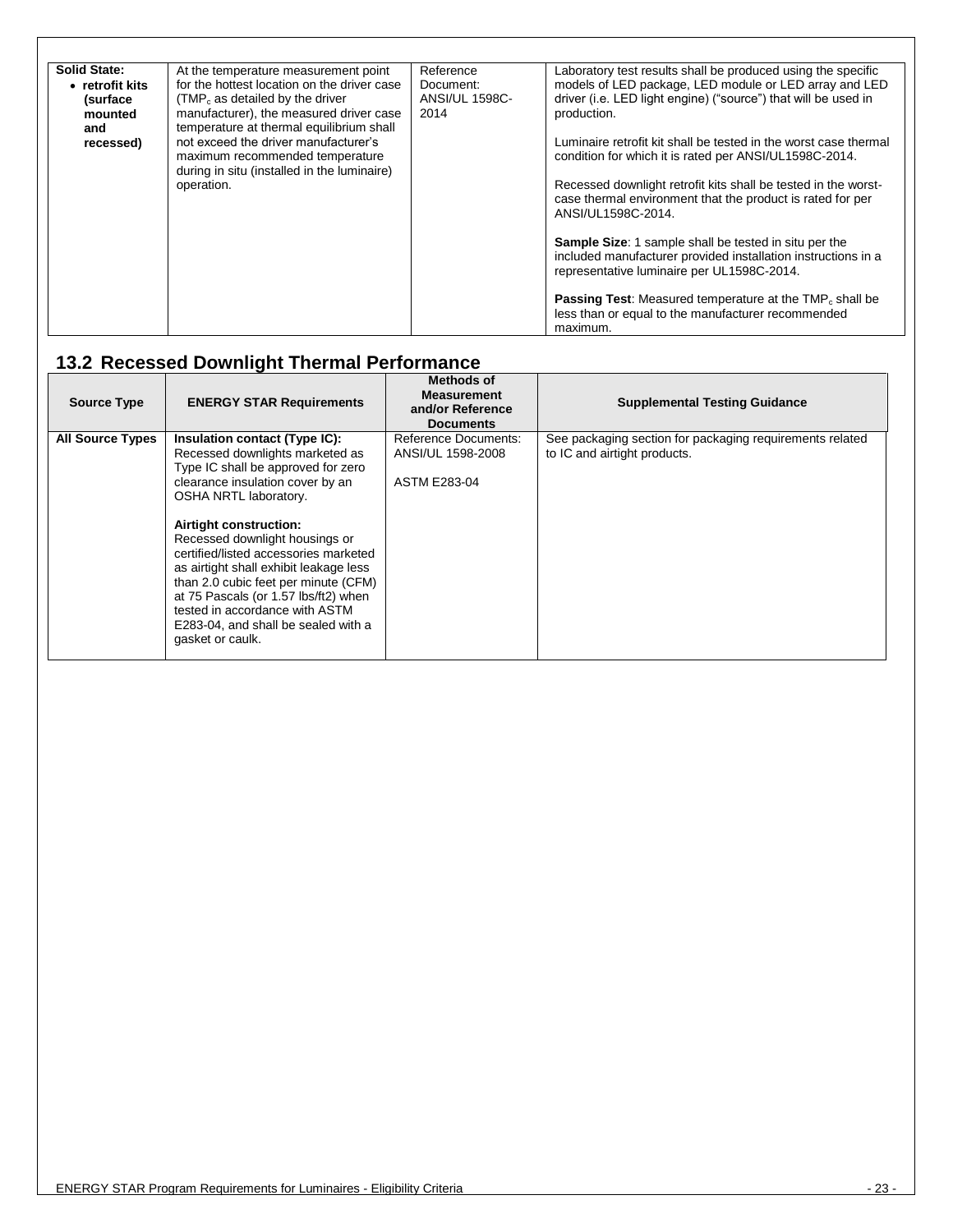# <span id="page-23-0"></span>**14 SAFETY REQUIREMENTS**

#### <span id="page-23-1"></span>**14.1 Indoor Luminaire Safety: Portable Luminaires**

| Luminaire<br><b>Type</b>                              | <b>Source Type</b>                            | <b>ENERGY STAR</b><br><b>Requirements</b>                                                                                                                    | <b>Methods of Measurement</b><br>and/or Reference Documents                                                                    | <b>Supplemental Testing Guidance</b>                                                                                                                                                                                                                             |
|-------------------------------------------------------|-----------------------------------------------|--------------------------------------------------------------------------------------------------------------------------------------------------------------|--------------------------------------------------------------------------------------------------------------------------------|------------------------------------------------------------------------------------------------------------------------------------------------------------------------------------------------------------------------------------------------------------------|
| Portable<br>Luminaires                                | <b>Fluorescent</b><br>• compact<br>• circline | Demonstrate compliance<br>with ANSI/UL 153-2002.                                                                                                             | Reference Documents:<br>ANSI/UL 153-2002                                                                                       | Documentation shall be produced by an<br><b>OSHA NRTL laboratory.</b><br>Connected products must continue to comply<br>with the applicable product safety standards<br>- the addition of the functionality shall not<br>override existing safety protections and |
|                                                       | <b>Solid State</b>                            | Demonstrate compliance<br>with ANSI/UL 153-2002<br>and<br>ANSI/UL 8750-2009.                                                                                 | <b>Reference Documents:</b><br>ANSI/UL 153-2002 and ANSI/UL<br>8750-2009                                                       | functions.                                                                                                                                                                                                                                                       |
| Indoor &<br>Outdoor<br><b>Hardwired</b><br>Luminaires | <b>Fluorescent</b><br>• compact<br>• circline | Demonstrate compliance<br>with ANSI/UL 1574-2004,<br>ANSI/UL 1598-2008.<br>ANSI/UL 2108-2004, as<br>applicable.                                              | <b>Reference Documents:</b><br>ANSI/UL 1574-2004<br>ANSI/UL 1598-2008<br>ANSI/UL 2108-2004                                     |                                                                                                                                                                                                                                                                  |
|                                                       | <b>Solid State</b>                            | Demonstrate compliance<br>with ANSI/UL 1574-2004,<br>ANSI/UL 1598-2008.<br>ANSI/UL 1598C-2014.<br>ANSI/UL 2108-2004,<br>ANSI/UL 8750-2009, as<br>applicable. | Reference Documents:<br>ANSI/UL 1574-2004<br>ANSI/UL 1598-2008<br>ANSI/UL 1598C-2014<br>ANSI/UL 2108-2004<br>ANSI/UL 8750-2009 |                                                                                                                                                                                                                                                                  |
| <b>SSL Retrofit</b><br><b>Kits</b>                    |                                               | Demonstrate compliance<br>with $UL8750 - LED$<br>Component<br>UL1598C-2014 - LED<br>Retrofit                                                                 | Reference Documents: UL8750-<br>2009 - LED Component<br>UL1598C-2014 - LED Retrofit                                            |                                                                                                                                                                                                                                                                  |

#### <span id="page-23-2"></span>**14.2 Electronic Ballast or Driver Safety: Ballasts, Drivers and "Non-Edison Base Fluorescent Adapters"**

| <b>Source Type</b>                      | <b>ENERGY STAR Requirements</b>                       | <b>Methods of Measurement</b><br>and/or Reference Documents | <b>Supplemental Testing Guidance</b>                                                            |
|-----------------------------------------|-------------------------------------------------------|-------------------------------------------------------------|-------------------------------------------------------------------------------------------------|
| <b>Fluorescent</b>                      | Demonstrate compliance with ANSI/UL                   | Reference Documents:                                        | Documentation shall be produced by an                                                           |
| $\bullet$ compact<br>$\bullet$ circline | 935-2009,<br>ANSI/UL 1310-2010, ANSI/UL 1993-2009,    | ANSI/UL 935-2009                                            | <b>OSHA NRTL laboratory.</b>                                                                    |
|                                         | as applicable.                                        | ANSI/UL 1310-2010                                           | Connected products must continue to<br>comply with the applicable product safety                |
|                                         | Demonstrate compliance with CSA 22.2<br>Number 74, or | ANSI/UL 1993-2009                                           | standards - the addition of the functionality<br>shall not override existing safety protections |
|                                         | IEC 61374-2-3-am2 ed1.0 b.2006, as                    | End of life (linear T5):                                    | and functions.                                                                                  |
|                                         | appropriate.                                          | CSA 22.2 Number 74, or                                      |                                                                                                 |
|                                         |                                                       | IEC 61374-2-3-am2 ed1.0<br>b.2006                           |                                                                                                 |
| Solid State: Non-                       | Demonstrate compliance with ANSI/UL                   | <b>Reference Documents:</b>                                 |                                                                                                 |
| <b>Directional</b>                      | 1310-2010,                                            | ANSI/UL 1310-2010                                           |                                                                                                 |
| • replaceable                           | ANSI/UL 2108-2004, ANSI/UL 8750-2009,                 |                                                             |                                                                                                 |
| <b>LED light</b><br>engine              | as applicable.                                        | ANSI/UL 2108-2004                                           |                                                                                                 |
|                                         |                                                       | ANSI/UL 8750-2009                                           |                                                                                                 |
| <b>Solid State:</b>                     | Demonstrate compliance with                           | <b>Reference Documents:</b>                                 |                                                                                                 |
| <b>Directional</b>                      | ANSI/UL 1310-2010, ANSI/UL 2108-2004,                 | ANSI/UL 1310-2010                                           |                                                                                                 |
|                                         | ANSI/UL 8750-2009, as applicable.                     | ANSI/UL 2108-2004                                           |                                                                                                 |
|                                         |                                                       | ANSI/UL 8750-2009                                           |                                                                                                 |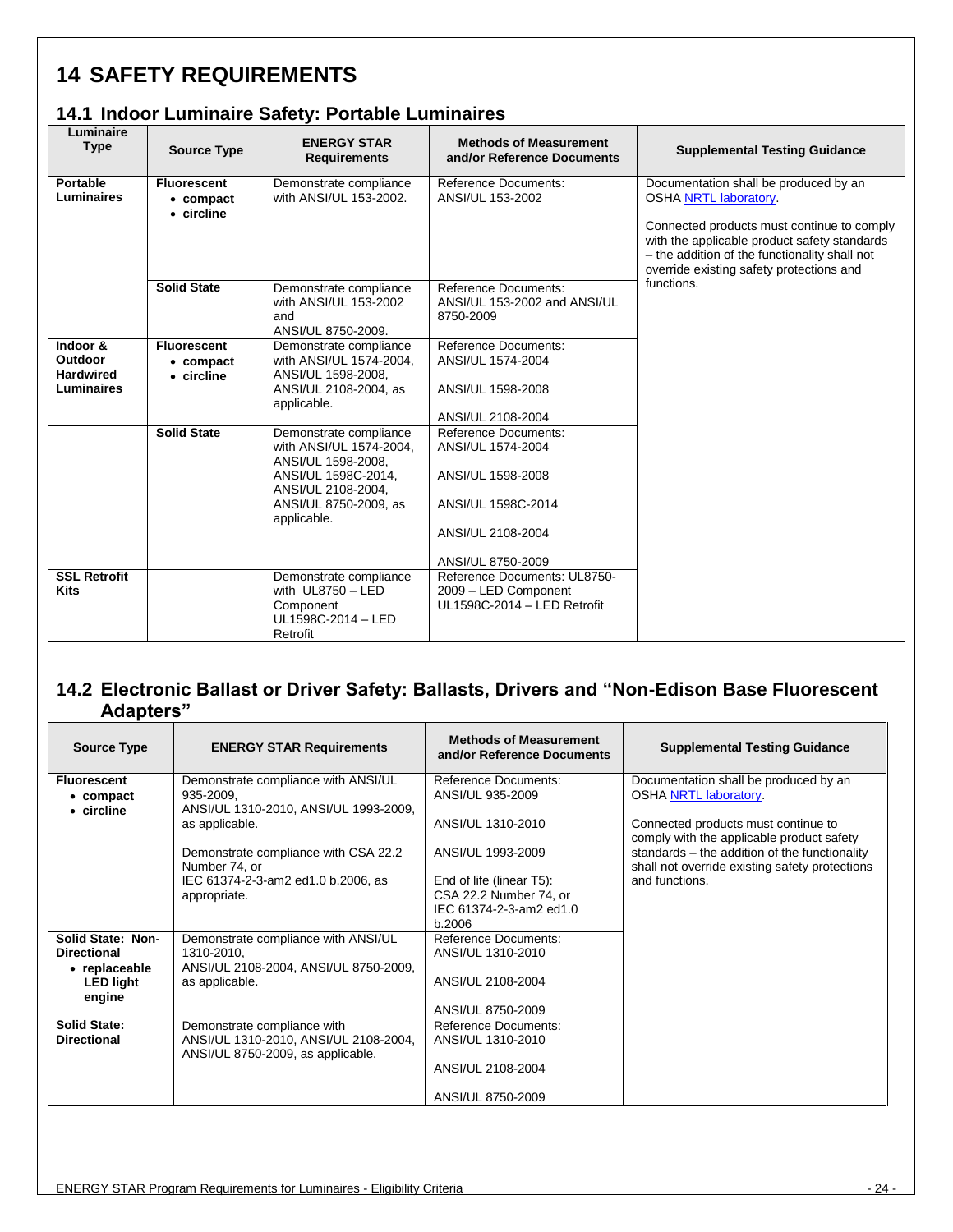# <span id="page-24-0"></span>**15 CONTROL REQUIREMENTS: Luminaires Employing any Control Mechanism**

#### <span id="page-24-1"></span>**15.1 Dimming: All Luminaires Marketed as Dimmable**

| <b>Source Type</b>                                    | <b>ENERGY STAR Requirements</b>                                                                           | Methods of<br>Measurement and/or<br><b>Reference Documents</b> | <b>Supplemental Testing Guidance</b>                                                                                                                                                                                                            |
|-------------------------------------------------------|-----------------------------------------------------------------------------------------------------------|----------------------------------------------------------------|-------------------------------------------------------------------------------------------------------------------------------------------------------------------------------------------------------------------------------------------------|
| <b>Fluorescent</b><br>• compact<br>$\bullet$ circline | The luminaire and its components<br>shall provide continuous dimming<br>from 100% to 20% of light output. | Method of<br>Measurement:                                      | Laboratory test results shall be produced using the specific<br>lamp and ballast models that will be used in production.                                                                                                                        |
|                                                       |                                                                                                           | None Referenced                                                | <b>Sample Size: 1 sample of the luminaire shall be tested.</b>                                                                                                                                                                                  |
|                                                       | Luminaire shall not emit noise above                                                                      |                                                                |                                                                                                                                                                                                                                                 |
|                                                       | 24dBA at 1 meter or less at the                                                                           | Reference Documents:                                           | Passing Test: the sample shall pass.                                                                                                                                                                                                            |
|                                                       | minimum output.                                                                                           | <b>NEMA SSL 7A-2013</b>                                        |                                                                                                                                                                                                                                                 |
| <b>Solid State</b>                                    | The luminaire and its components<br>shall provide continuous dimming<br>from 100% to 20% of light output. |                                                                | Laboratory test results shall be produced using the models of<br>LED package, LED module or LED array and LED driver<br>combination that will be used in production. The test should<br>be performed at the lowest dimming level recommended by |
|                                                       | Luminaire shall not emit noise above<br>24dBA at 1 meter or less at the                                   |                                                                | partner.                                                                                                                                                                                                                                        |
|                                                       | minimum output.                                                                                           |                                                                | <b>Sample Size: 1</b> sample of the complete luminaire, retrofit kit,<br>or LED light engine shall be tested.<br><b>Passing Test:</b> the sample shall pass.                                                                                    |

#### <span id="page-24-2"></span>**15.2 Products with Connected Functionality – Optional**

| <b>Source Type</b> | <b>ENERGY STAR Requirements</b>                                                                                                                                                                                                           | <b>Methods of</b><br><b>Measurement</b><br>and/or<br>Reference<br><b>Documents</b> | <b>Supplemental Testing Guidance</b>                                                                                                                                                                                                                                                                                                                                                              |
|--------------------|-------------------------------------------------------------------------------------------------------------------------------------------------------------------------------------------------------------------------------------------|------------------------------------------------------------------------------------|---------------------------------------------------------------------------------------------------------------------------------------------------------------------------------------------------------------------------------------------------------------------------------------------------------------------------------------------------------------------------------------------------|
| All source types   | Product must continue to comply with the<br>applicable product safety standards - the<br>addition of the functionality shall not override<br>existing safety protections and functions.<br>Must comply with section 11.5 Standby<br>Power | Method of<br>Measurement:<br>None                                                  | Connected products without color tuning capabilities shall<br>be tested at full power for all applicable requirements.<br>Connected products with color tuning capabilities shall be<br>tested under the conditions specified under Section 5.1.<br>Compliance with connected functionality requirements shall<br>be demonstrated through examination of product and/or<br>product documentation. |

#### <span id="page-24-3"></span>**15.2.1 Connected Product Criteria:**

To be recognized as connected, a "connected luminaire" (or retrofit) shall include the base luminaire or retrofit kit plus elements (hardware and software or firmware) or instructions required to enable communication in response to consumer-authorized energy or performance related commands (e.g. instructions for downloading a mobile application, Bluetooth syncing guidance) and shall meet the requirements in sections 15.2.2-15.2.6. These elements may be resident inside or outside of the base luminaire. Connected luminaires typically communicate with controls via a radio frequency system, although some versions use other methods (such as DMX or DALI). The specific design and implementation of the connected luminaire is at the partner's discretion provided it is interoperable with other devices and enables economical, consumer-authorized third party access to the functions provided for in sections 15.2.3,15.2.4, and 15.2.5.

#### <span id="page-24-4"></span>**15.2.2 Open-access**

To enable interconnection with the product; an interface specification, Application Programming Interface (API) or similar documentation shall be made available to interested parties that enables section 15.2.3, 15.2.4 and 15.2.5 connected functionality, and includes accuracy, units and measurement intervals for Energy Consumption Reporting.

#### <span id="page-24-5"></span>**15.2.3 Energy Consumption Reporting**

The product shall be capable of interconnecting with consumer authorized entities to communicate data representative of its interval energy consumption. It is recommended that data be reported in watt-hours for intervals of 15 minutes, however, representative data may also be reported in alternate units and intervals as specified in the partner's interface specification or API.

#### <span id="page-24-6"></span>**15.2.4 Operational Status Reporting**

At a minimum, the product shall be capable of providing the on/off status to energy management systems and other consumer authorized devices, services or applications via a communication link.

#### <span id="page-24-7"></span>**15.2.5 Remote Management**

The product shall be capable of receiving and responding to energy management system or other consumer authorized remote requests, via devices, services or applications, similar to hard-wired consumer controllable functions.

#### <span id="page-24-8"></span>**15.2.6 Information to Consumers**

If additional devices, services, and/or infrastructure are required to activate the product's connected capabilities, prominent labels, or other forms of consumer notifications shall be displayed at the point of purchase and in the product literature. (e.g. "This product has Z-wave control capability and requires interconnection with a Z-wave controller to enable local lighting control.")

<span id="page-24-9"></span>ENERGY STAR Program Requirements for Luminaires - Eligibility Criteria - 25 -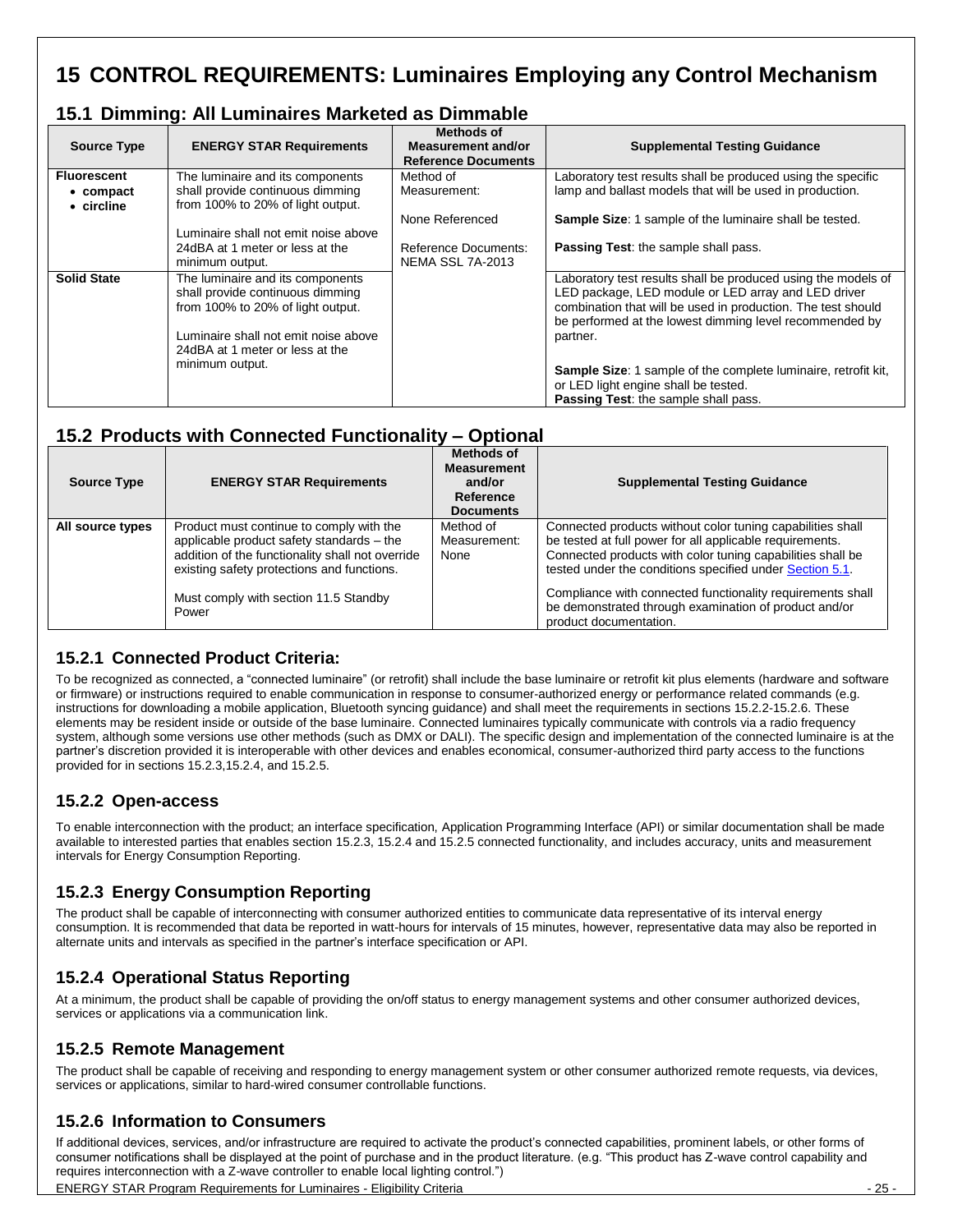# <span id="page-25-0"></span>**16 PRODUCT LABELING & PACKAGING REQUIREMENTS:**

### <span id="page-25-1"></span>**16.1 Labeling & Packaging: All Luminaires**

| <b>ENERGY STAR Requirements</b>                                                                                                                                                                                                                                                                                                                                                                                                                                                                                                                                                                                                                                                                                                                                                                                                                                                                                                                                                                                                                                                                                                                                                                                                                                                                                                                                                                                                                                                                                                                                                                                                                                                                                                                                |  |  |
|----------------------------------------------------------------------------------------------------------------------------------------------------------------------------------------------------------------------------------------------------------------------------------------------------------------------------------------------------------------------------------------------------------------------------------------------------------------------------------------------------------------------------------------------------------------------------------------------------------------------------------------------------------------------------------------------------------------------------------------------------------------------------------------------------------------------------------------------------------------------------------------------------------------------------------------------------------------------------------------------------------------------------------------------------------------------------------------------------------------------------------------------------------------------------------------------------------------------------------------------------------------------------------------------------------------------------------------------------------------------------------------------------------------------------------------------------------------------------------------------------------------------------------------------------------------------------------------------------------------------------------------------------------------------------------------------------------------------------------------------------------------|--|--|
| Packaging and marketing claims shall represent the product consistent with its certification.<br>$\bullet$<br>Packaging shall clearly describe the nominal color designation of the lamp in units of Kelvin (e.g. 2700K, 3000K) and<br>may display recommended corresponding nomenclature as outlined below. This can also be met through use of a<br>Lighting Facts label (as applicable).<br>2700 - Soft White<br>$\bullet$<br>3000 - Warm White<br>$\bullet$<br>3500 - Neutral White<br>$\bullet$<br>4000/4100K - Cool White<br>$\bullet$<br>5000K - Daylight<br>$\bullet$                                                                                                                                                                                                                                                                                                                                                                                                                                                                                                                                                                                                                                                                                                                                                                                                                                                                                                                                                                                                                                                                                                                                                                                  |  |  |
| For luminaires shipped with lamps containing mercury:<br>• Both the lamp and the luminaire packaging shall have a label indicating mercury content which must be managed<br>and disposed of properly, and shall reference: www.epa.gov/cfl                                                                                                                                                                                                                                                                                                                                                                                                                                                                                                                                                                                                                                                                                                                                                                                                                                                                                                                                                                                                                                                                                                                                                                                                                                                                                                                                                                                                                                                                                                                     |  |  |
| For outdoor luminaires:<br>Packaging shall indicate the minimum (lowest) starting temperature for the lamp and ballast platform of the luminaire.                                                                                                                                                                                                                                                                                                                                                                                                                                                                                                                                                                                                                                                                                                                                                                                                                                                                                                                                                                                                                                                                                                                                                                                                                                                                                                                                                                                                                                                                                                                                                                                                              |  |  |
| For luminaires marketed as dimmable:<br>• Luminaire packaging shall indicate dimming range (as applicable), a list or web site address with compatible<br>dimmers or other controls, and known incompatibilities with dimmers, occupancy or vacancy sensors, timing devices<br>or other external lighting controls, or a message noting limitations and web site address to find out more specific<br>information. Partner shall periodically review this packaging language to determine if updates are needed. Partner is<br>encouraged to also maintain an up to date web address where additional compatibility information is detailed.<br>• Step dimming capability, if employed, shall be clearly indicated.                                                                                                                                                                                                                                                                                                                                                                                                                                                                                                                                                                                                                                                                                                                                                                                                                                                                                                                                                                                                                                            |  |  |
| <b>Optional certification marking:</b><br>While not a requirement for certification, EPA recommends partners provide a conspicuous ENERGY STAR certification<br>mark (e.g. sticker, hangtag) on certified luminaires themselves:                                                                                                                                                                                                                                                                                                                                                                                                                                                                                                                                                                                                                                                                                                                                                                                                                                                                                                                                                                                                                                                                                                                                                                                                                                                                                                                                                                                                                                                                                                                               |  |  |
| • to facilitate building inspectors confirming certification status of installed luminaires<br>to provide out-of-the-box marketing of a luminaire's ENERGY STAR certification<br>$\bullet$                                                                                                                                                                                                                                                                                                                                                                                                                                                                                                                                                                                                                                                                                                                                                                                                                                                                                                                                                                                                                                                                                                                                                                                                                                                                                                                                                                                                                                                                                                                                                                     |  |  |
| to demonstrate to consumers a partner's commitment to advancing energy efficiency in lighting<br>$\bullet$<br>Demonstrate the light distribution of the luminaire on a cut sheet, marketing materials or packaging.                                                                                                                                                                                                                                                                                                                                                                                                                                                                                                                                                                                                                                                                                                                                                                                                                                                                                                                                                                                                                                                                                                                                                                                                                                                                                                                                                                                                                                                                                                                                            |  |  |
| For recessed downlight luminaires that are insulation-contact (Type IC) rated:<br>Packaging shall clearly state this rating. Sample language: "IC-rated for direct contact with insulation".<br>For recessed downlight luminaires that are airtight (AT) certified:<br>Packaging shall indicate that the luminaire permits air leakage less than 2.0 CFM at 75 Pascals when tested in<br>accordance with ASTM E283-04. Sample language: "Certified airtight per ASTM E283-04."<br>If marketed as airtight, the luminaire itself shall include a label certifying "airtight", or similar designation, to show air<br>leakage less than 2.0 CFM at 75 Pascals when tested in accordance with ASTM E283-04. The label shall be clearly<br>visible to a building inspector.<br>Installation instructions shall be included listing all components of the assembly that will be necessary to ensure an<br>airtight installation and how the components should be properly installed. For example, depending on the method used<br>to achieve airtight installation, the instructions should alternatively show how a gasket is to be attached, what type of<br>caulk to use and how it should be applied, or which certified airtight trim kits are designed to be installed with the<br>luminaire housing.<br>Partners selling recessed downlights are strongly encouraged to employ a packaging method ensuring that shipped<br>lamps remain with the luminaire during drywall installation and painting (e.g. taping the lamp carton to the inside of the<br>canister, employing shrink wrapping of the canister aperture to enclose the lamp carton within, employing a<br>compression-fitted cardboard insert to enclose the lamp carton within the canister). |  |  |
|                                                                                                                                                                                                                                                                                                                                                                                                                                                                                                                                                                                                                                                                                                                                                                                                                                                                                                                                                                                                                                                                                                                                                                                                                                                                                                                                                                                                                                                                                                                                                                                                                                                                                                                                                                |  |  |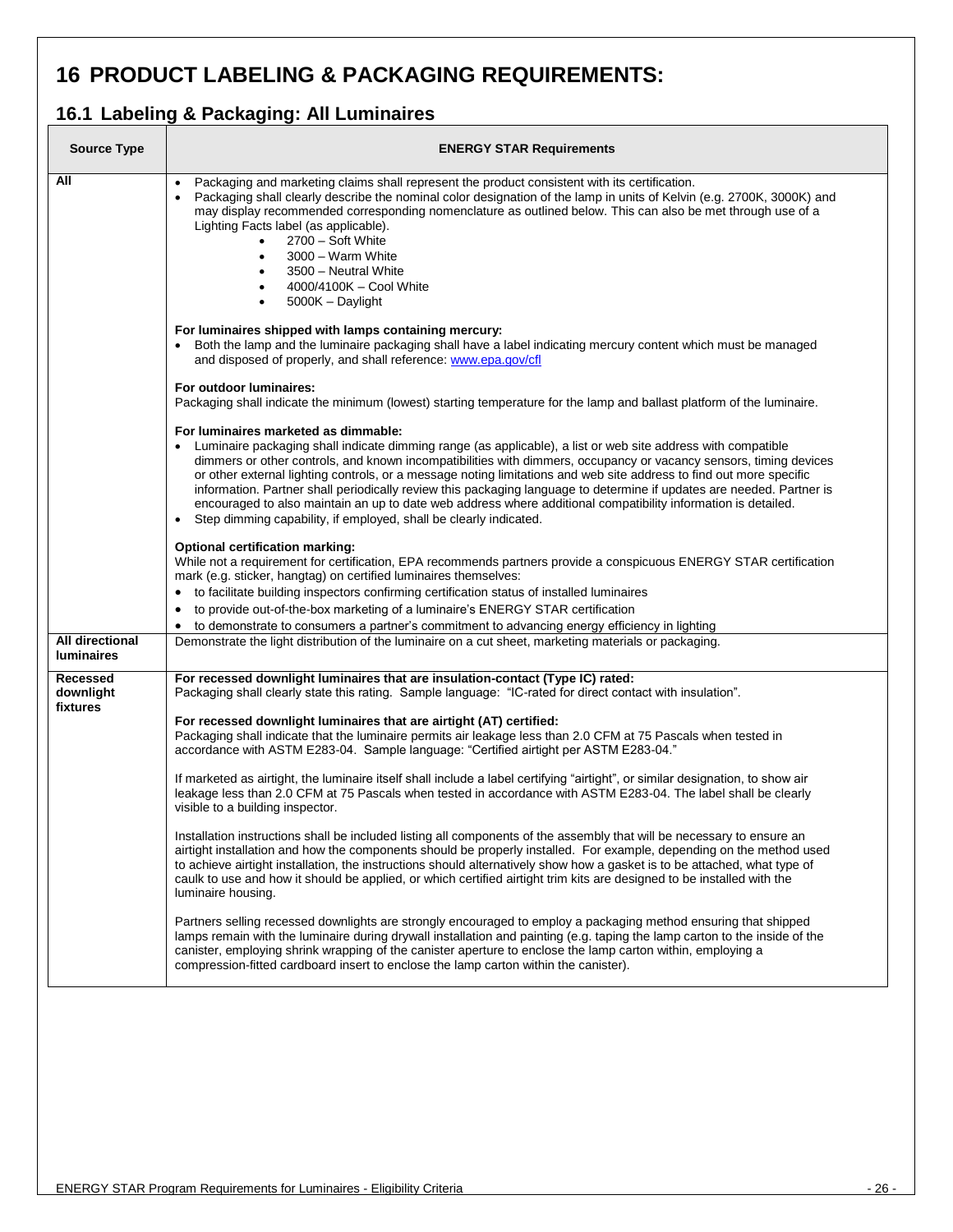# <span id="page-26-0"></span>**16.2 Light Source Shipment: Directional and Non-Directional Luminaires**

| <b>Source Type</b>                                                     | <b>ENERGY STAR Requirements</b>                                                                                                                                                                                                                                                                                                                                                                                                                                                                                                                                                                                                                                                                                                                                                                                                                                                      | Methods of Measurement and/or Reference Documents                                                                                                                                                                                                                                                             |
|------------------------------------------------------------------------|--------------------------------------------------------------------------------------------------------------------------------------------------------------------------------------------------------------------------------------------------------------------------------------------------------------------------------------------------------------------------------------------------------------------------------------------------------------------------------------------------------------------------------------------------------------------------------------------------------------------------------------------------------------------------------------------------------------------------------------------------------------------------------------------------------------------------------------------------------------------------------------|---------------------------------------------------------------------------------------------------------------------------------------------------------------------------------------------------------------------------------------------------------------------------------------------------------------|
| <b>Fluorescent</b><br>• compact<br>• circline                          | All luminaires shall be shipped with a lamp for each<br>lampholder. All lamps that ship with a luminaire must be<br>included in the certification documentation.                                                                                                                                                                                                                                                                                                                                                                                                                                                                                                                                                                                                                                                                                                                     | <b>Reference Documents:</b><br>Lamp base configuration:<br>ANSI/ANSLG C81.61-2009                                                                                                                                                                                                                             |
|                                                                        | Lamps shall utilize an ANSI/IEC standardized lamp base<br>configuration.                                                                                                                                                                                                                                                                                                                                                                                                                                                                                                                                                                                                                                                                                                                                                                                                             | Lamps compliant with an ANSI-IEC standard (for lamp<br>dimensions and electrical parameters):                                                                                                                                                                                                                 |
|                                                                        | In addition, lamp dimensions and electrical parameters shall<br>either:<br>Meet the requirements of an ANSI/IEC standardized<br>$\bullet$<br>lamp specification sheet if an applicable standard<br>exists; or,<br>If no ANSI/IEC lamp standard exists, provide a lamp<br>$\bullet$<br>manufacturer specification sheet that describes the<br>following (use the ANSI lamp data sheets found in<br>ANSI C78.901-2014 and ANSI/ANSLG C78.81-2010<br>as a reference for the format and type of information<br>requested):<br>1. Lamp description, including<br>lamp model number, nominal wattage, bulb<br>designation / lamp size (e.g. T4, T5, T8) and lamp<br>base type as defined by ANSI/ANSLG C81.61-<br>2009:<br>or<br>IEC 60061-1(e.g. 2G13, GR10q), starting circuit<br>application (i.e., rapid start, preheat, etc.)<br>Dimensional characteristics, including diagram<br>2. | For compact fluorescent lamps:<br>ANSI C78.901-2014;<br>IEC 60901<br>Lamps not compliant with an ANSI-IEC standard (for lamp<br>dimensions and electrical parameters):<br>ANSI C78.901-2014;<br>(used as a reference for the format and type of information<br>required on a custom lamp specification sheet) |
|                                                                        | 3.<br>Lamp operating characteristics, including:<br>approximate wattage (W), voltage(V), current (A)                                                                                                                                                                                                                                                                                                                                                                                                                                                                                                                                                                                                                                                                                                                                                                                 |                                                                                                                                                                                                                                                                                                               |
| <b>Solid State:</b><br><b>Non-Directional</b><br>• LED light<br>engine | Complete light source components shall be provided with<br>the luminaire or retrofit kit.<br>Optional: The luminaire certification may indicate<br>compliance with a Zhaga book if the light engine utilized is                                                                                                                                                                                                                                                                                                                                                                                                                                                                                                                                                                                                                                                                      | Reference Document:<br>Recommendations outlined in NEMA LSD 45-2009 shall be<br>followed.                                                                                                                                                                                                                     |
| <b>Solid State:</b><br><b>Directional</b>                              | on the Zhaga Consortium's Certified Products Database.                                                                                                                                                                                                                                                                                                                                                                                                                                                                                                                                                                                                                                                                                                                                                                                                                               | Reference Document:<br>Zhaga Consortium's Certified Products Database<br>http://www.zhagastandard.org/products/certified/                                                                                                                                                                                     |

### <span id="page-26-1"></span>**17 WARRANTY REQUIREMENTS: All Luminaires**

Note: Partners must provide a copy of the actual luminaire warranty that is included with the product packaging. Partner is solely responsible for honoring warranty; intermediate parties (e.g. showrooms, electrical distributors, retailers) are not responsible for warranty requirements.

| <b>Source Type</b>                                                                               | <b>ENERGY STAR Requirements</b>                                                                                                                                                                                                                                                                                                                                                                                                                                                                                                                                                           |
|--------------------------------------------------------------------------------------------------|-------------------------------------------------------------------------------------------------------------------------------------------------------------------------------------------------------------------------------------------------------------------------------------------------------------------------------------------------------------------------------------------------------------------------------------------------------------------------------------------------------------------------------------------------------------------------------------------|
| <b>Fluorescent</b><br>$\bullet$ compact<br>$\bullet$ self-<br>ballasted<br>compact<br>• circline | For luminaires incorporating replaceable ballasts, a written warranty shall be included with luminaire packaging at the time of<br>shipment which covers repair or replacement of defective parts of the luminaire housing, mounting hardware, optics, ballast and<br>trim for a minimum of 3 years from the date of purchase. Self-ballasted lamps shipped with the luminaire shall carry a minimum 3<br>year warranty, based on usage of no less than 3 hours per day.<br>For luminaires incorporating non-replaceable ballasts, the above warranty requirement is extended to 5 years. |
| <b>Solid State</b>                                                                               | For luminaires incorporating replaceable drivers, a written warranty shall be included with luminaire packaging at the time of<br>shipment which covers repair or replacement of defective parts of the luminaire housing, mounting hardware, optics, driver and<br>trim for a minimum of 3 years from the date of purchase. Integrated LED lamps shipped with the luminaire shall carry a minimum<br>3 year warranty.<br>For luminaires incorporating non-replaceable drivers, the above warranty requirement is extended to 5 years.                                                    |
|                                                                                                  | Warranty language shall place no limitations on coverage based on duration of luminaire operation (e.g. hours per day).                                                                                                                                                                                                                                                                                                                                                                                                                                                                   |
|                                                                                                  |                                                                                                                                                                                                                                                                                                                                                                                                                                                                                                                                                                                           |